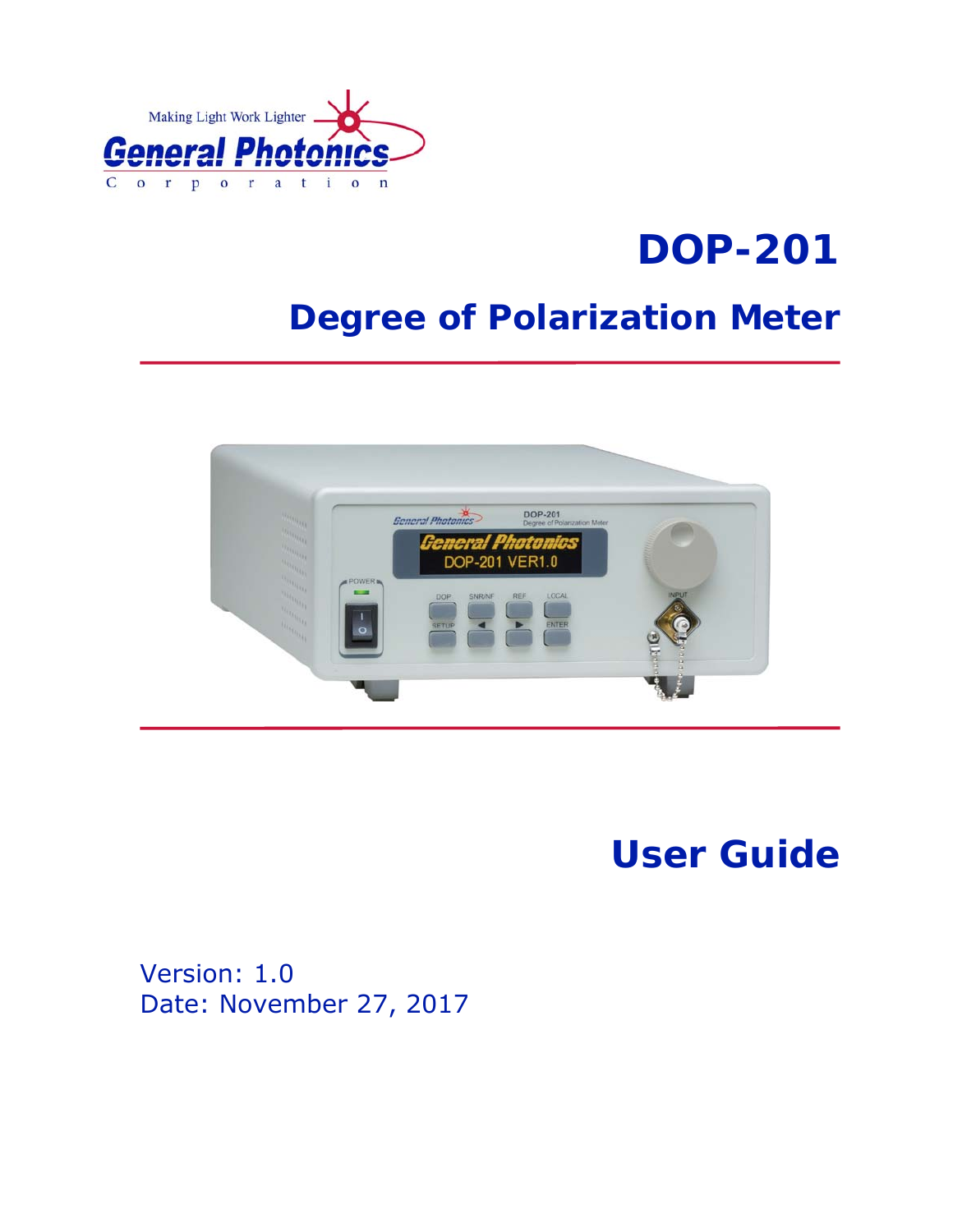**www.generalphotonics.com or call 909-590-5473 General Photonics Corporation is located in Chino California. For more information visit the company's website at:**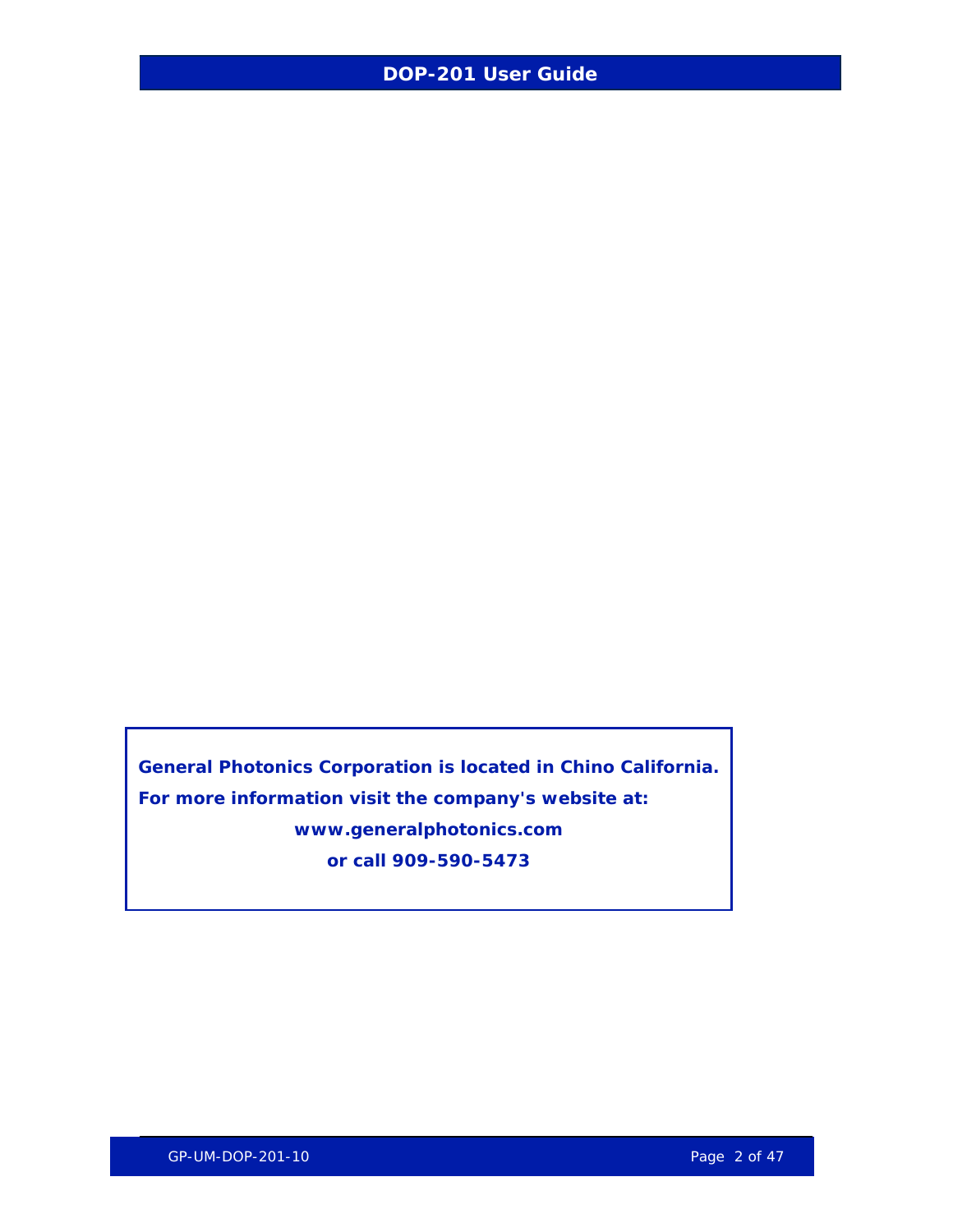#### SAFETY CONSIDERATIONS

The following safety precautions must be observed during operation of this product. Failure to comply with these precautions or with specific warnings elsewhere in this manual violates safety standards of design, manufacture, and intended use of the product. General Photonics assumes no liability for customers' failure to comply with these requirements.

#### **Before operation, the user should inspect the product and review the manual carefully.**

Properly ground the chassis and work space using the chassis ground terminal.

Use only in a safe work environment in terms of temperature, humidity, electrical power and risk of fire or shock. The product is designed for indoor use. Avoid exposure to liquids or water condensation. Provide adequate ventilation for cooling.

Operate the product on a stable surface. Avoid excess vibration.

Standard laser safety procedures should be followed during operation.

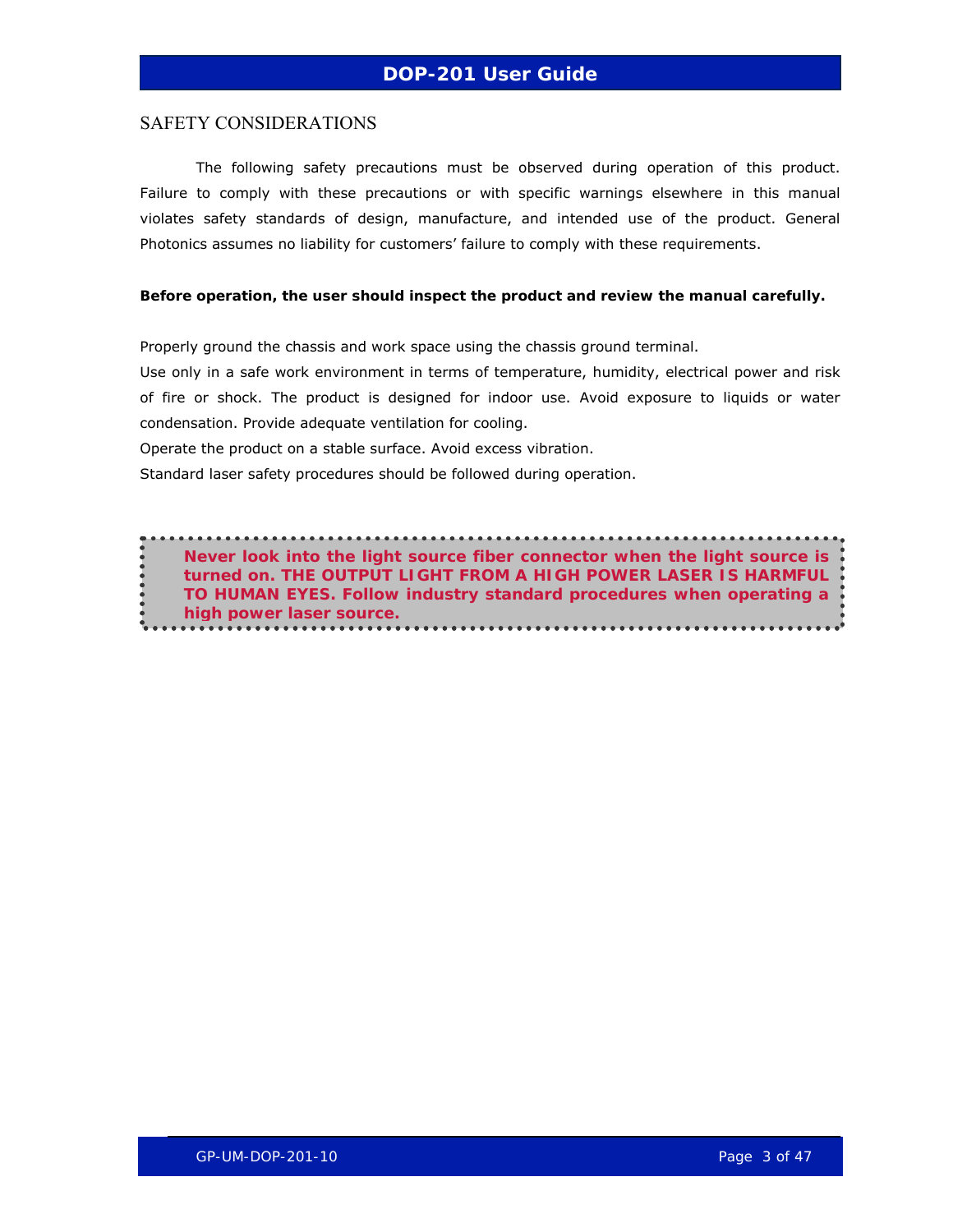*GP-UM-DOP-201-10 Page 4 of 47*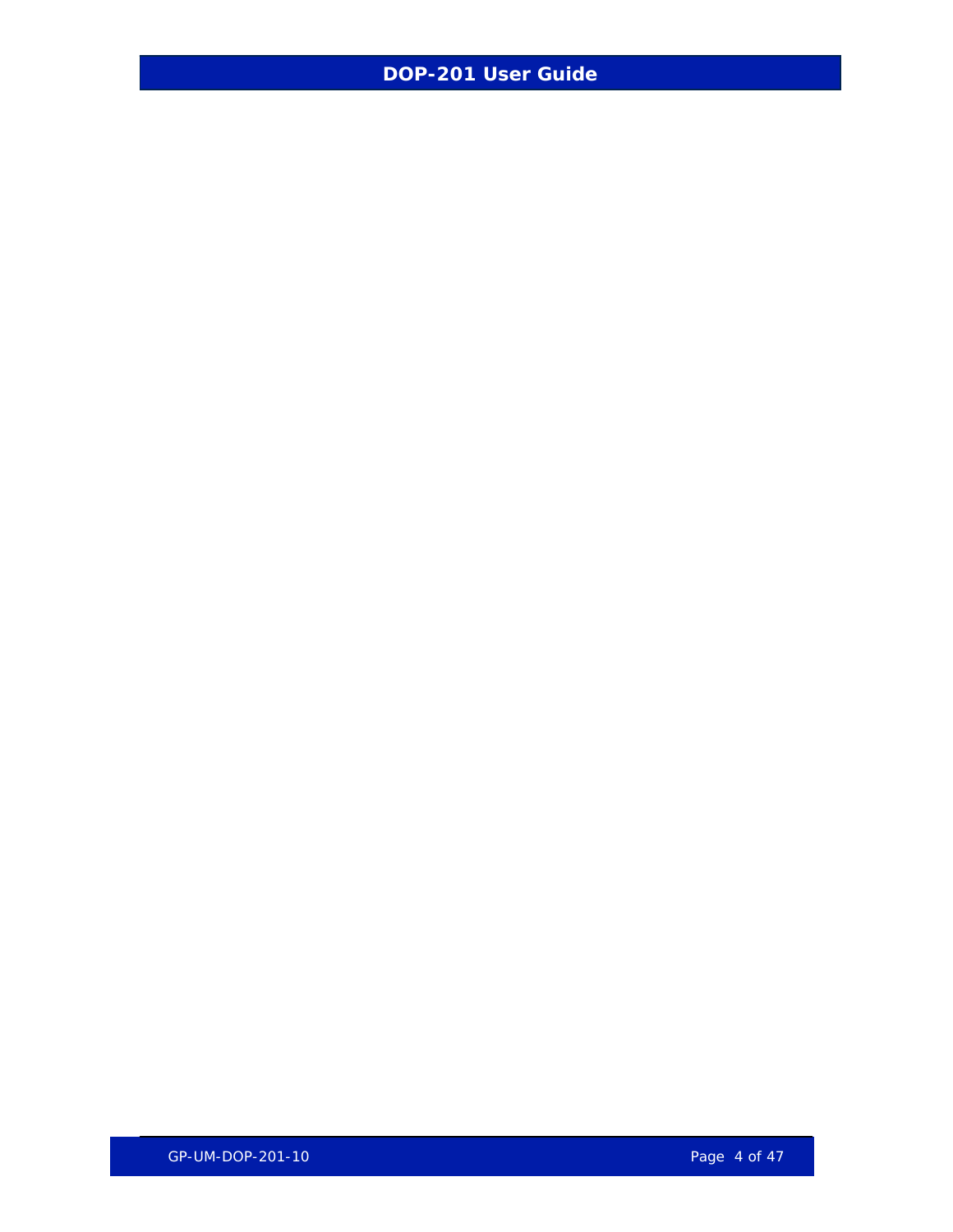| Section 1.0 |                                                              |    |
|-------------|--------------------------------------------------------------|----|
| 1.1         |                                                              |    |
| Section 2.0 |                                                              |    |
|             |                                                              |    |
|             |                                                              |    |
|             |                                                              |    |
|             | 2.2 Rear Panel: Electrical and Remote Control Interfaces  11 |    |
| Section 3.0 |                                                              |    |
|             |                                                              |    |
|             |                                                              |    |
|             |                                                              |    |
|             |                                                              |    |
|             |                                                              |    |
|             |                                                              |    |
|             |                                                              |    |
|             |                                                              |    |
|             |                                                              |    |
|             |                                                              |    |
| Section 4.0 |                                                              |    |
|             |                                                              | 27 |
|             |                                                              |    |
|             |                                                              |    |
|             |                                                              |    |
|             |                                                              |    |
|             | Appendix 2.0 RS-232 connection and setup  38                 |    |
|             |                                                              |    |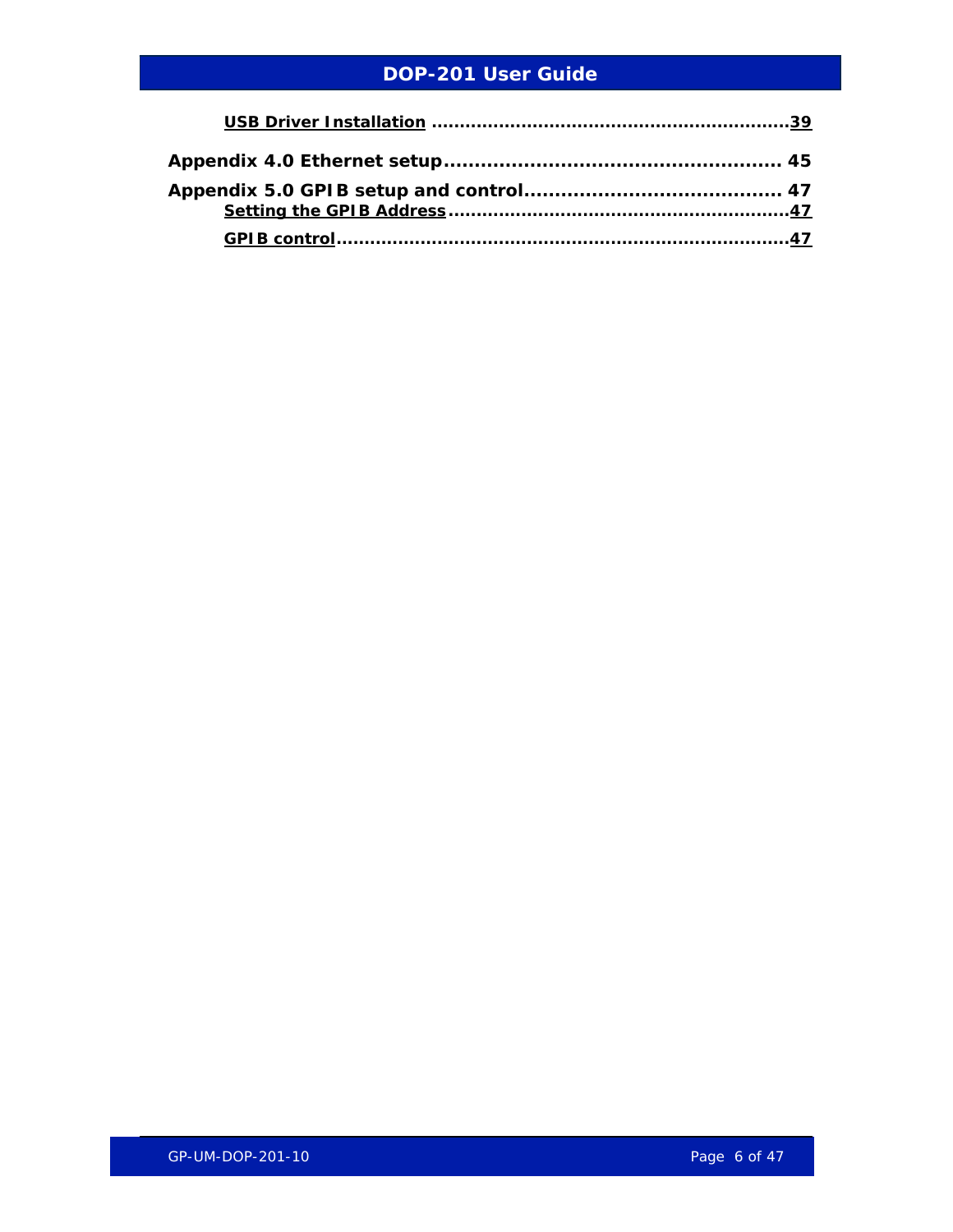## <span id="page-6-0"></span>**Section 1.0 Overview**

The DOP-201 is a degree-of-polarization (DOP) measurement system that integrates General Photonics' PolaRite™ II/III polarization controller, an optical polarization detection circuit, and a microprocessor based electronic control circuit in a 2U-height, half-rack size enclosure. The DOP-201 uses a proprietary measurement scheme that is independent of optical wavelength, optical source bandwidth, and optical source degree of polarization.

The DOP-201 can simultaneously measure not only DOP value, but also optical signal-tonoise-ratio (OSNR) and noise figure (NF).



**Figure 1 DOP-201 Degree of Polarization Meter** 

### **1.1 Principle of Operation**

The operational principle of the DOP-201 is based on the definition of degree-ofpolarization. A general, partially polarized light beam can be characterized as being composed of two components: a totally polarized component and a totally unpolarized component. The degree of polarization is defined as the ratio of the power of the totally polarized component to the total power of the optical wave:

$$
DOP(^{0}/_{0}) = \frac{P_p}{P_{up} + P_p} \times 100\% = \frac{P_p}{P_t} \times 100\%
$$
\n(1)

where  $P_p$  is the power of the polarized light component,  $P_{up}$  is the power of the unpolarized light component, and  $P_t$  is the total incident light power. The DOP can also be expressed in terms of Stokes parameters.

$$
DOP(*) = \frac{\sqrt{S_1^2 + S_2^2 + S_3^2}}{S_0} \times 100\%
$$
 (2)

DOP ranges from 0% for unpolarized light to 100% for totally polarized light. A partially polarized light beam has a DOP value between 0% and 100%.

*GP-UM-DOP-201-10*  $\overline{P}$  *COP-UM-DOP-201-10*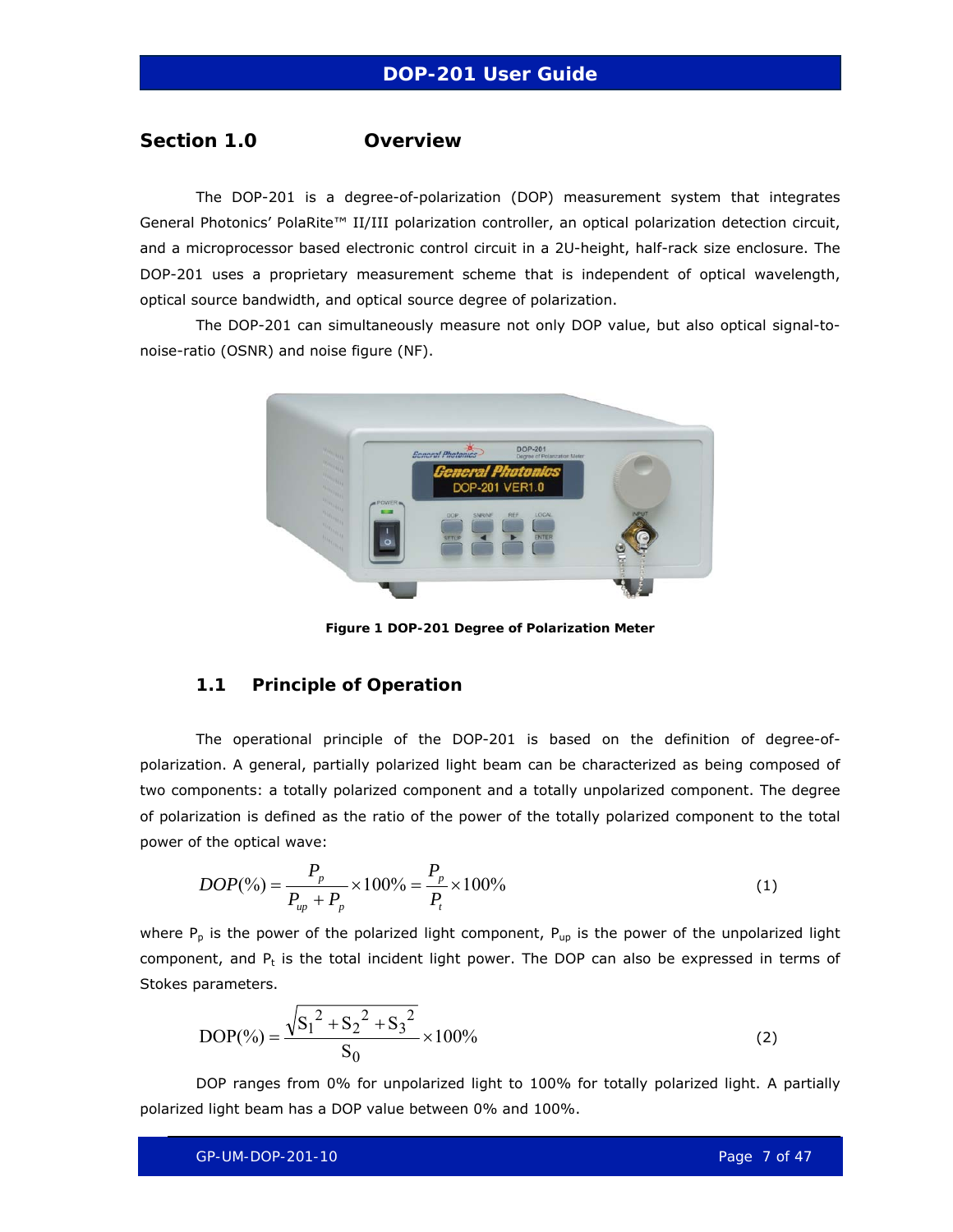There are many methods for measuring the DOP of an optical beam. The DOP-201's approach is deterministic, wavelength insensitive, and accurate. Since the DOP measurement is based on the fundamental physical properties of partially polarized light, without the use of intermediate parameters, it never requires instrument calibration. This makes it an ideal solution for production line DOP measurement, as the instrument operation need never be interrupted for calibration.

Please note that the DOP-201 is not intended for DOP measurement of a polarizationscrambled light source. It is best for CW or quasi-CW optical sources with slow polarization variation.

The relationship between DOP and OSNR is described by the following equation:

$$
SNR = \frac{DOP}{1 - DOP}
$$
 (3)

The Noise Figure (NF) of an optical amplifier is defined as the OSNR difference between the input and output of the optical amplifier. In order to measure NF, the OSNR is first measured without the optical amplifier  $(OSNR<sub>1</sub>)$ , then the optical amplifier is connected and the new OSNR  $(OSNR<sub>2</sub>)$  is measured. The NF can then be derived from the difference between these two OSNR values:

$$
NF = OSNR_1 - OSNR_2 \tag{4}
$$

This setup is shown in [Figure 2](#page-7-0). The amplifier can be any kind of in-line optical amplifier, such as erbium doped fiber amplifiers (EDFA) or Raman amplifiers (discrete or distributed), since the DOP-201 can be used as a real time, in-line meter/monitor.



**Figure 2 Measurement of Noise Figure (NF)** 

<span id="page-7-0"></span>The standard DOP-201 covers a 1260-1620 nm fiber transmission window.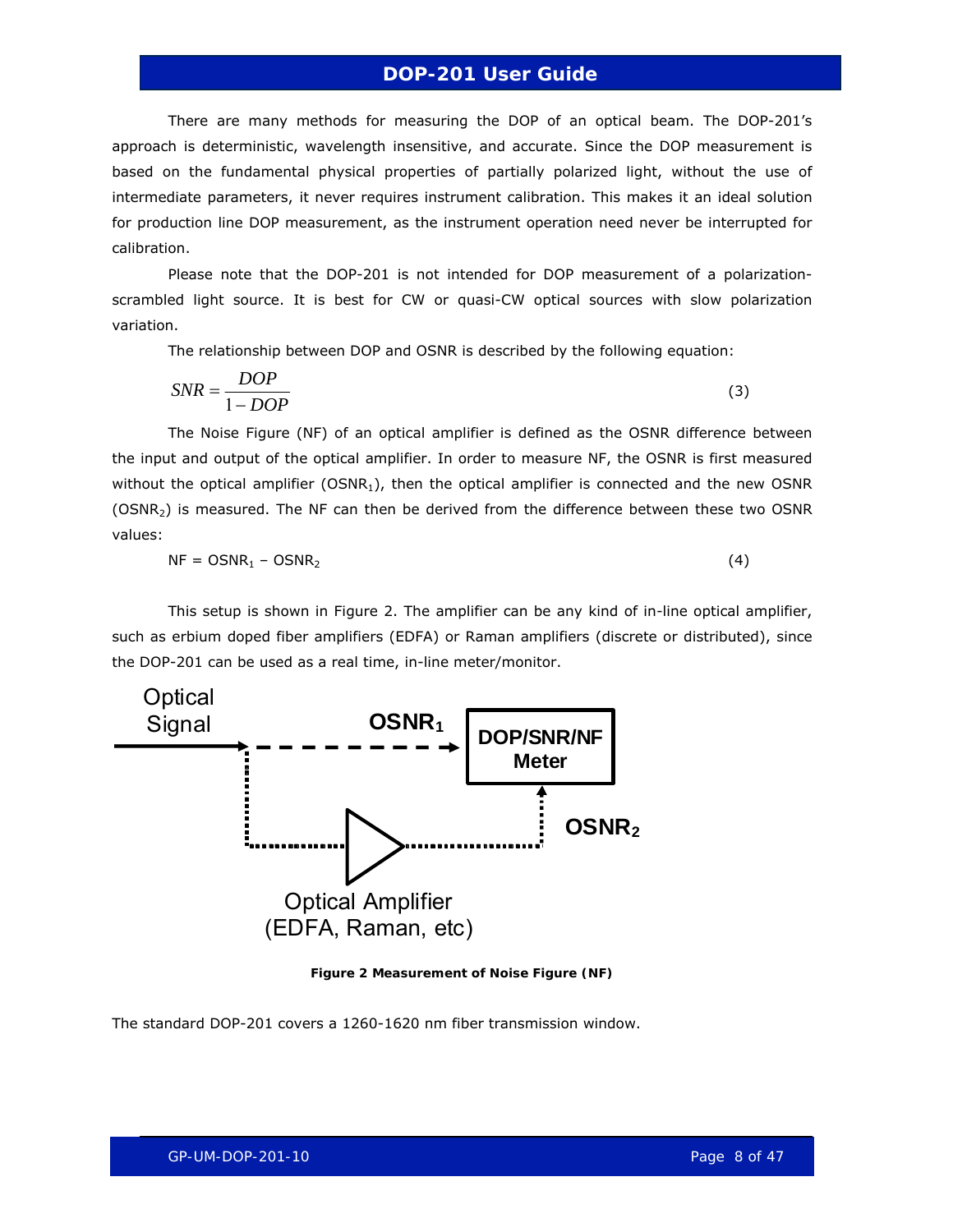## <span id="page-8-0"></span>**Section 2.0 Features**

## **2.1 Front Panel and Optical Inputs**

The front panel of the DOP-201 is shown in [Figure 3.](#page-8-1)

| Conoral Dhotonics   |                                            | <b>DOP-201</b><br>Degree of Polarization Meter |              |
|---------------------|--------------------------------------------|------------------------------------------------|--------------|
|                     | <b>General Photonics</b><br>DOP-201 VER1.0 |                                                |              |
| <b>POWER</b><br>. . | <b>SNR/NF</b><br><b>DOP</b>                | LOCAL<br><b>REF</b>                            | <b>INPUT</b> |
|                     | <b>SETUP</b>                               | <b>ENTER</b>                                   |              |

**Figure 3 DOP-201 front panel** 

<span id="page-8-1"></span>Front panel features:

| OLED display: Displays data and operation mode information |                                              |  |                                                                 |  |  |
|------------------------------------------------------------|----------------------------------------------|--|-----------------------------------------------------------------|--|--|
| Power:                                                     |                                              |  | Power on/off switch                                             |  |  |
| Input:                                                     |                                              |  | Connector adapter for light source input                        |  |  |
|                                                            |                                              |  | Thumb Wheel: Scroll through menus and change control parameters |  |  |
|                                                            |                                              |  | Keypad: Access measurement and setup functions                  |  |  |
|                                                            | DOP:                                         |  | DOP measurement                                                 |  |  |
|                                                            | SNR/NF:                                      |  | Toggles between SNR and NF measurement                          |  |  |
|                                                            | REF:                                         |  | Set reference for NF measurement                                |  |  |
|                                                            | <b>LOCAL</b>                                 |  | Return to front panel control from remote control               |  |  |
|                                                            | SETUP:                                       |  | Access the Setup menu                                           |  |  |
|                                                            | $\blacktriangleleft$ $\blacktriangleright$ : |  | Navigate selections or move cursor position                     |  |  |
|                                                            | ENTER:                                       |  | Select menu option or move to setup for next parameter          |  |  |
|                                                            |                                              |  |                                                                 |  |  |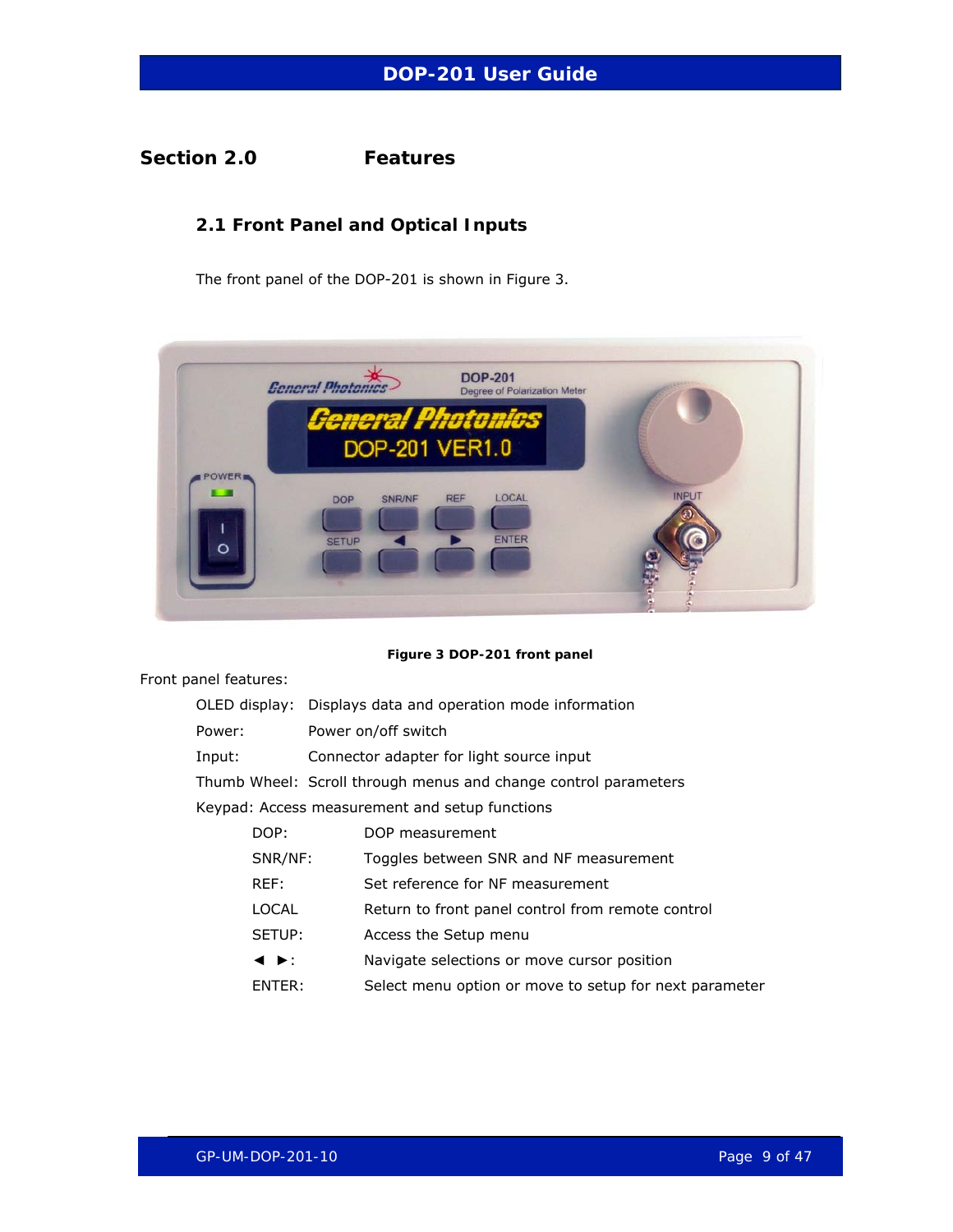#### **Fiber Connectors**

<span id="page-9-0"></span>The DOP-201 has a connector adapter on the front panel for light source input. It is a universal connector interface (UCI), which features a male-type adapter top piece that can be removed for direct access to the ferrule end for routine cleaning and maintenance without removing the entire adapter from the panel. This feature helps avoid high insertion loss, high return loss and measurement instability caused by dirty or contaminated connectors. In addition, the universal interchangeable adapter allows the user to switch to ST, SC, or FC connectors without opening the instrument panel. Although the DOP-201 is typically shipped with an FC fiber adapter, other interchangeable inserts are available. For additional information on different input fiber adapter inserts, please contact General Photonics.

External fiber connectors should be cleaned using industry standard cleaning methods before connection to the DOP-201. If this procedure is followed before each connection, the instrument's internal connector ferrule should not need regular cleaning. However, high insertion loss or measurement instability that does not improve after cleaning the external connectors may indicate that the instrument's internal connector ferrule requires cleaning.

#### **Ferrule Cleaning Procedure**

Each connector ferrule is contained in a universal connector interface consisting of a front piece that connects to the external fiber connector, and a base piece that is mounted on the front panel of the instrument, as shown in [Figure 4.](#page-10-1) To clean a connector ferrule, first, make sure no external connector is connected to the universal connector interface. Then, using a Phillips screwdriver, remove the two small screws connecting the front and back parts of the adapter, and carefully pull the front flange straight out. (Note: never remove the adapter base from the front panel). The ferrule end should now be exposed. Clean the ferrule using standard cleaning procedures (compressed air or a fresh lint-free tissue and alcohol or other connector-cleaning solvent), taking care to avoid scratching the ferrule surface. Finally, replace the front flange (position it so that the key notch faces up, and the small alignment pin lines up with the hole in the base piece, before pushing it in) and the screws. For frequent measurements, we recommend that the user prepare a patch cord fiber to avoid wear on the internal connector.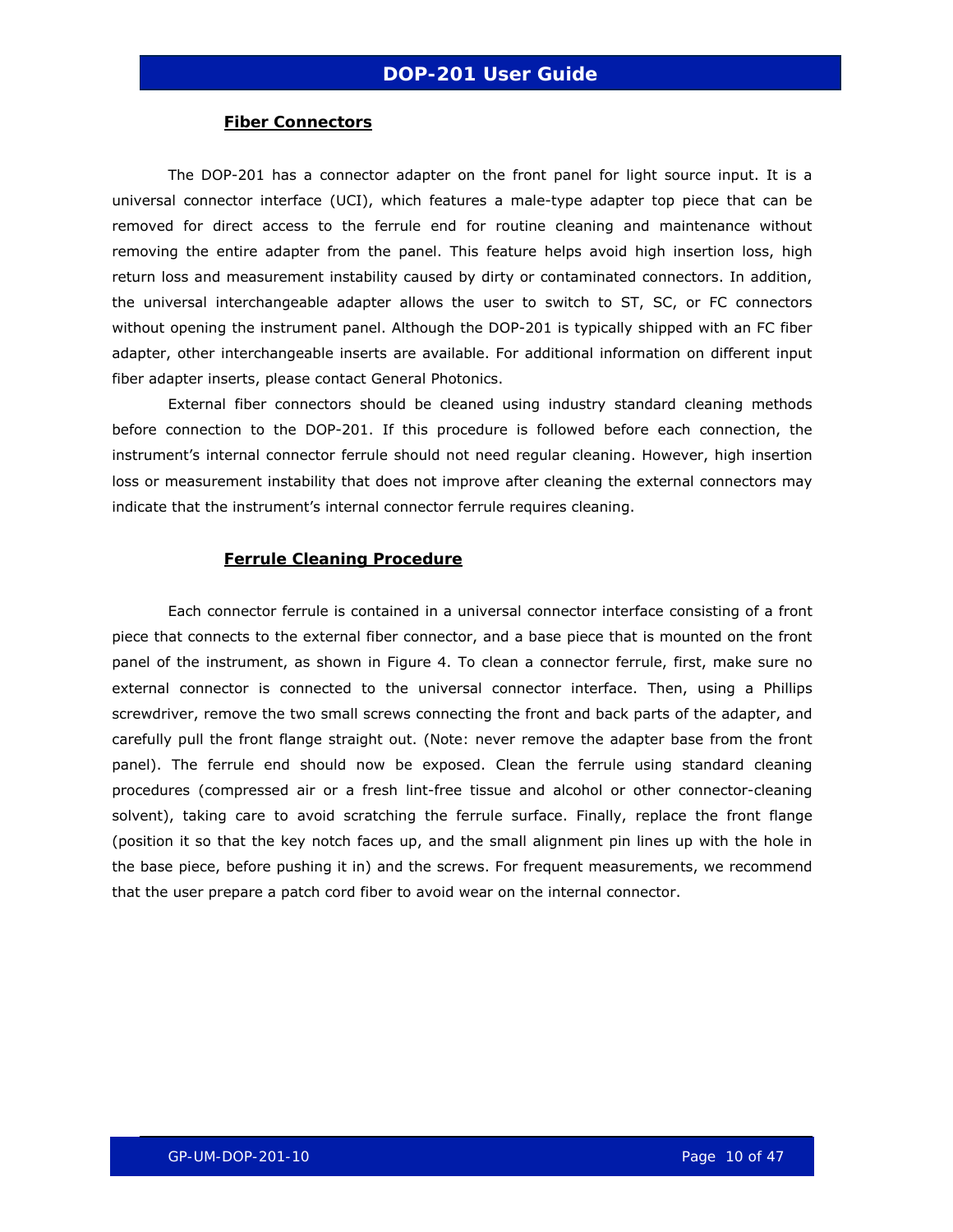<span id="page-10-0"></span>

**Figure 4 Diagram of universal connector interface** 

## **2.2 Rear Panel: Electrical and Remote Control Interfaces**

<span id="page-10-1"></span>The AC power plug, fuse, analog output, trigger and communication interface connectors are mounted on the rear panel, as shown in [Figure 5](#page-10-2).

The DOP-201 includes RS-232, USB, Ethernet, and GPIB interfaces for external computer operation of the system. Control commands and remote interface setup information are located in the appendices.



**Figure 5 rear panel** 

| Analog Output: BNC for DOP monitor voltage | Line: External AC input connector |
|--------------------------------------------|-----------------------------------|
| Trigger Out: BNC for output trigger        | Cooling fan air outlet            |
| Trigger In: BNC for input trigger          | Chassis ground : پلے              |
| USB 2.0 interface port                     |                                   |
| RS-232 serial interface port               |                                   |
| Ethernet interface port                    |                                   |
| GPIB interface port                        |                                   |

*GP-UM-DOP-201-10 Page 11 of 47* 

<span id="page-10-2"></span>Rear Panel Features: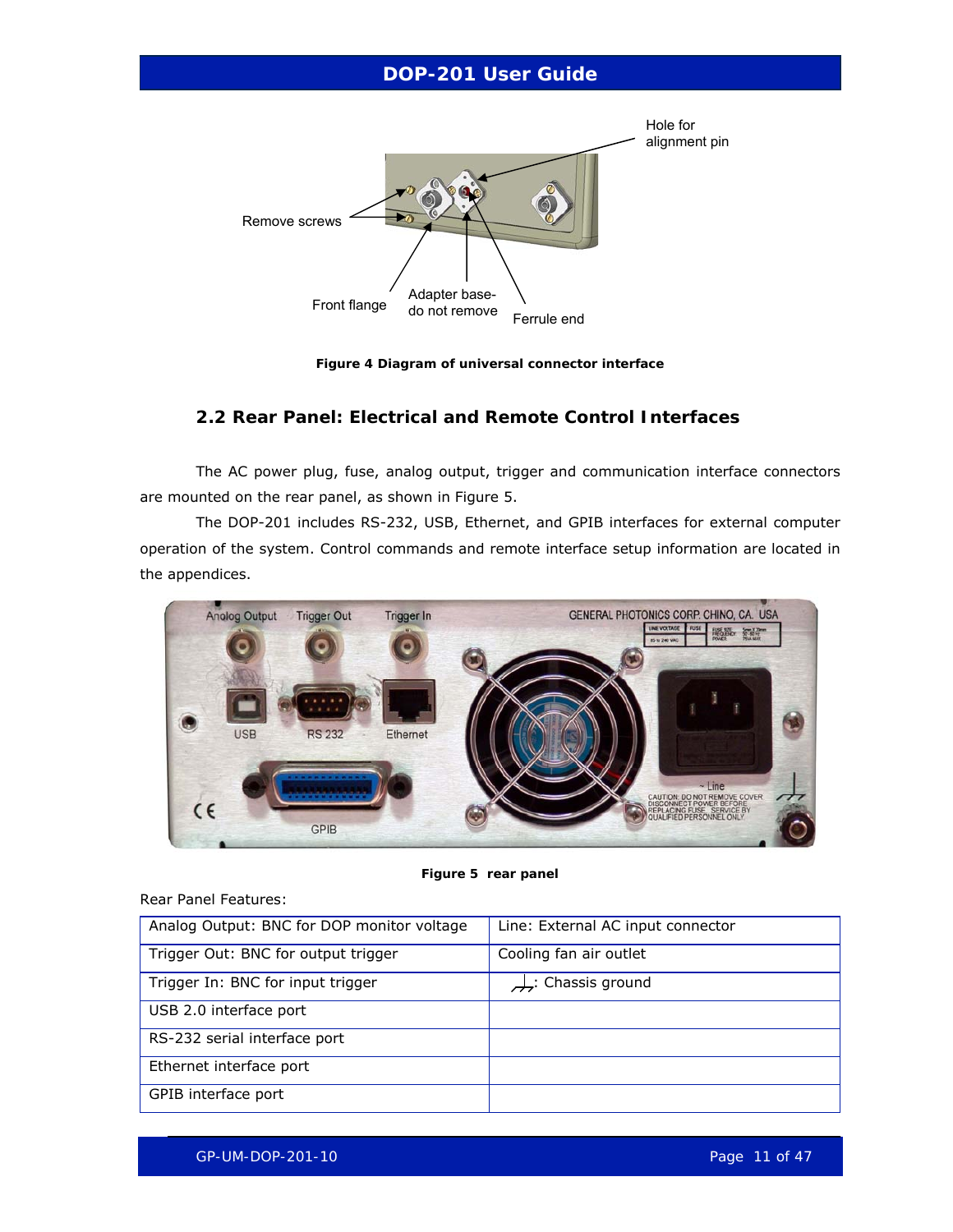#### **Fuse location:**

[Figure 6](#page-11-0) shows the location of the fuse compartment under the power cord plug. There are two fuses in the compartment- the one in use and a spare. The fuse further inside the compartment is active. The one closer to the compartment opening is the spare.

<span id="page-11-0"></span>Replace the fuse with one with the exact rating of the original.



**Figure 6 Fuse compartment**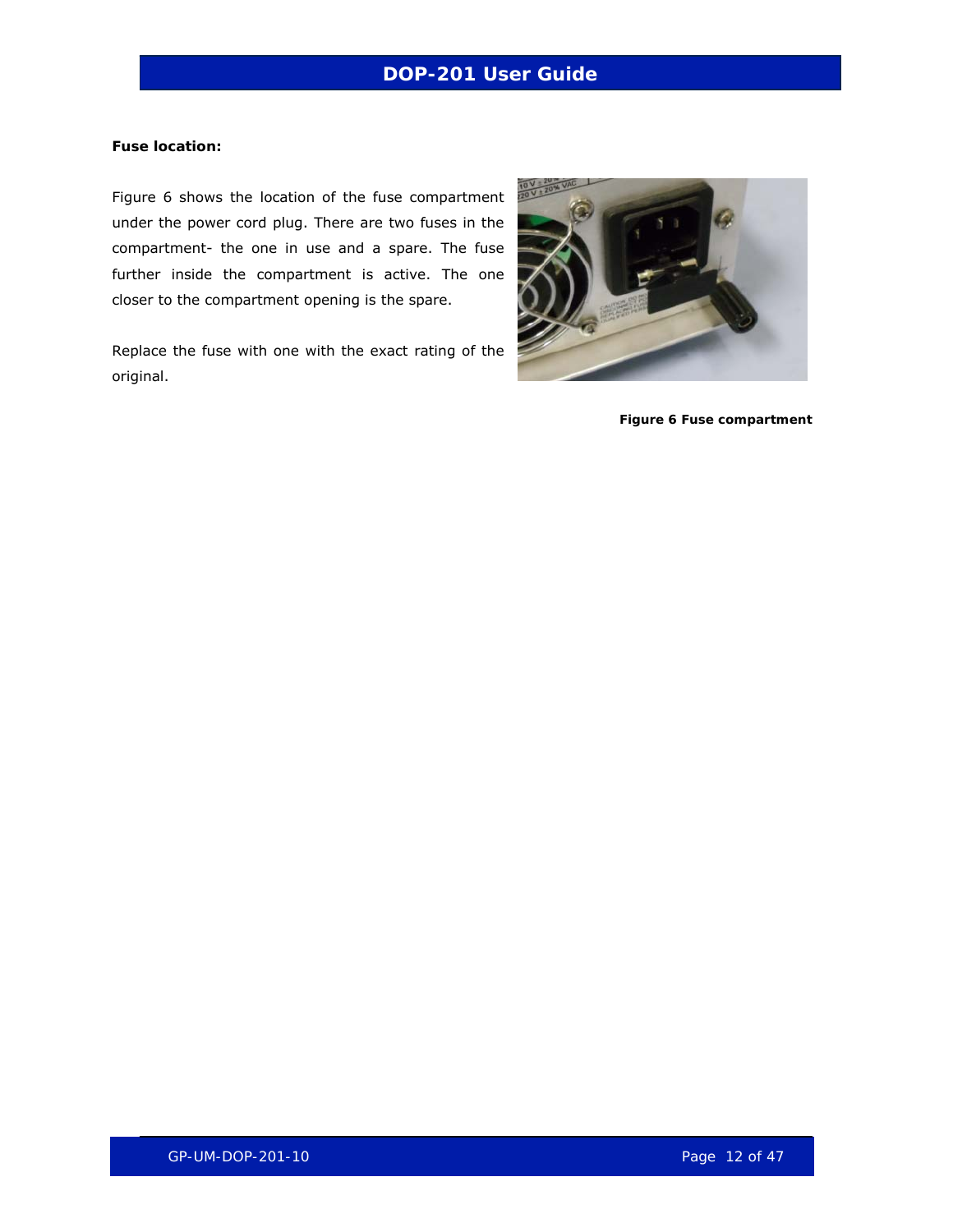## <span id="page-12-0"></span>**Section 3.0 Operation Instructions**

## **3.1 Unpacking**

Inspect DOP-201 for any physical damage due to shipping and transportation. Contact carrier if any damage is found. Check the packing list to see if any parts or accessories are missing.

#### Packing List

| Item #         | Description                   |
|----------------|-------------------------------|
|                | DOP-201                       |
| 2              | Power cord                    |
| 3              | RS-232 cable (straight-wired) |
| $\overline{4}$ | USB cable                     |
| 6              | User guide                    |
| 7              | Software cd                   |

## **3.2 Front Panel Operation**

- 1. Connect power cord and plug it into wall receptacle. Make sure the ground pin of the power cord is connected to earth ground.
- 2. Connect DUT (light source or amplifier). Make sure light source is turned off while cleaning connectors and making connections.
- 3. Power on the light source. Make sure that the input power is within range.

It is important to use a zero or low polarization dependent loss (PDL) attenuator when input optical power exceeds the specified power limit (+6 dBm). The PDL of the components preceding the input connector can affect the DOP measurement accuracy, particularly at low DOP values. For example, a PDL of 0.1 dB will increase measurement uncertainty by  $\delta = (10^{PDL/10}-1)\times100\% = (10^{0.01}-1)\times100\% = 2.3\%$ 

4. Turn on the instrument. It will run through an initialization sequence and then run a brief self-test before proceeding to the default measurement screen. If the optical power is out of range, it will display a "power low" or "power high" message.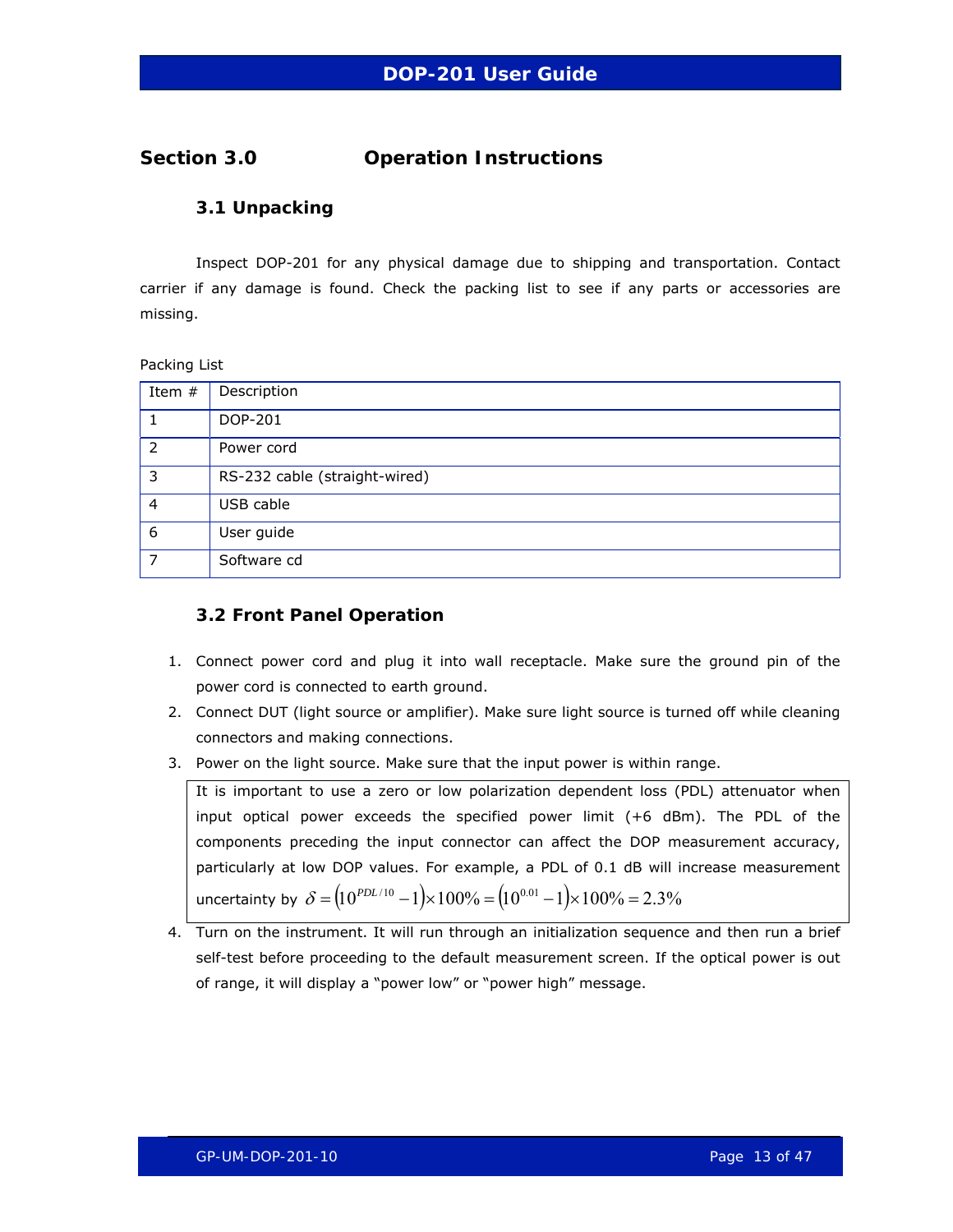*GP-UM-DOP-201-10 Page 14 of 47*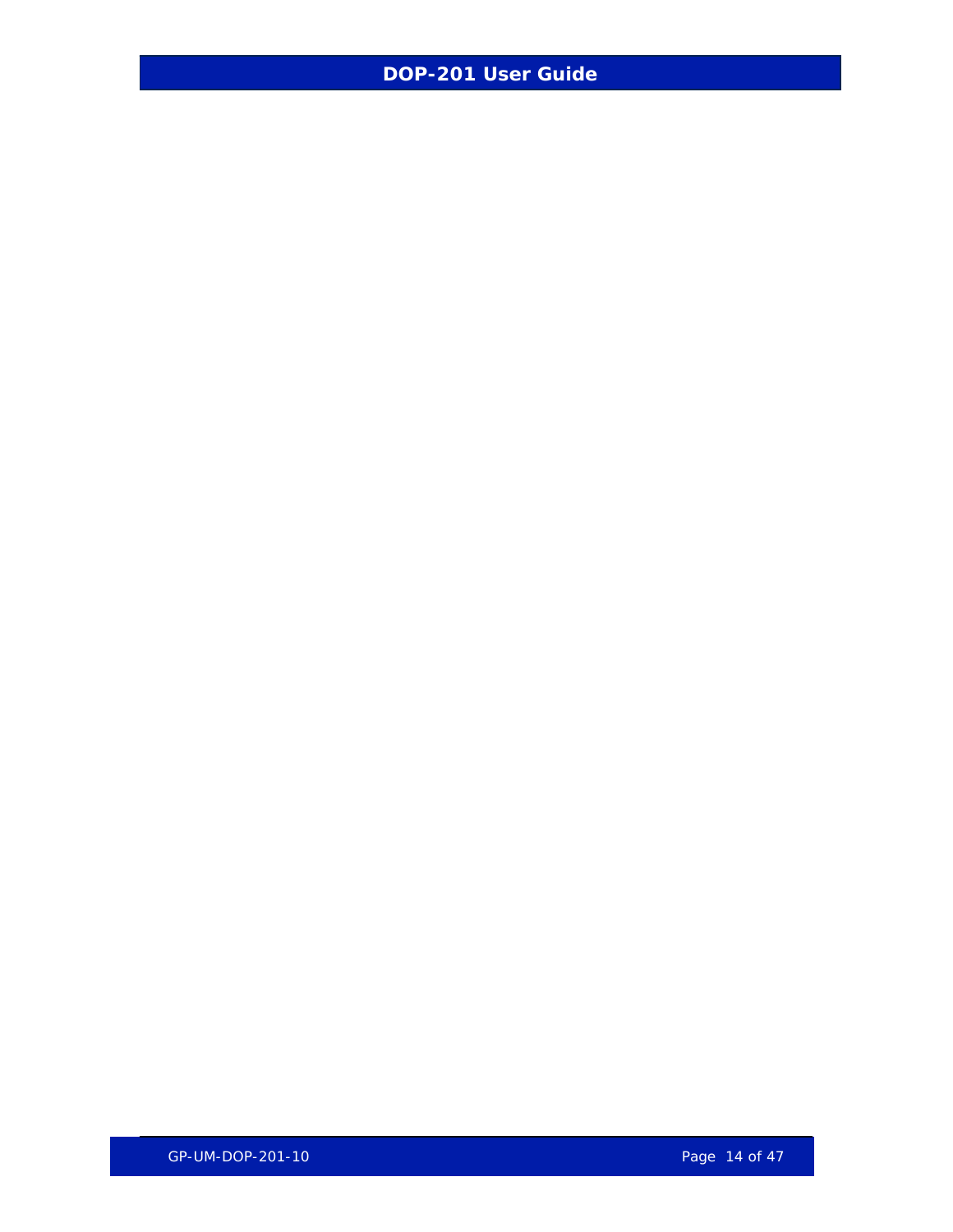#### <span id="page-14-0"></span>**3.3 Operation Modes**

The DOP-201 has three main measurement modes.

#### **DOP/Power measurement**

In DOP/Power mode, the DOP-201 measures the DOP and power of the input light.

This is the default measurement mode. After the DOP-201 completes its self-test on power-up, it goes into DOP/Power measurement mode. This mode can also be accessed by pressing the DOP button on the front panel.



The left side of the screen displays measured parameters:

- DOP: Measured DOP, in %
- PWR: Measured power, in selected units (dBm or mW)

The right side of the screen displays several operation status and parameter settings:

Control Mode: Local (front panel) or Remote

Measurement timing mode:

- Continuous measurement (Cont): Instrument continuously measures DOP and power, and data are updated in real time. If analog output is enabled, the display will read "Cont-A", as in the example above.
- Single measurement (Sing): Instrument takes and displays one measurement. If analog output is enabled, the display will read "Sing-A". The DOP-201 can only be switched to single measurement mode under remote control. Pressing the Local button when the instrument is in single measurement mode will switch it back to continuous measurement.
- Triggered measurement (Tr-I): If the input trigger is enabled, this line will show the input trigger edge selection, e.g. "Tr-I: Ri" or "Tr-I: Fa".
- Output trigger status (Tr-O): To help with synchronization with other instruments, the DOP meter can output a trigger pulse at the completion of each measurement. This line shows the output trigger status: Disabled (Ds), rising pulse (Ri), or falling pulse (Fa).
- Ave: Number of measurements to be averaged per displayed value (applies to DOP, SNR, NF and Power measurements.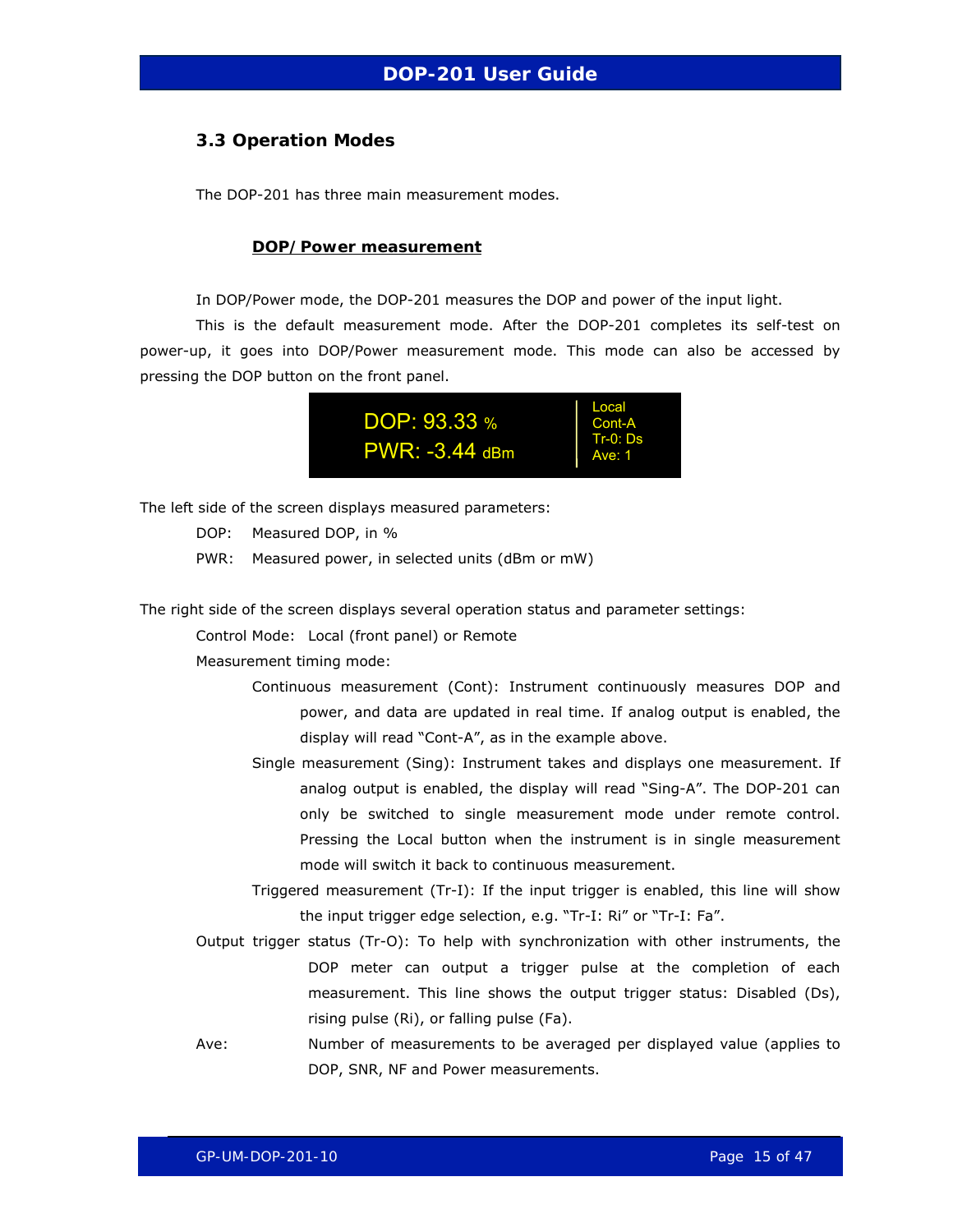<span id="page-15-0"></span>The wavelength, averaging, power unit, trigger, and analog output settings can be accessed from the Setup menu.

If the instrument is in remote control, the LOCAL button restores front panel control.

#### **Signal to Noise Ratio (SNR) Measurement**

Press the SNR/NF button once to access SNR measurement.

This is an uncalibrated measurement that does not use a filter to take the noise bandwidth into account, so the resulting SNR value is generally smaller than it would be if normalized with a 0.1 nm bandwidth filter. It is useful for relative measurement, but a calibrated measurement should be used for absolute measurements.



Measured parameters:

- SNR: Measured SNR, in dB
- PWR: Measured power, in selected units (dBm or mW)

The operation status area at the right of the screen is the same as for DOP measurement.

#### **Noise Figure (NF) Measurement**

From SNR measurement, press the SNR/NF button again to access NF measurement.



Measured parameters:

NF: Measured NF, in dB

REF: Reference OSNR used for NF measurement, in dB

The operation status area at the right of the screen is the same as for DOP measurement.

The NF of an amplifier is defined as

 $NF = OSNR_1 - OSNR_2$ 

where  $OSNR_1$  is the  $OSNR$  measured without the amplifier under test in the optical path, and OSNR<sub>2</sub> is the OSNR measured with the amplifier under test added to the optical path.

The NF value displayed on the screen is

NF = current measured SNR − reference SNR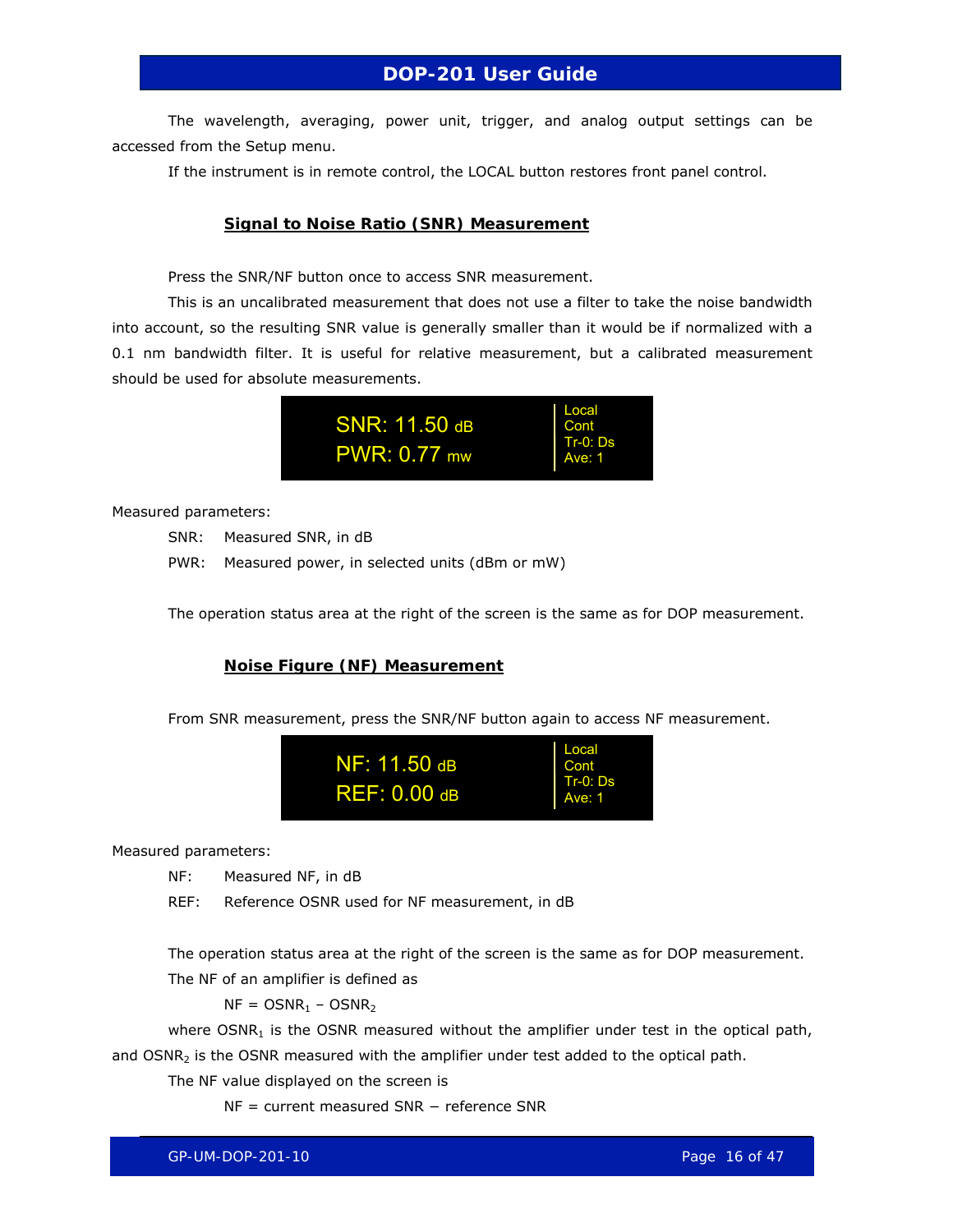<span id="page-16-0"></span>If no reference has been taken by the user, the instrument uses 0.00 dB as the default reference value, as shown in the example above.

The user can update the reference SNR by pressing the REF button on the front panel. The current measured SNR will be recorded as the reference for NF measurement and displayed in the REF line. During reference updating, the screen will display "Reading Reference" as well as the power level in dBm and mW.

#### **Setup**

The setup menu allows the user to set up several operation parameters.



#### **Figure 7 Setup menu hierarchy**

Press the SETUP button on the front panel to bring up the Setup menu. The screen displays 2 options at a time:



Etc.

Use the wheel to scroll through options and the ENTER key to select an option.

Most setup parameters are written to nonvolatile memory and retained after power-off. Exceptions are noted in the descriptions below.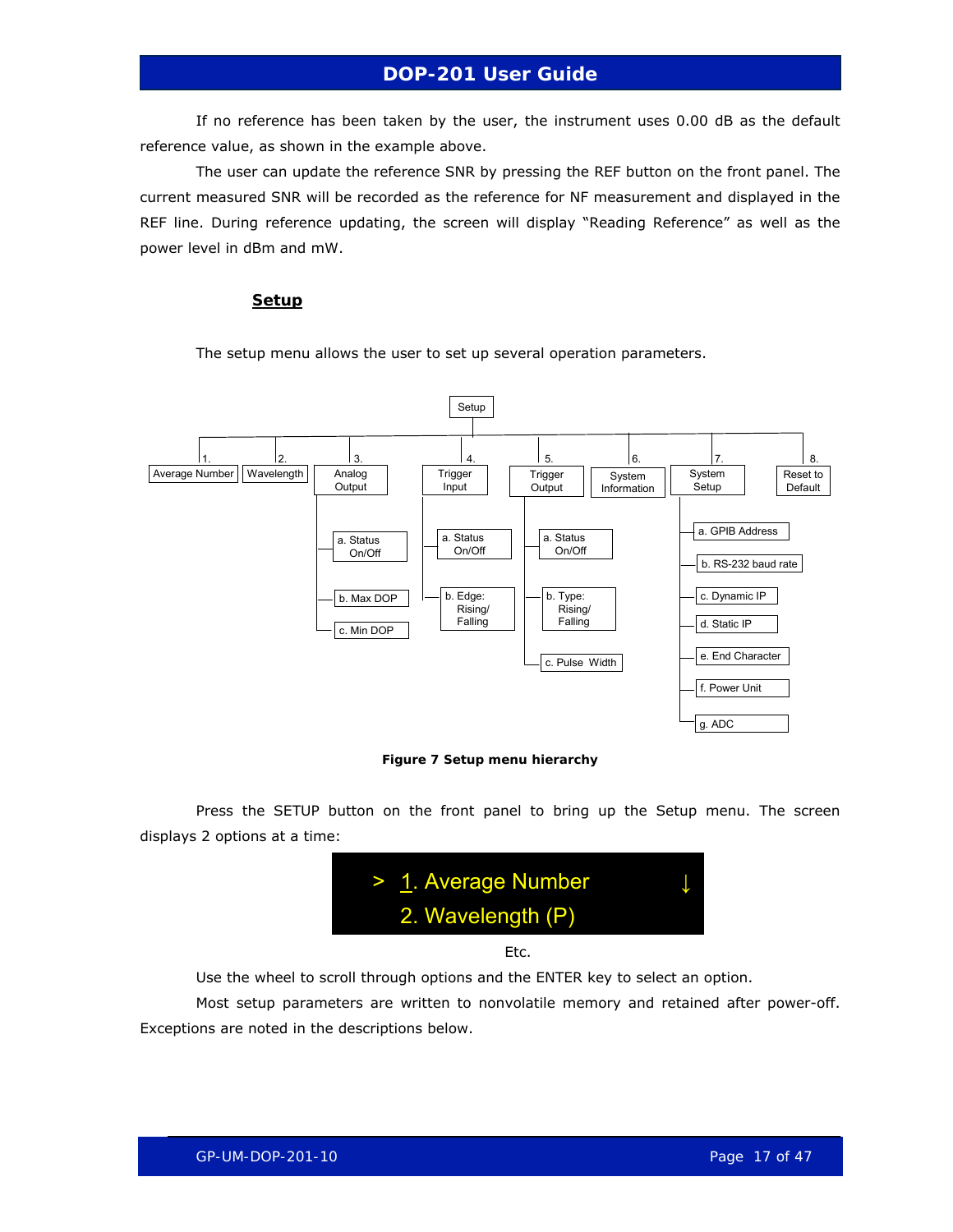#### **Average Number:**

The measured values (DOP, SNR, NF, Power) are averaged over the selected number of max/min search cycles.



Use the arrow keys to move the cursor, the wheel to change the value of the selected digit, and ENTER to execute the setting and return to the SETUP menu.

Range: 1 to 256 Default value: 1

#### **Wavelength:**

The wavelength setting is used for power measurement calibrations. Matching the DOP-201's wavelength setting to the wavelength of the light source ensures the accuracy of the power measurement. The wavelength setting does not affect the accuracy of the DOP, SNR, or NF measurements.



Use the arrow keys to move the cursor, the wheel to change the value of the selected digit, and ENTER to execute the setting and return to the SETUP menu.

Calibrated Wavelength Range: 1260-1360 and 1440-1620nm

Default Value 1550nm

#### **Analog Output:**

The DOP meter has a 0-5V analog monitor voltage that can be used to monitor the DOP of the light source under test. The voltage varies linearly with DOP, and the user can select the DOP limits corresponding to the maximum and minimum monitor voltage. The default settings are DOP<sub>Max</sub> = 100% and DOP<sub>Min</sub> = 0%, so V<sub>out</sub> = 5V corresponds to DOP= 100%, and the 5V voltage range covers a DOP range of 100%. However, if the DOP is expected to be between 10 and 40%, for example, the user can set DOP<sub>Max</sub> to 40% and DOP<sub>Min</sub> to 10%. In this case, V<sub>out</sub> = 5V corresponds to DOP = 40%, and the 5V voltage range covers a DOP range of 30%. This allows for better accuracy if the DOP range being monitored is small.

Output connector: BNC connector on rear panel

Monitor Voltage Range: 0-5V

To use the monitor voltage,

1. Connect the analog voltage BNC connector to the monitoring circuit.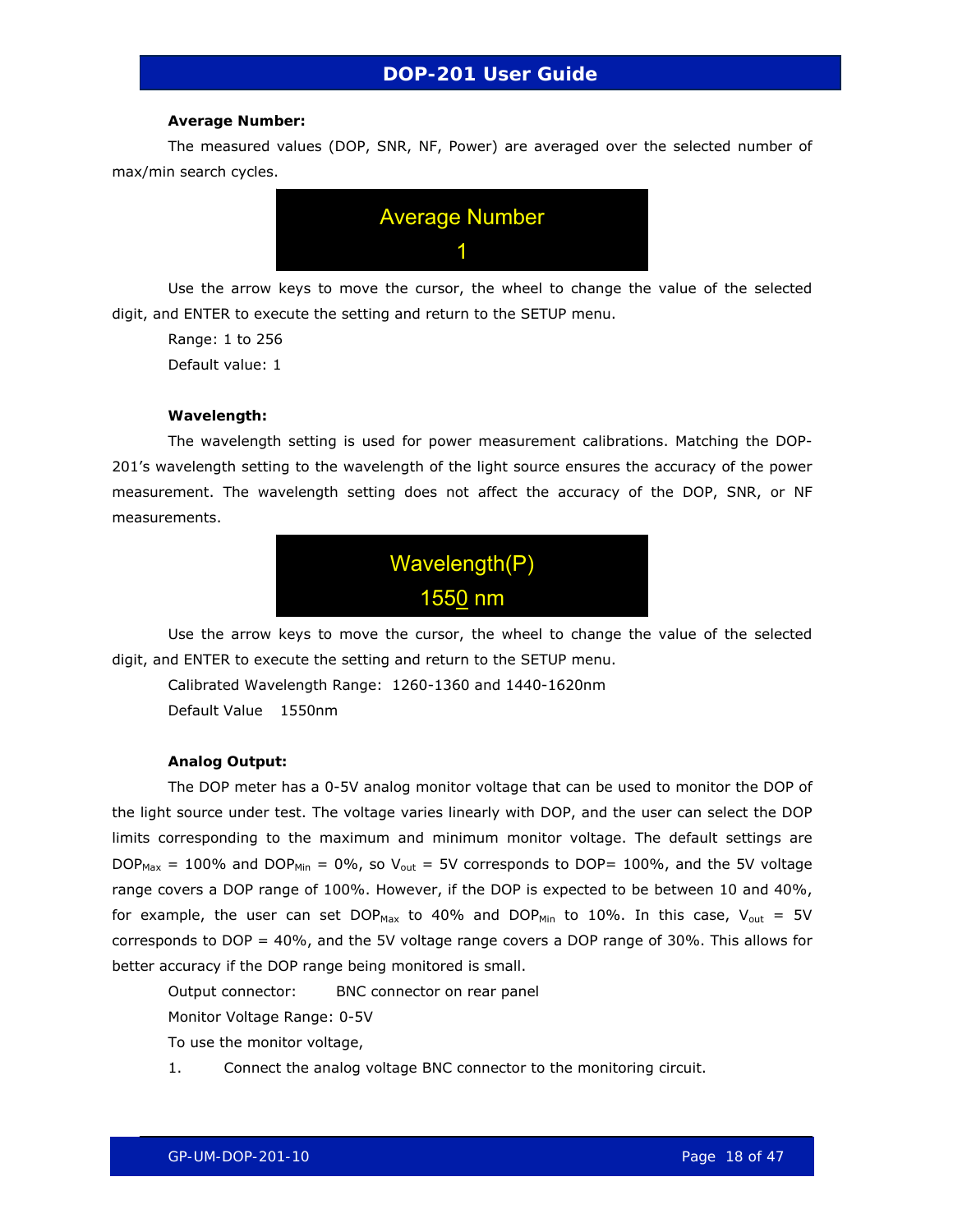2. Set the analog voltage operation parameters. There are 3 setup parameters:

| 3a: Analog Out: ON              | Options: ON, OFF                             | Default: ON   |
|---------------------------------|----------------------------------------------|---------------|
| 3b: $DOP_{\text{Max}}$ : 100.00 | Range: 00.01 to 100.00%                      | Default: 100% |
| 3c: DOP <sub>Min</sub> : 0.00   | Range: 00.00 to (DOP $_{\text{Max}}$ – 0.01) | Default: 0%   |

With the cursor on the index number, use the wheel to scroll between options. Use the ENTER key to move the cursor from index selection to parameter setting. With the cursor on the parameter to be set, use the arrow keys to move the cursor position and the wheel to change the value of the selected digit or parameter. When the parameter is set, use the ENTER key to move the cursor back to the index position.

The Min and Max DOP settings are retained after power-off, but the analog output enable/disable setting is not. On power-up, the analog output will be enabled.

#### **Trigger Input:**

With the input trigger enabled, the DOP meter takes one measurement when it receives a trigger pulse. This function can be used for synchronization with other equipment.

The user can select whether to trigger on the rising or falling edge of the input pulse.



With the cursor on the index number, use the wheel to scroll between options. Use the ENTER key to move the cursor from index selection to parameter setting. With the cursor on the parameter to be set, use the arrow keys to move the cursor position and the wheel to change the value of the selected digit or parameter. Use the ENTER key to execute the setting and move the cursor back to the index position.

Input trigger settings are not retained after power-off. On power-up, the input trigger will be set for rising edge, and the trigger will be disabled.

The amount of time needed per measurement depends on the average number setting, which determines the number of max/min search cycles required to complete one measurement.

Input trigger connector: BNC connector on rear panel Pulse voltage: TTL levels Minimum pulse width: 2 ms Minimum interval between pulses: 30 ms  $\times$  average number setting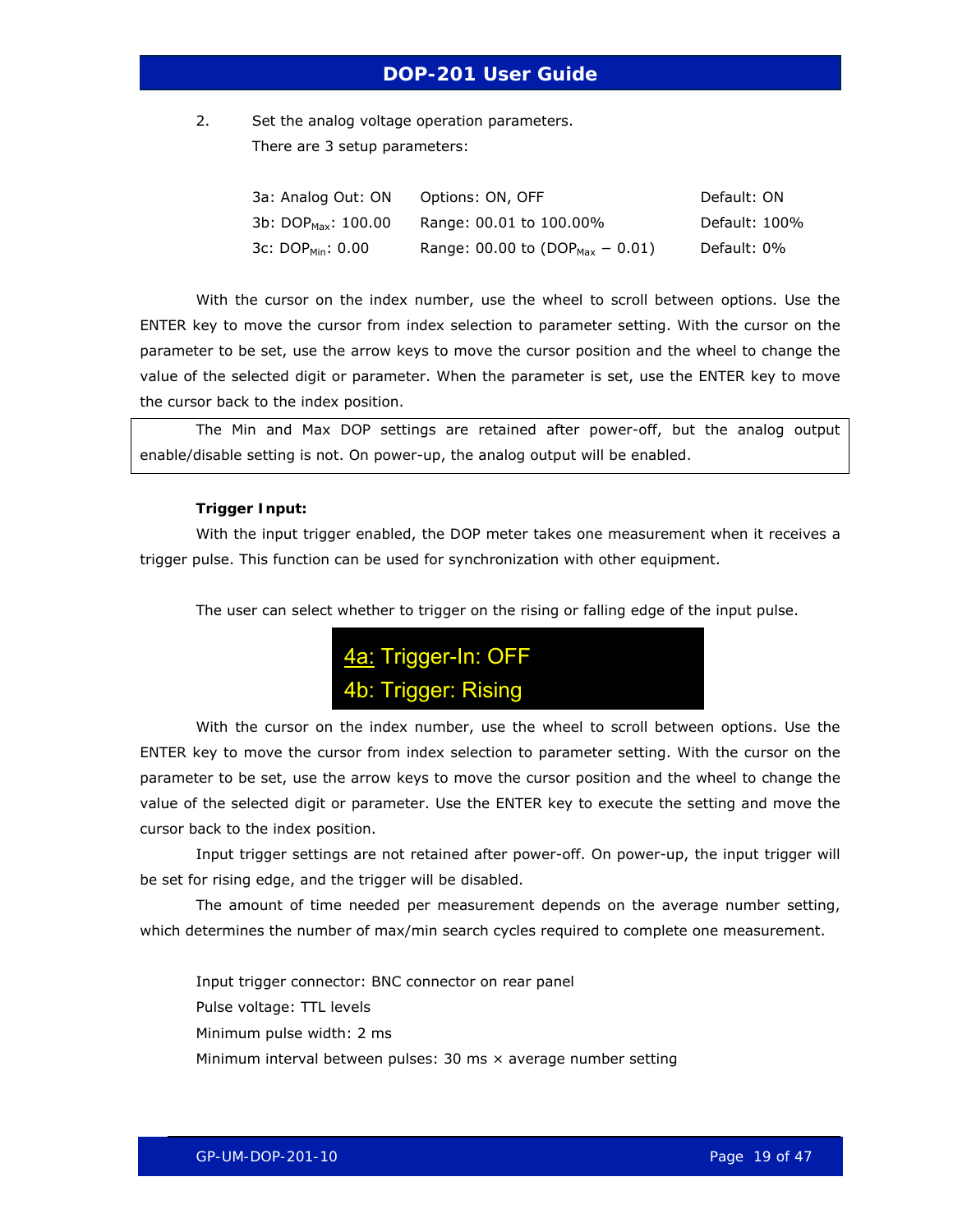#### **Trigger Output:**

With the output trigger enabled, the DOP meter generates a trigger pulse each time it completes a measurement. This function can be used for synchronization with other equipment.

The user can set the width of the pulse and whether it is a rising  $\Box$  or falling

 $T$  pulse.

There are 3 setup parameters:

| 5a: Trigger Out: OFF   | Options: ON, OFF              | Default: OFF    |
|------------------------|-------------------------------|-----------------|
| 5b: Trigger: Rising    | Options: Rising, Falling      | Default: Rising |
| 5c: Pulse-Wt:<br>-25us | Range: 1 to $65535 \,\mu s$ , | Default: 25 µs  |

With the cursor on the index number, use the wheel to scroll between options. Use the ENTER key to move the cursor from index selection to parameter setting. With the cursor on the parameter to be set, use the arrow keys to move the cursor position and the wheel to change the value of the selected digit or parameter. Use the ENTER key to execute the setting and move the cursor back to the index position.

Only the pulse width setting is retained after power-off. On power-up, the output trigger will be set for a rising pulse, and the trigger will be disabled.

Output trigger connector: BNC connector on rear panel Pulse voltage: TTL levels

#### **System Info.**

This option displays the instrument's model number and firmware version.



#### **System Setup:**

This section contains the setup options for remote control and unit selection for the power display.

**a. GPIB Address** 



This option sets the instrument's GPIB address.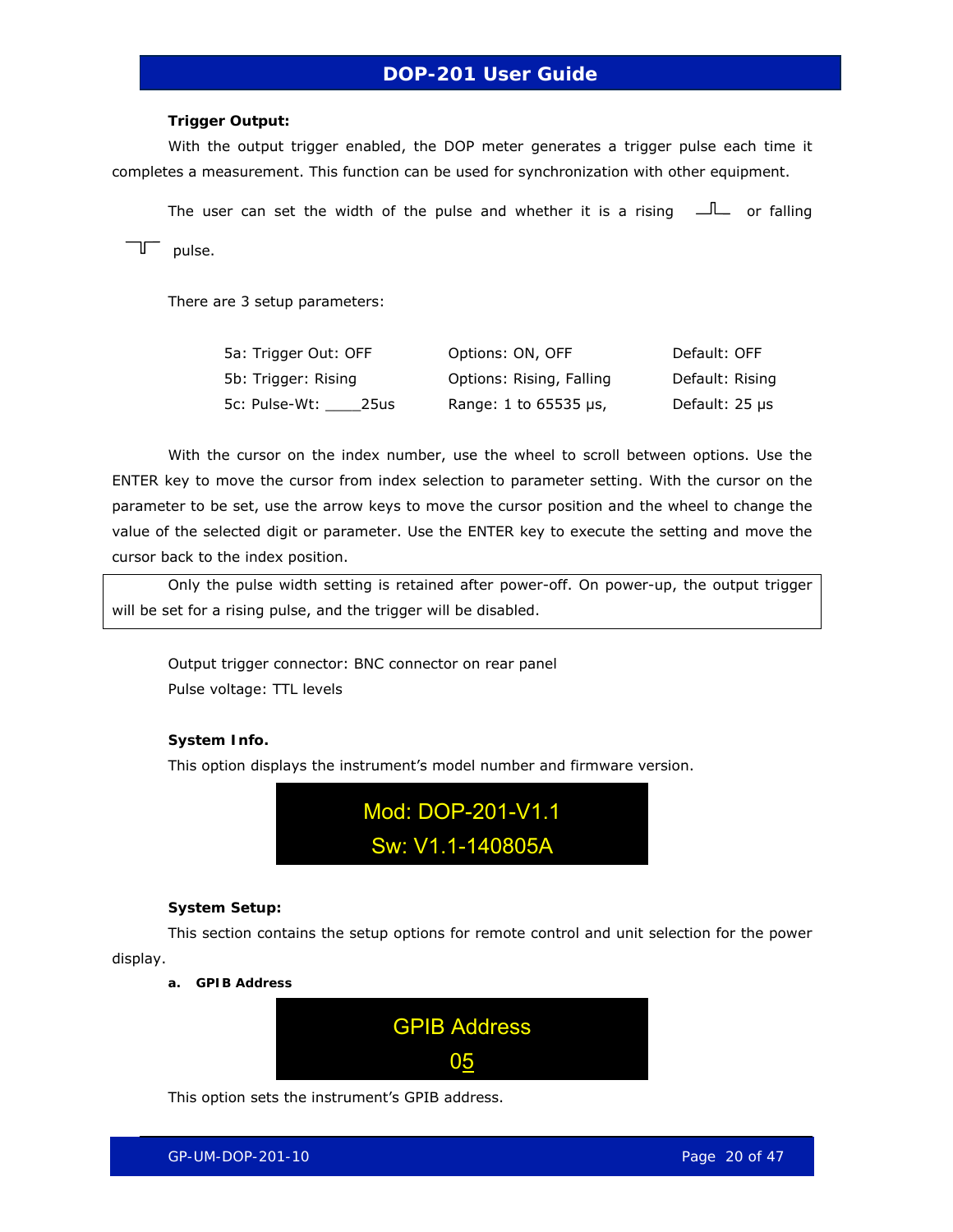| Range:   | $1 - 30$ |
|----------|----------|
| Default: | 5        |

Use the wheel to change the GPIB address and press ENTER to execute the new setting.

**b. RS-232 Baud rate** 



Use the wheel to change the RS-232 baud rate setting, and ENTER to execute the new setting.

> Options: 110, 300, 600, 1200, 2400, 4800, 9600, 19200, 28800, 38400, 43000, 56000, 57600, 115200, 128000, 230400, 460800

Default: 9600

#### **c. Dynamic IP**

The instrument's IP address must be known in order to control it via Ethernet.

The "Dynamic IP" option sets the instrument for dynamic IP addressing and requests a dynamic IP address from the server.

From the System Setup menu, select "Dynamic IP", then press the ENTER key to request a dynamic IP address from the server.

If the instrument is able to establish communication with the DHCP server and successfully retrieve an IP address, the address will be displayed on-screen.



If the instrument is unable to connect to the server, it may display 0.0.0.0. In this case, first, check the connection, and if necessary, re-send the request.

Dynamic IP addressing is the default Ethernet communication mode for this instrument. After power-off, it will revert to dynamic IP addressing when it is powered back on.

Each time this menu option is selected, the instrument requests a dynamic IP address from the server. If this menu option is selected while the instrument is already in communication using a dynamic IP address, the instrument may be assigned a dynamic IP address other than the one it is currently using. This may interrupt communication, and the address may not be displayed correctly on the front panel.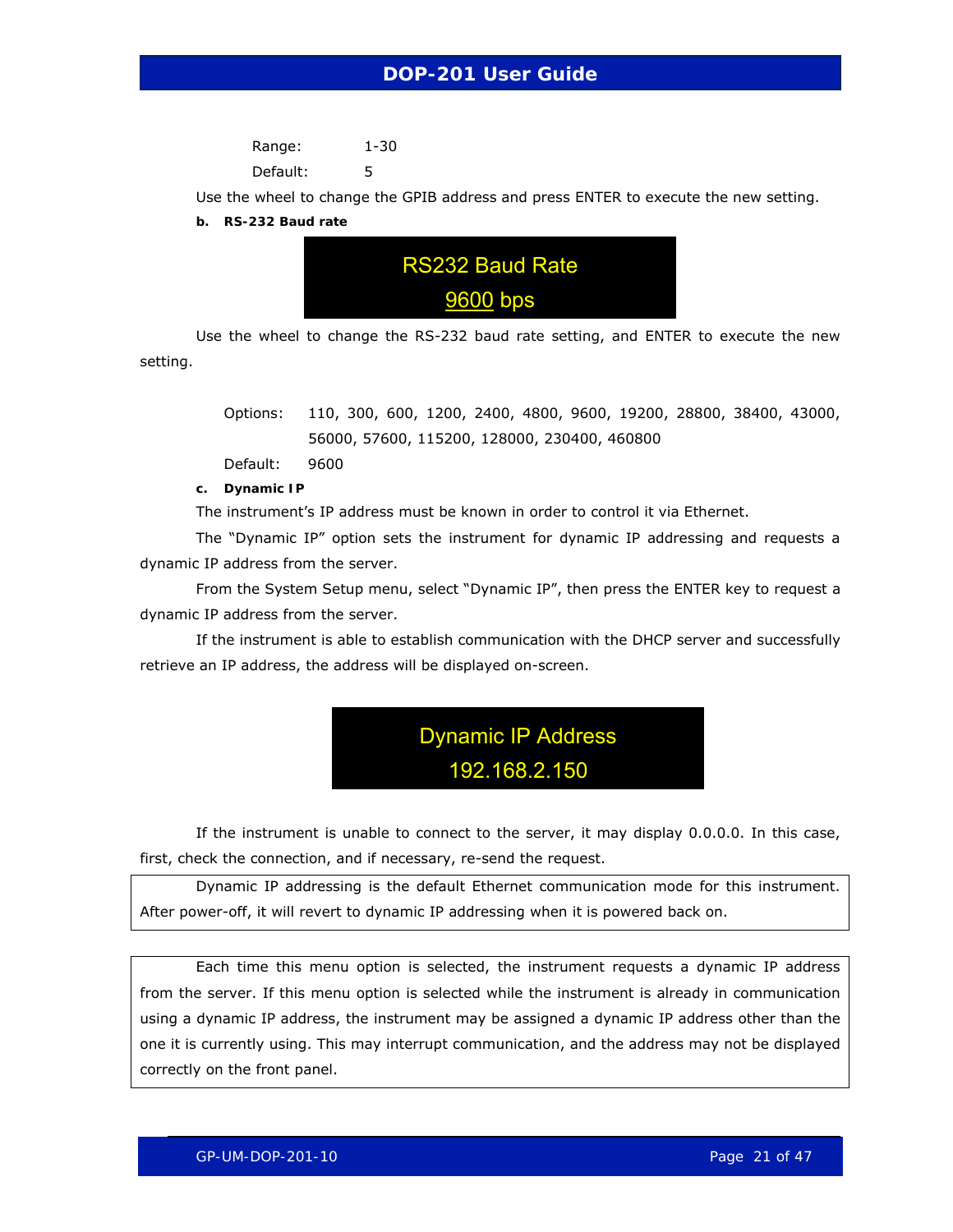#### **d. Static IP**

Selecting "Static IP" allows the user to set the instrument for Ethernet communication using static IP addressing and to set the static IP address, Net Mask, Gateway, Name Server, and Port. The setup screens for this option are as follows:

| <b>IP Address</b><br>J<br>a. 192.168.002.106    |  |
|-------------------------------------------------|--|
| <b>Netmask</b><br>b. 255.255.255.000            |  |
| Gateway<br>c. 192.168.002.001                   |  |
|                                                 |  |
| <b>Nameserver</b><br><u>d</u> . 192.168.002.001 |  |
| Port<br>e. 023                                  |  |

With the cursor on the index number (a-f), use the wheel to move between static IP setup parameter options.

Press the ►key to move to setup for the displayed parameter.

Use the arrow keys  $( \blacktriangleleft \blacktriangleright )$  to move the cursor position and the wheel to change the value of the active digit. Once the parameter is set, press ENTER to move the cursor position back to the parameter index (a-f).

When all of the parameters are set, select "Yes" on the "Update Parameters" screen (index f) and press ENTER to apply the settings and set the instrument to static IP addressing. The display will briefly show:



and then return to the Setup menu.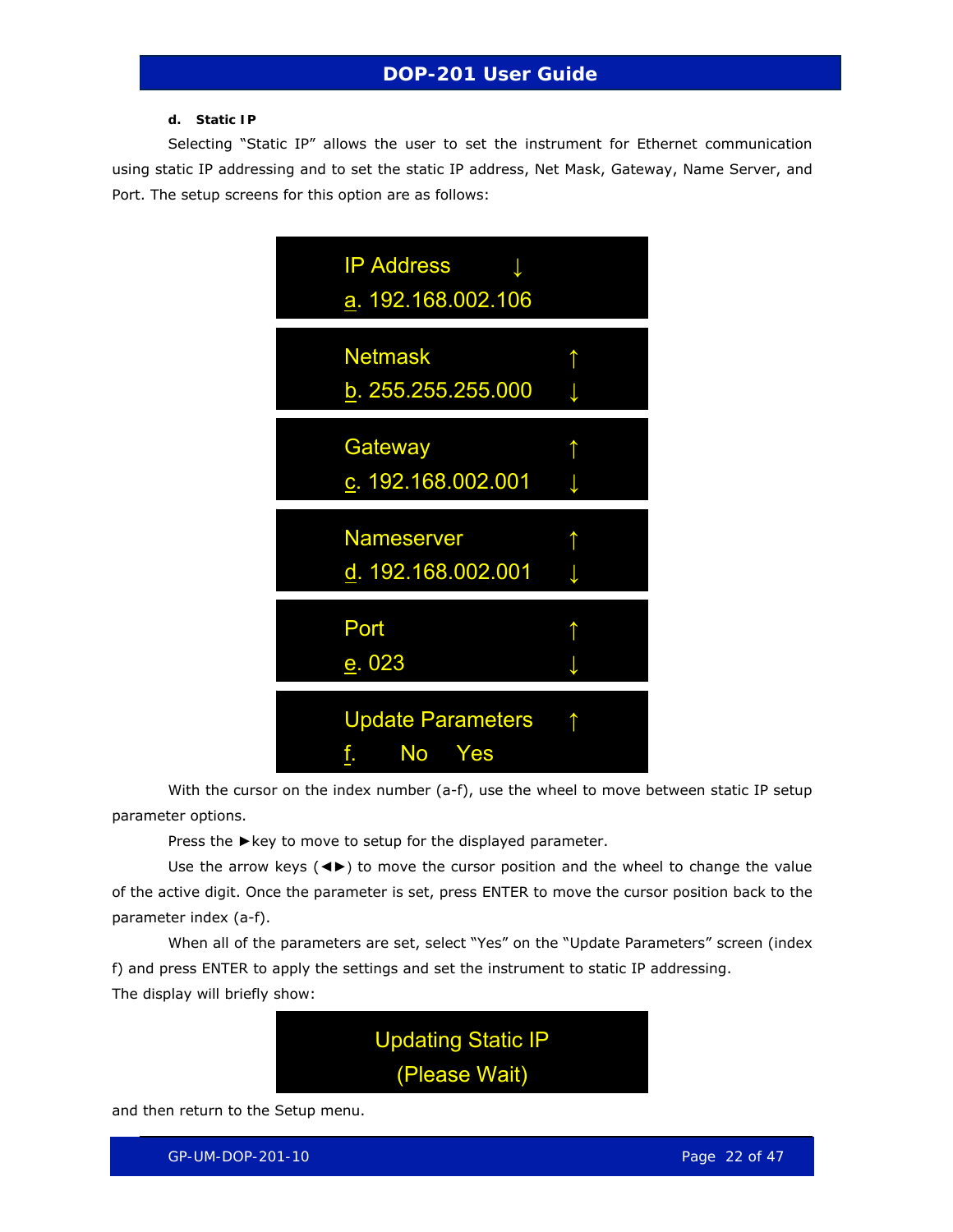The default port setting is 23. In most cases, this does not need to be changed.

If the instrument was originally in dynamic IP mode, it does not change to static IP mode until the user selects "yes" on the "Update Parameters" screen, regardless of whether any of the static IP addressing parameters were actually changed.

#### **e. Ending Char**

This option selects the remote control command format. It allows the user to select SCPI or GP command formats, and to specify the end-of-string (EOS) indicator for SCPI.

# SCPI: <CR + LF> Terminating Character

| Options: | $SCPI: < CR + LF$ | $SCPI$ format, $EOS = carriage$ return and line feed |
|----------|-------------------|------------------------------------------------------|
|          | GP                | GP legacy command format                             |
|          | SCPI: <cr></cr>   | $SCPI$ format, $EOS = carriage$ return               |
|          | $SCPI: < LF$      | $SCPI$ format, $EOS = line$ feed                     |
| Default: | $SCPI: $          |                                                      |

Rotate the wheel to change the end-of-string indicator setting. Press ENTER to execute the new setting and return to the main menu.

Make sure the command format and EOS settings match the format of the remote control commands being used. Otherwise, the instrument will not recognize the commands.

#### **f. Power Unit**

The measured power can be expressed in terms of dBm or Watts. The default setting is dBm.



Rotate the wheel to toggle between dBm and Watts. Press ENTER to execute the setting and return to the SETUP menu.

#### **g. ADC Averaging**

This setting allows the user to select the number of ADC samples averaged to generate a measurement. This is different from the "average number" setting, which selects the number of measurement cycles used to generate the displayed measurement result.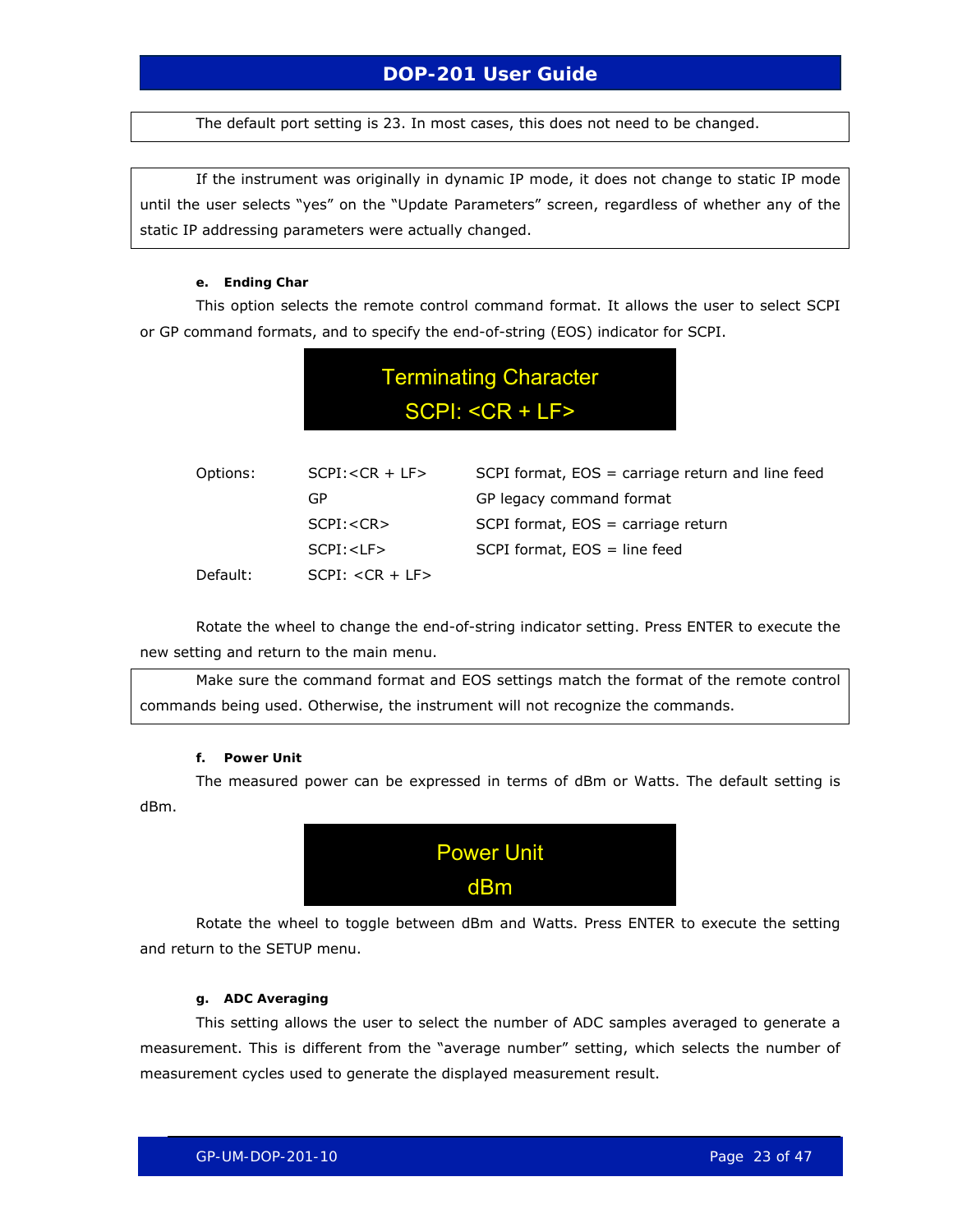

Rotate the wheel to cycle through options. Press ENTER to execute the setting and return to the SETUP menu.

Options: 1, 2, 4, 8, 16, 32, 64, 128, 256 Default: 16

#### **Reset to Default**

Select this option from the Setup menu and confirm update to restore all operation parameters to their initial factory settings, listed below. Use the arrow keys, not the wheel, to move between "no" and "yes".

| Display Mode                | DOP/Power                   |
|-----------------------------|-----------------------------|
| Run Mode                    | Continuous Measurement      |
| Analog Output               | ON                          |
| DOP Range for analog output | $min = 0\%$ , $max = 100\%$ |
| Trigger In                  | Disabled                    |
| Trigger Out                 | Disabled                    |
| Trigger Output Pulse Width  | $25 \mu s$                  |
| Control                     | Local                       |
| Wavelength                  | 1550 nm                     |
| Averaging                   | 1                           |
| <b>Ending Character</b>     | $SCPI < CR + LF$            |
| Communication Indicator     | OFF                         |
| <b>GPIB Address</b>         | 5                           |
| DOP Unit                    | $\frac{0}{0}$               |
| Power Unit                  | dBm                         |
| RS-232 Baud Rate            | 9600 bps                    |
| <b>ADC Averaging</b>        | 16 Samples                  |
| Ethernet communication      | Dynamic IP                  |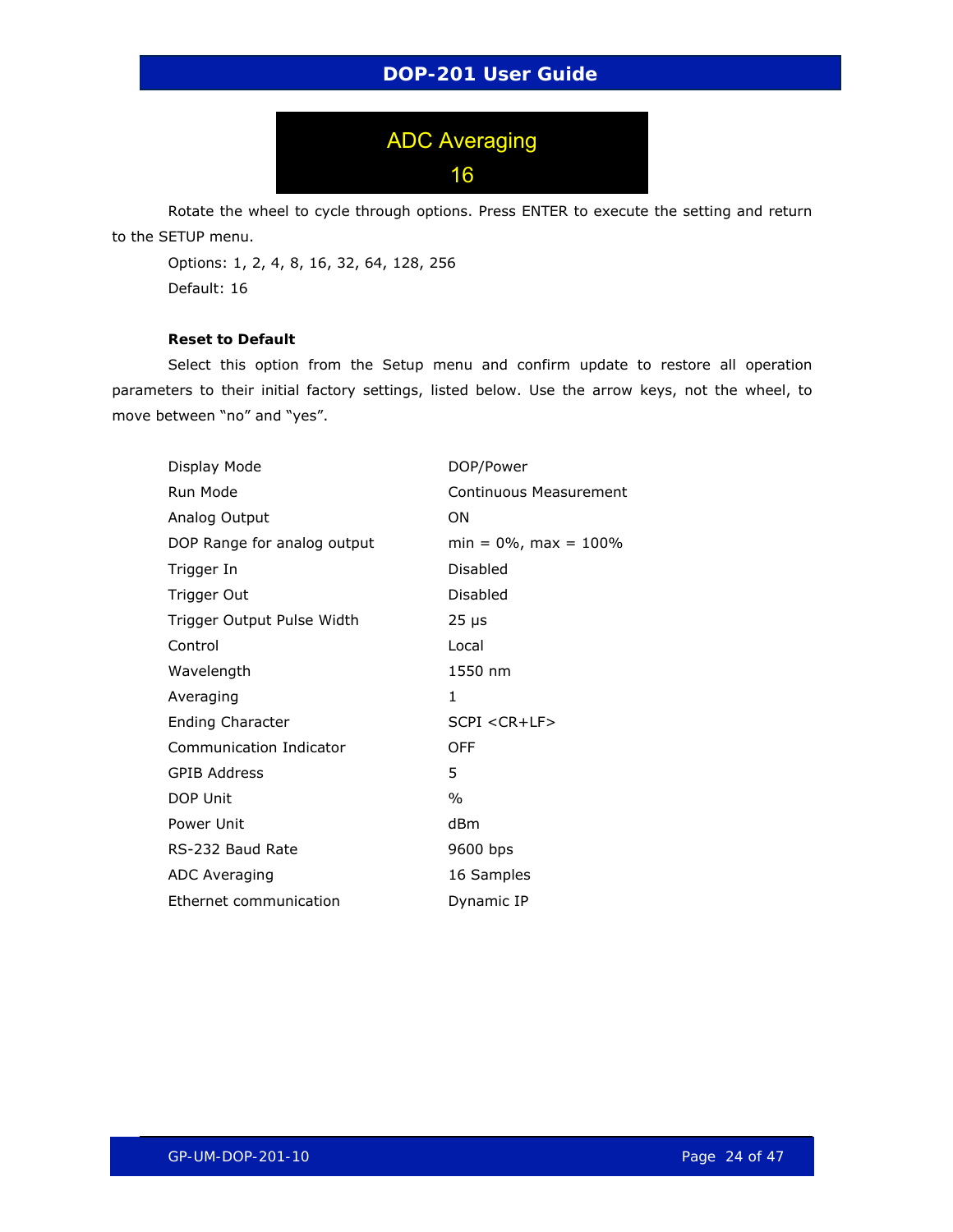## <span id="page-24-0"></span>**3.4 Troubleshooting**

The performance of the DOP-201 can be tested using light sources of known DOP.

#### **General Guidelines**

- 1. For accurate measurement, the output power of the light source under test must be stable over the measurement period.
- 2. Components with PDL in the optical path can affect the accuracy of the measurement.
- 3. To ensure a stable measurement result, place the setup on a stable surface and fix SM fibers in place.

#### **Remote Control**

#### **Command Format**

- 1. Make sure the "Command Type" setting (SCPI or GP) matches the format of the actual command format to be used.
- 2. SCPI format: Command strings without an end-of-string (EOS) character will not be executed. Make sure that the "Terminating Character" setting matches the EOS being used.
- 3. GP format: If the beginning ("\*") or ending identifiers ("#" or "?") of a command are missing, the instrument will not respond.

#### **RS-232**

- 1. Make sure that the cable is straight-wired (pin-to-to pin wired) not cross-wired.
- 2. Verify active Comm Port (COM1, COM2, etc.).
- 3. Verify Comm Port settings: 8 data bits, 1 stop bit, no parity bits.
- 4. Make sure baud rate setting on instrument matches baud rate being used by control computer.

#### **USB**

- 1. Make sure that the USB driver is installed before communicating via USB. **Ethernet**
- 1. Make sure that the Ethernet communication setting (Static or Dynamic) matches the Ethernet addressing type being used.
- 2. Make sure that the cable type is correct: cross-linked cable for static IP with direct instrument-to-computer connection, straight-linked cable for connection through a switch or router (for either static or dynamic IP).
- 3. Every time "Dynamic IP" is selected from the Setup menu, the instrument requests a new dynamic IP address from the server. If this happens while the instrument is already in communication via dynamic IP, the communication may be interrupted.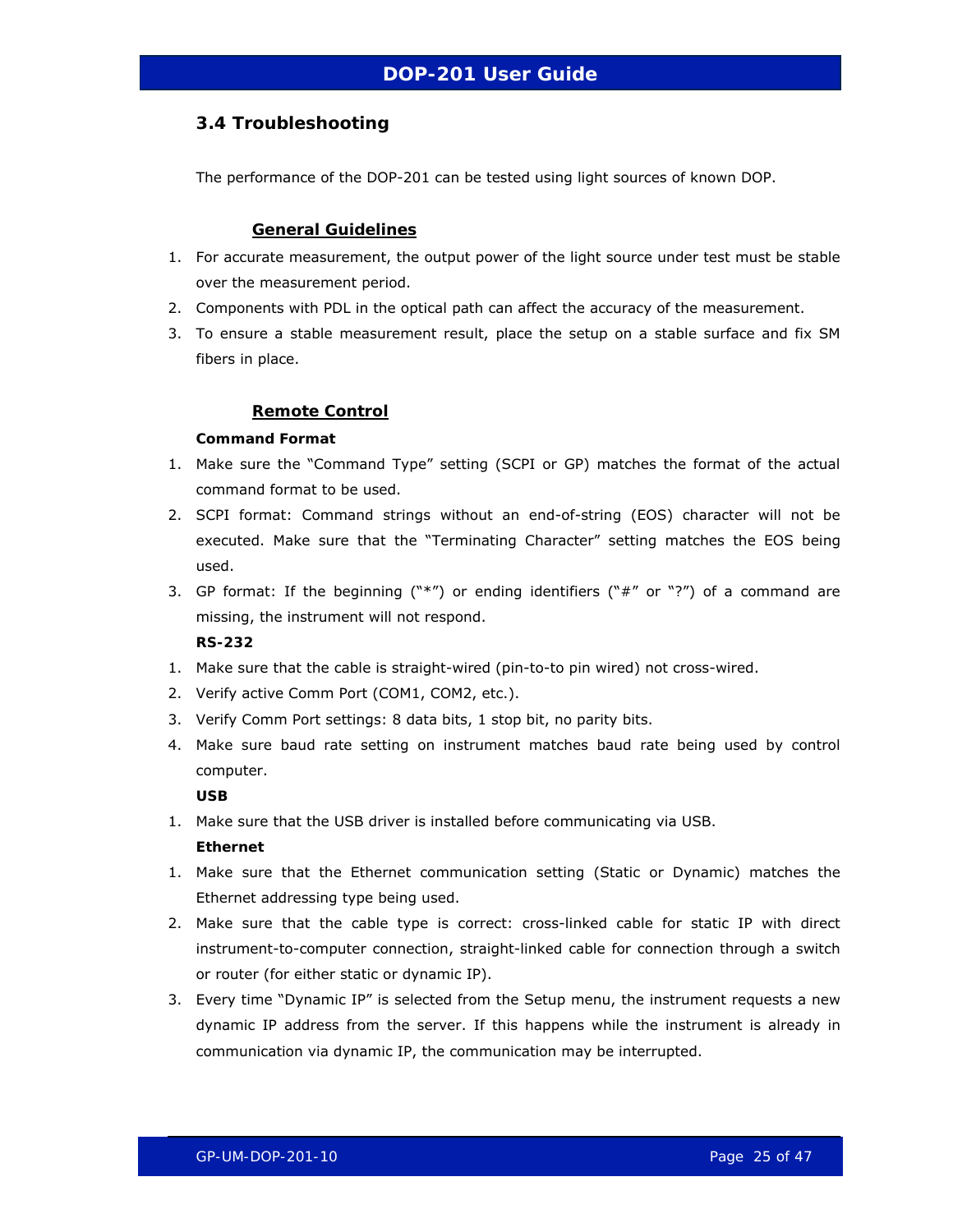*GP-UM-DOP-201-10 Page 26 of 47*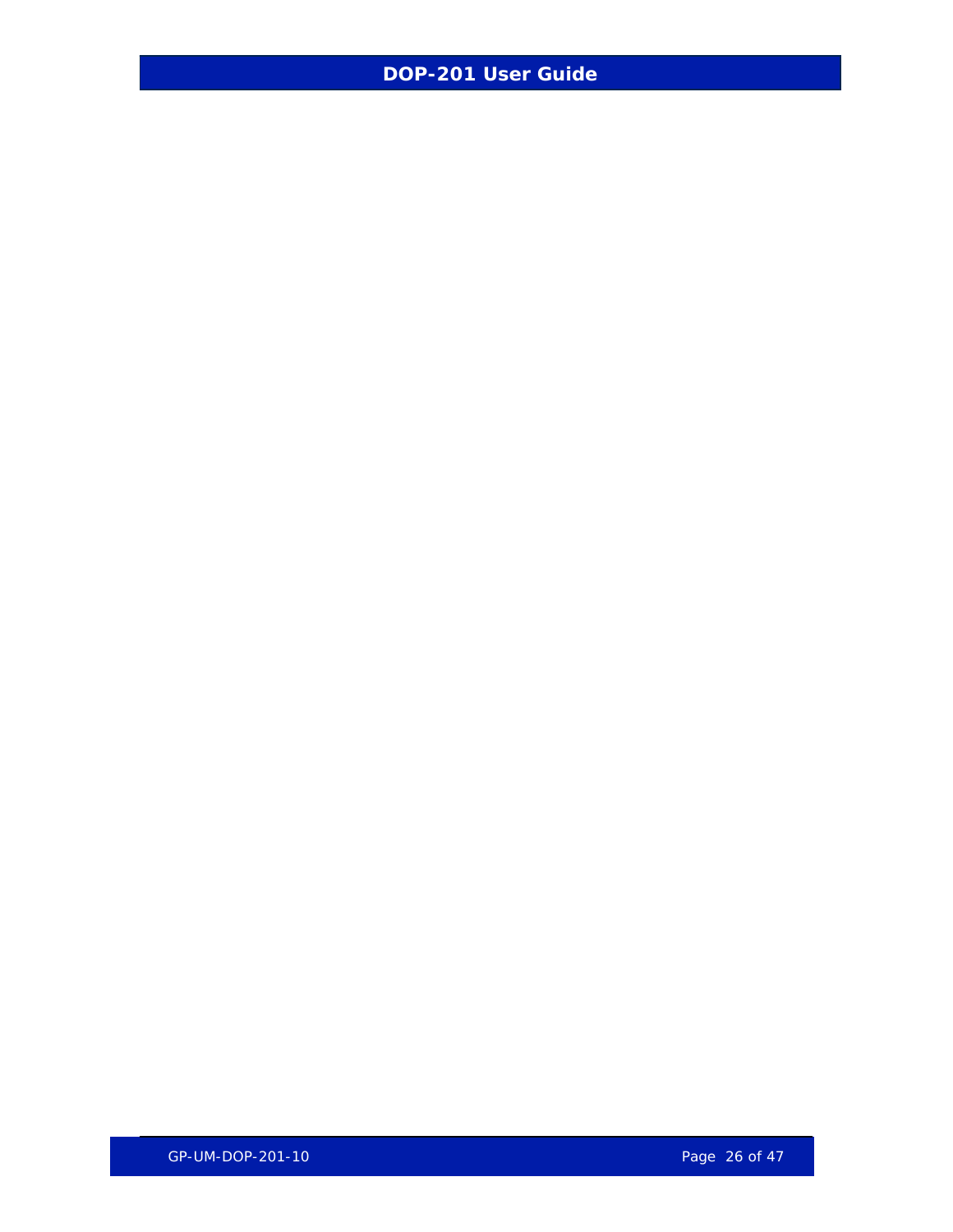# <span id="page-26-0"></span>**Section 4.0 Specifications**

| <b>Optical</b>                                  |                                                                |
|-------------------------------------------------|----------------------------------------------------------------|
| Operating Wavelength Range                      | 1260-1620 nm                                                   |
| DOP Resolution                                  | 0.01%                                                          |
| DOP Accuracy <sup>1</sup>                       | $\pm 0.5\%$ (single sample)<br>$\pm 0.2\%$ (10 sample average) |
| Repeatability                                   | $\pm$ 0.2% (10 sample average)                                 |
| DOP Range                                       | 0 to $100%$                                                    |
| Measurement Speed                               | 30 ms/measurement for input power > - 30 dBm                   |
| Operating Power Range                           | $-40$ to $+6$ dBm                                              |
| <b>Optical Power Accuracy</b>                   | $\pm 0.25$ dB                                                  |
| Wavelength Calibration for power<br>measurement | 1260-1360 and 1440-1620nm                                      |

Note:

1. At 23±5°C.

#### **Electrical/Communication**

| Front panel display      | OLED graphic display                                                                                                  |
|--------------------------|-----------------------------------------------------------------------------------------------------------------------|
| Power Supply             | 100-240VAC, 50-60 Hz                                                                                                  |
| Analog Output            | 0 to 5V DOP monitor voltage<br>User-configurable DOP range                                                            |
| Input/Output Triggers    | TTL pulse, BNC connector                                                                                              |
| Communication Interfaces | RS-232, USB, Ethernet, GPIB                                                                                           |
| <b>GPIB Address</b>      | $1 - 30$                                                                                                              |
| RS-232 Baud Rate         | 110, 300, 600, 1200, 2400, 4800, 9600, 19200, 28800,<br>38400, 43000, 56000, 57600, 115200, 128000, 230400,<br>460800 |

## **Physical and Environmental**

| <b>Dimensions</b>         | Standard 2U half-19" rack mount size <sup>1</sup><br>14" (L) $\times$ 8.5" (W) $\times$ 3.5" (H) |
|---------------------------|--------------------------------------------------------------------------------------------------|
| <b>Optical Connectors</b> | FC/PC, FC/APC                                                                                    |
| Weight                    | 7.5 <sub>1b</sub>                                                                                |
| Operation temperature     | 0 to $50^{\circ}$ C                                                                              |
| Storage Temperature       | $-20$ to 70 °C                                                                                   |

1. Rack mount kit available. Contact General Photonics for details.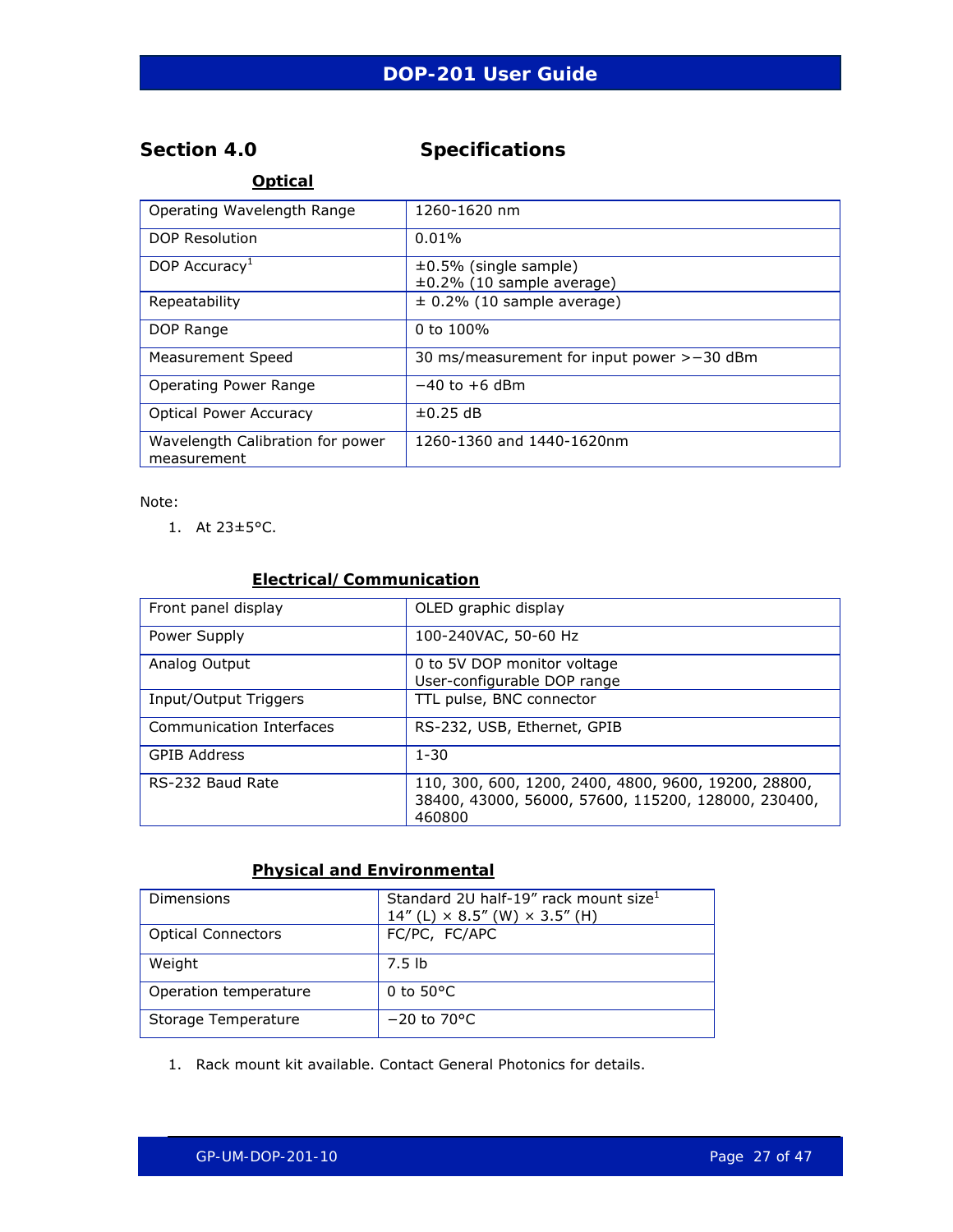*GP-UM-DOP-201-10 Page 28 of 47*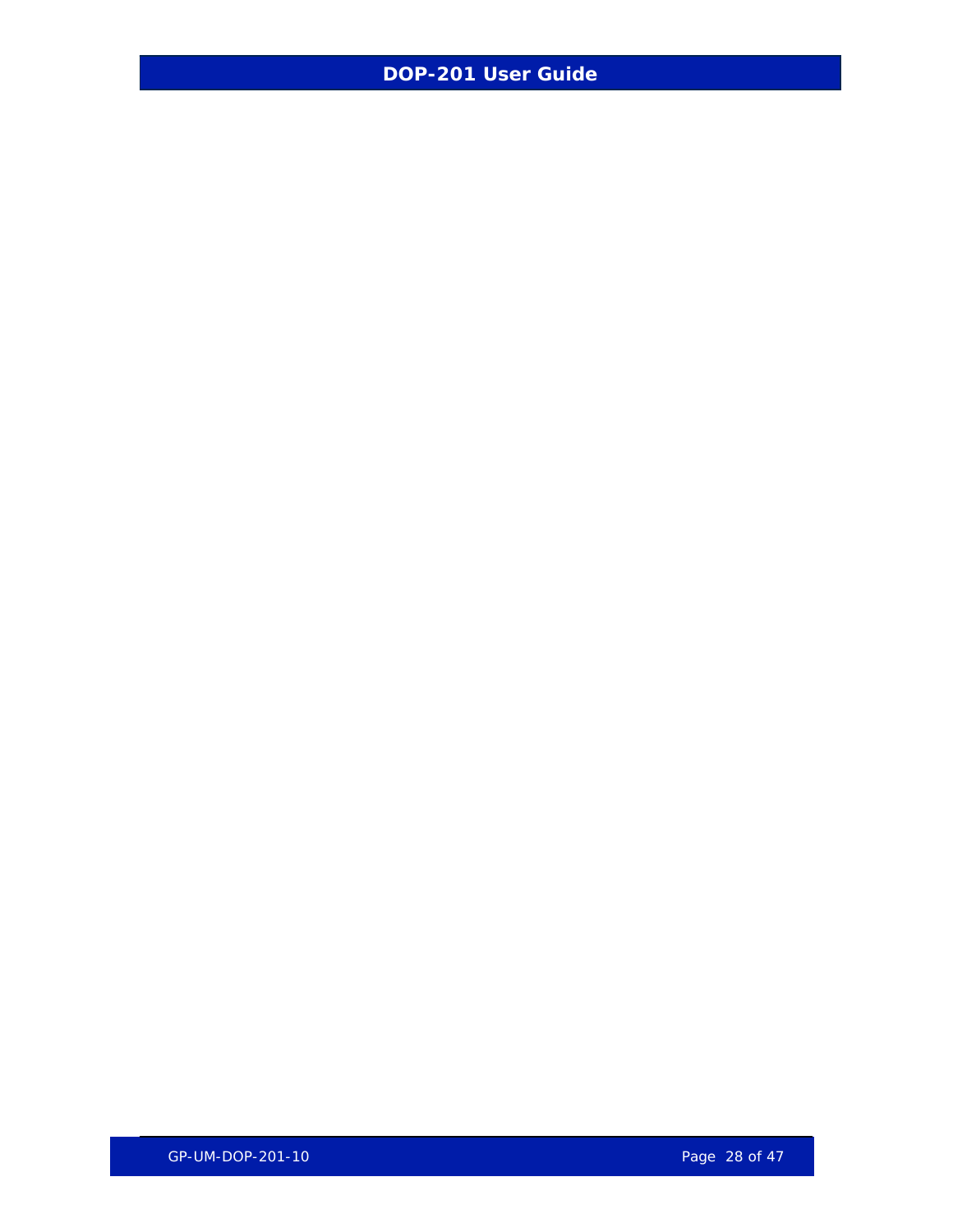#### <span id="page-28-0"></span>**Appendices**

The following appendices include the remote control command lists, as well as setup information for different control interfaces.

#### **Appendix 1.0 Remote Control Commands**

The commands and responses listed in [Table 1,](#page-29-0) [Table 2,](#page-31-0) and [Table 4](#page-33-0) are the same for all communication protocols: RS-232, USB, Ethernet, and GPIB.

When the DOP-201 is in remote control, the front panel keypad is locked. Press the LOCAL key to return to front panel control. The top right section of the front panel display indicates whether the instrument is in remote or front-panel control.

The DOP-201 needs to be set to respond to a particular command format before it can receive commands. Use the "Terminating Character" setup screen under "System Setup" to select the command format (SCPI or GP), and for SCPI, the end of string (EOS) character, before sending commands.

For SCPI commands, multiple commands can be concatenated in one string, using semicolons as separators, up to a limit of 128 characters per string.

For GP format commands, only one command string can be sent at a time.

Results for data queries are average measurements. The number of max/min search cycles to be averaged for one result can be set from the front panel setup menu or using the corresponding remote control command. In continuous measurement mode, if a data query command is sent, the returned value is the average of the most recent set of  $x$  measurement cycles, where x is the average number setting. In single measurement mode, each time a data query command is sent, the instrument will perform the requisite number of max/min search cycles and return the average value. In triggered measurement mode, when a trigger pulse is received, the instrument will perform the requisite number of max/min search cycles and calculate the average value. This is the result that will be returned if a query command is sent before the next trigger pulse is received.

#### **Command Lists**

#### **SCPI Commands**

SCPI command notes:

- 1. Each command sequence can be queried by using "?" in place of set parameters to check the command's current parameter settings. There is no space between the command sequence and "?".
- 2. There is a space between a command sequence and a set parameter. Settable parameters are listed in the table using triangular brackets  $\langle \rangle$ .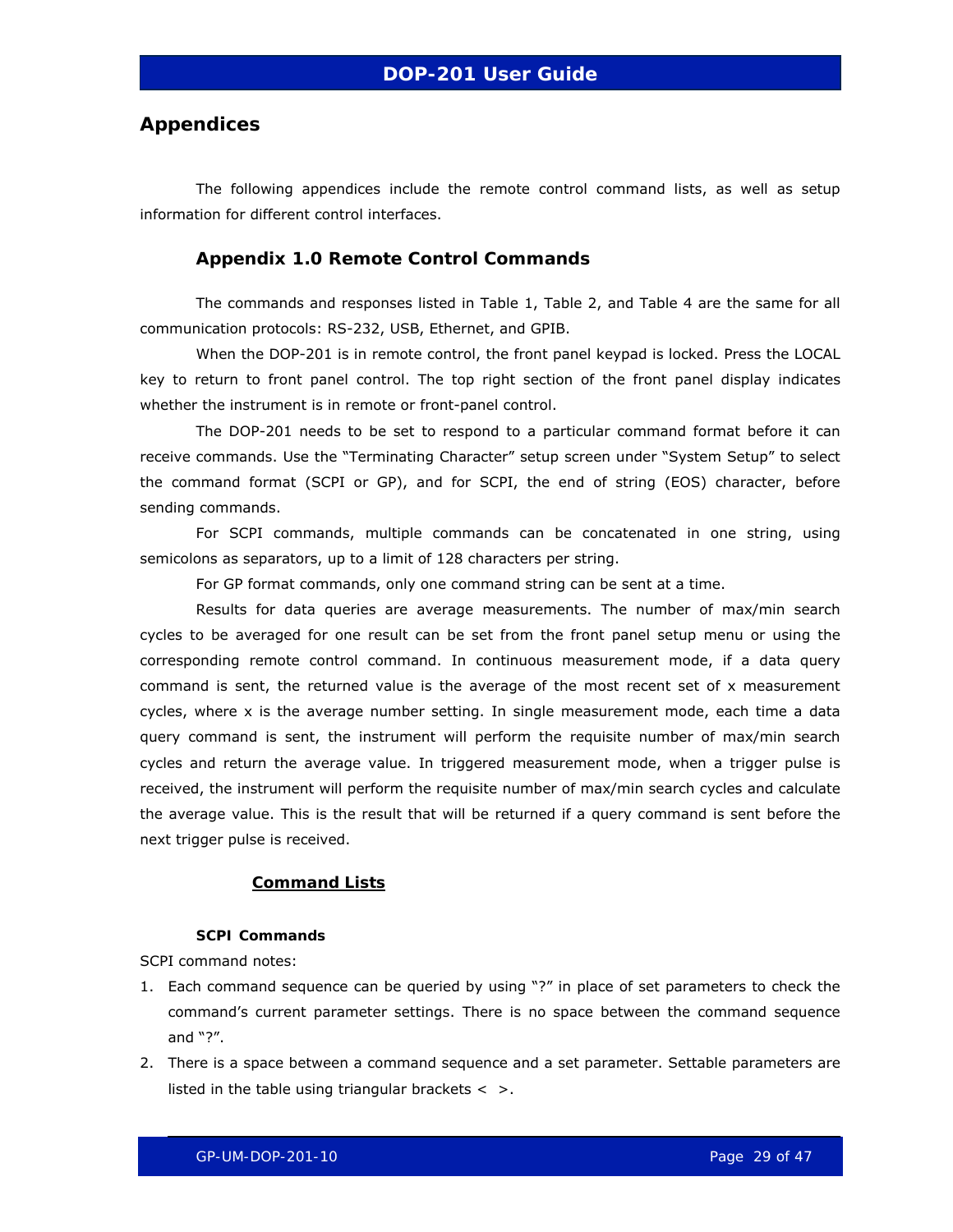- 3. Command segments listed in the table in square brackets [ ] are optional; they are included for human interpretability.
- 4. Many command segments can be written out as full words or in pre-defined abbreviated forms consisting of 3 or 4 letters. The abbreviated commands are capitalized in the command sequences listed in the table. E.g. the firmware version query command can be written out as either :SYSTem:VERSion? or :SYST:VERS?
- 5. Multiple command strings can be concatenated using a semicolon ";".
- 6. An end-of-string (EOS) is required to execute a complete command string, the EOS can be configured as Line Feed (LF), Carriage Return (CR), or both (CR + LF). The default EOS is CR + LF (0D 0A in HEX)

<span id="page-29-0"></span>

| <b>Command Sequence</b> | <b>Set</b>        | Description/Example                                                                                                                                            |
|-------------------------|-------------------|----------------------------------------------------------------------------------------------------------------------------------------------------------------|
|                         | <b>Parameters</b> |                                                                                                                                                                |
|                         |                   | System/Communications Setup                                                                                                                                    |
| :SYSTem:ERRor?          |                   | Returns earliest error code in memory and clears location<br>after readout. 20 error messages max. Errors read out in<br>FIFO sequence.                        |
| :SYSTem:ERRor:COUNt?    |                   | Returns number of errors.<br>This allows the control program to quickly determine if an<br>error exists rather than querying the device after each<br>command. |
| :SYSTem:VERSion?        |                   | Query Firmware Version<br>Return Sample: DOP-201, V1.1, 140805A                                                                                                |
| :SYSTem:GPIB:ADDRess?   |                   | Query GPIB address. Set from front panel. Value stored to<br>memory.<br>Range: 1 to 30. Factory default: 5                                                     |

#### **Table 1 SCPI Remote Control Command List**

| <b>System Status</b>            |                     |                                                                                                                                                                                                                                     |
|---------------------------------|---------------------|-------------------------------------------------------------------------------------------------------------------------------------------------------------------------------------------------------------------------------------|
| :STATus:MODe?                   |                     | Query current system mode:<br>Possible Responses:<br>DOP:<br>DOP and Power Display Mode;<br>SNR: SNR and Power Display Mode;<br>NF and Reference Display Mode;<br>NF:<br>RREF: NF Reference Update Mode<br>SSET: System Setup Mode. |
| :STATus: QUEStionable: EVENt?   |                     | The query returns the value of the Questionable Event<br>Register. Reading the register clears all bits.<br>Query only.                                                                                                             |
| :STATus:QUEStionable:CONDition? |                     | The query returns the value of the Questionable<br>Condition register.                                                                                                                                                              |
| :STATus:QUEStionable:ENABle     | <integer></integer> | Set corresponding bit in Questionable Event Enable<br>register to 1. Range: $0 \sim 32767$<br>Or query corresponding bit in Questionable Event<br>Enable register.                                                                  |
| :STATus:OPERation:EVENt?        |                     | The query returns the value of the Operation Event<br>Register.<br>Reading the register clears all bits.                                                                                                                            |
| :STATus:OPERation:CONDition?    |                     | The query returns the value of the Operation Condition<br>register.                                                                                                                                                                 |
| :STATus:OPERation:ENABle        | <integer></integer> | Sets corresponding bit in Operation Event Enable<br>register to 1. Range: $0 \sim 32767$<br>Or query corresponding bit in operation event enable<br>register.                                                                       |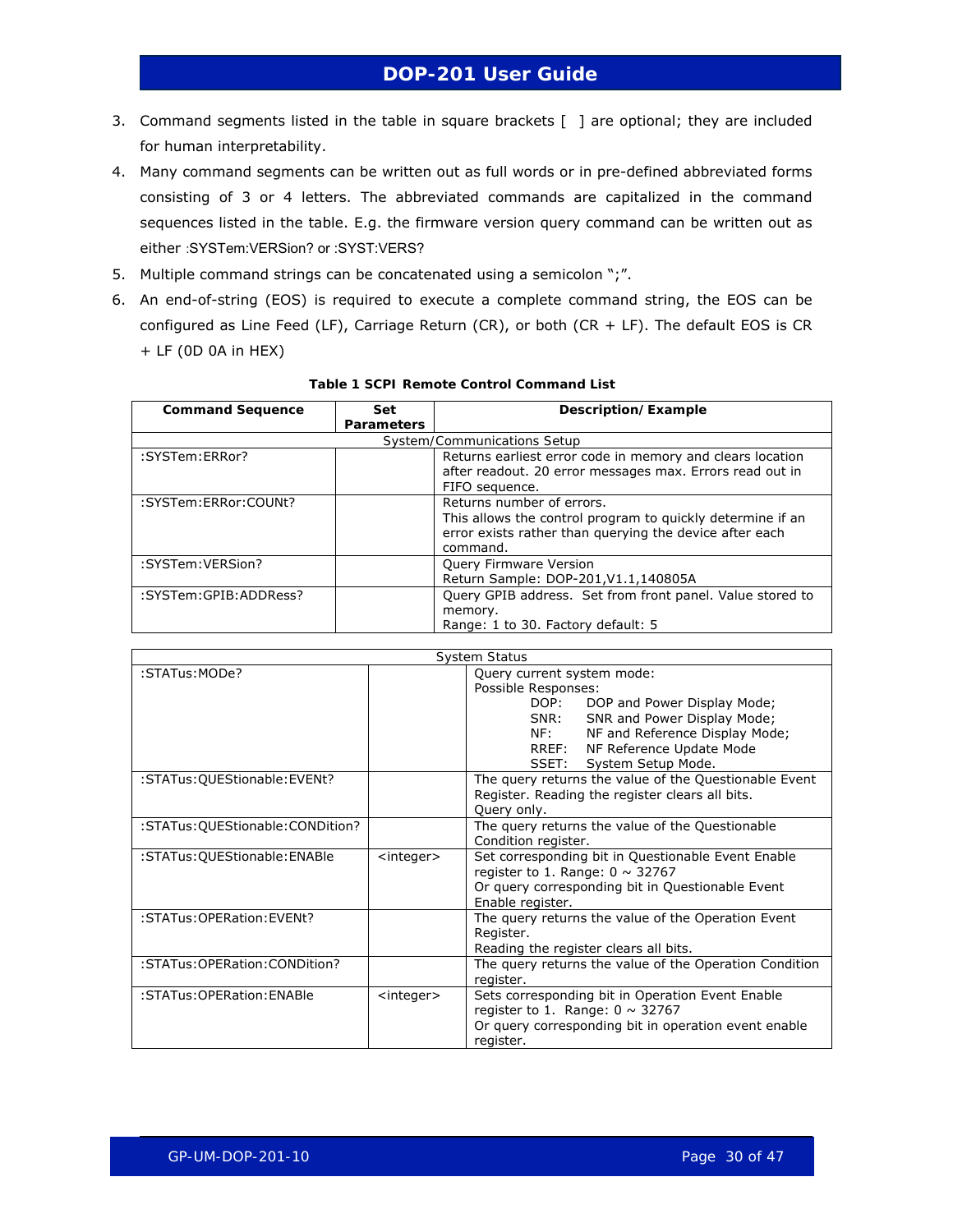| Data and Settings            |                       |                                                                                                                                                                                         |
|------------------------------|-----------------------|-----------------------------------------------------------------------------------------------------------------------------------------------------------------------------------------|
| :SENSe:WAVelength            | <integer></integer>   | Set/query the operation wavelength, in units of nm.<br>Wavelength range: 1260 to 1360 and 1440 to 1620<br>nm.<br>Setting stored to nonvolatile memory.<br>Factory reset value is 1550nm |
| :SENSe:AVERage               | <integer></integer>   | Set/query the number of measurement cycles<br>averaged to obtain each DOP, SNR, NFV, or power<br>value.<br>Range: 1 to 256. Default: 1.                                                 |
| :SENSe:ADConverter:ADAVerage | <integer></integer>   | Set/query the Analog to Digital Converter sample<br>averaging.<br>Options: 1, 2, 4, 8, 16, 32, 64, 128 or 256.<br>Default: 16                                                           |
| :SENSe:DOP?                  |                       | Query DOP. Returned value will be in % or decimal<br>form, depending on selected units.                                                                                                 |
| :SENSe:DOP:UNIT?             |                       | Query DOP Unit setting.<br>Response: "PER" (=%)or "DEC" (=decimal)<br>Note: DOP unit setting affects only query responses.<br>Front panel display is always in %.                       |
| :SENSe:DOP:UNIT 1            |                       | Set DOP units to Decimal. (Returned value will always<br>be between 0.0000 and 1.0000 (4 decimal places)                                                                                |
| :SENSe:DOP:UNIT %            |                       | Set DOP units to Percent. (Returned value will always<br>be between 0.00 and 100.00 (2 decimal places)                                                                                  |
| :SENSe:NFIGure?              |                       | Query the, Noise Figure. Returned value is in dB.                                                                                                                                       |
| :SENSe:SNR?                  |                       | Query the SNR (Signal to Noise Ratio). Returned value<br>is in dB.                                                                                                                      |
| :SENSe:REF?                  |                       | Query reference SNR value used for NF measurement.<br>Units: dB.                                                                                                                        |
| :SENSe:REFerence:UPDate      |                       | Update reference SNR value for NF measurement.<br>Takes an SNR measurement and stores it to memory.<br>Units: dB.                                                                       |
| :SENSe:POW?                  |                       | Query Power.<br>Units for returned value depend on unit setting.<br>Note: if units are set to Watts, results are returned in<br>mW.                                                     |
| :SENSe:POWer:UNIT            | <dbm watt></dbm watt> | Set/query power units for front panel display and data<br>query response.<br>Options: dBm or Watts<br>Default: dBm                                                                      |

| Sampling Mode |                |                               |                                                                                                                                                                                                                                                                           |
|---------------|----------------|-------------------------------|---------------------------------------------------------------------------------------------------------------------------------------------------------------------------------------------------------------------------------------------------------------------------|
| :SENSe:MODE?  |                | Query the data sampling type. |                                                                                                                                                                                                                                                                           |
|               |                |                               | CONT: Continuous measurement mode,                                                                                                                                                                                                                                        |
|               |                | SING:                         | Single measurement mode,                                                                                                                                                                                                                                                  |
|               |                | TFAL:                         | Triggered measurement, falling edge                                                                                                                                                                                                                                       |
|               |                | TRIS:                         | Triggered measurement, rising edge                                                                                                                                                                                                                                        |
| :SENSe:MODE   | $<$ string $>$ | Set the data sampling type.   |                                                                                                                                                                                                                                                                           |
|               |                | CONT:                         | Continuous measurement mode                                                                                                                                                                                                                                               |
|               |                | SING:                         | Single measurement mode                                                                                                                                                                                                                                                   |
|               |                | TRIG:                         | Triggered measurement                                                                                                                                                                                                                                                     |
|               |                | mode.                         | Note: When in single mode, the data is updated when<br>a data query is received. This mode can only be<br>accessed using this command (no front panel access).<br>If the instrument is in single measurement mode,<br>pressing the LOCAL key will return it to continuous |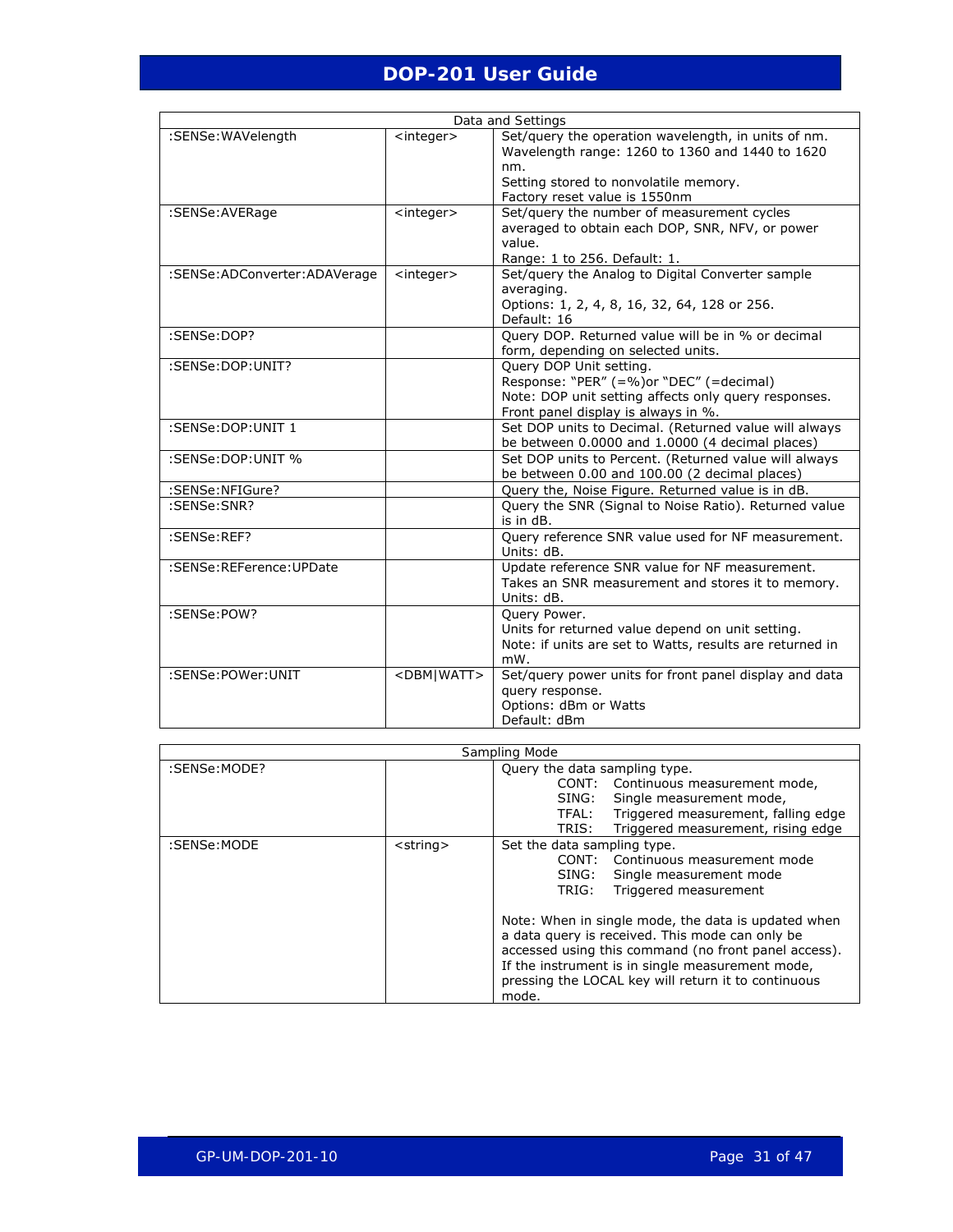| Analog Output (DOP monitor voltage) |                                     |                                                                                                                                                                                                                                                                                                                                                        |
|-------------------------------------|-------------------------------------|--------------------------------------------------------------------------------------------------------------------------------------------------------------------------------------------------------------------------------------------------------------------------------------------------------------------------------------------------------|
| :OUTPut:STATe                       | $<$ ON $ $ OFF $>$                  | Set/query analog output enable/disable status.<br>ON: Enabled<br>OFF: Disabled<br>When in Continuous Mode the display will indicate<br>Analog Enabled with "Cont-A", and when in Single<br>Sampling Mode the display will indicate Analog Enabled<br>with "Sing-A"                                                                                     |
| :OUTPut:RANGe:DOP                   | <float1>,<float2></float2></float1> | Set/guery the DOP range corresponding to the 0-5V<br>analog monitor voltage.<br>$<$ float1> = minimum DOP<br>$<$ float2> = maximum DOP<br>DOP range for $\langle$ float1 > and $\langle$ float2 > is<br>0.00 to 100.00 %, and<br><float1> must be less than <float2>.<br/>Ouery response format: <float1>,<float2></float2></float1></float2></float1> |

|                      |                           | Input Trigger                                                                                                                                                      |
|----------------------|---------------------------|--------------------------------------------------------------------------------------------------------------------------------------------------------------------|
| :TRIGger:INPut:STATe | <on off></on off>         | Set/query input trigger enable/disable status<br>ON: Enabled. Instrument takes one measurement per<br>trigger edge received.<br>OFF: Disabled<br>Default: Disabled |
| :TRIGger:INPut:TYPE  | <redg <br>FEDG</redg <br> | Set/query trigger edge type;<br>REDG: rising edge<br>FEDG: falling edge<br>Default: Rising edge                                                                    |

| <b>Output Trigger</b>  |                           |                                                                                                                                    |
|------------------------|---------------------------|------------------------------------------------------------------------------------------------------------------------------------|
| :TRIGger:OUTPut:STATe  | <on off></on off>         | Set/query output trigger enable/disable status<br>ON: output trigger enabled,<br>OFF: output trigger disabled<br>Default: Disabled |
| :TRIGger:OUTPut:TYPE   | <redg <br>FEDG</redg <br> | Set/query output trigger pulse type<br>REDG: rising pulse<br>$\mathbf{H}$<br>FEDG: falling pulse<br>Default: Rising pulse          |
| :TRIGger:OUTPut:PWIDth | <integer></integer>       | Set/query output trigger pulse width.<br>Range: 1-65535 µs<br>Default = $25 \text{ }\mu\text{s}$ .                                 |

#### **Table 2 SCPI Common Commands and Queries (GPIB specific)**

<span id="page-31-0"></span>These commands are common to all GPIB-enabled devices.

| Command             | <b>Description</b>                                   |
|---------------------|------------------------------------------------------|
|                     |                                                      |
| $*$ CLS             | <b>Clear Status Command</b>                          |
| $*$ ESE <nr1></nr1> | Standard Event Status Register Enable. Range: 0255   |
|                     | Power-up default is last setting (stored to memory). |
| *ESE?               | Standard Event Status Enable Query.                  |
|                     | Power-up default is last setting (stored to memory). |
| *ESR?               | Standard Event Status Register Query                 |
| *IDN?               | Identification Query. Response:                      |
|                     | GP,DOP-201,V1.1-140805A-SN:15100000xxxx              |
| *OPC                | Operation Complete Command                           |
| $*$ OPC?            | Operation Complete Query.                            |
|                     | Returns a 1 if No Operation Pending flag is TRUE.    |
| *RST                | <b>Reset Command</b>                                 |
| $*SRE < NR1$        | Service Request Enable Command. Range: 0255          |
|                     | Power-up default is last setting (stored to memory). |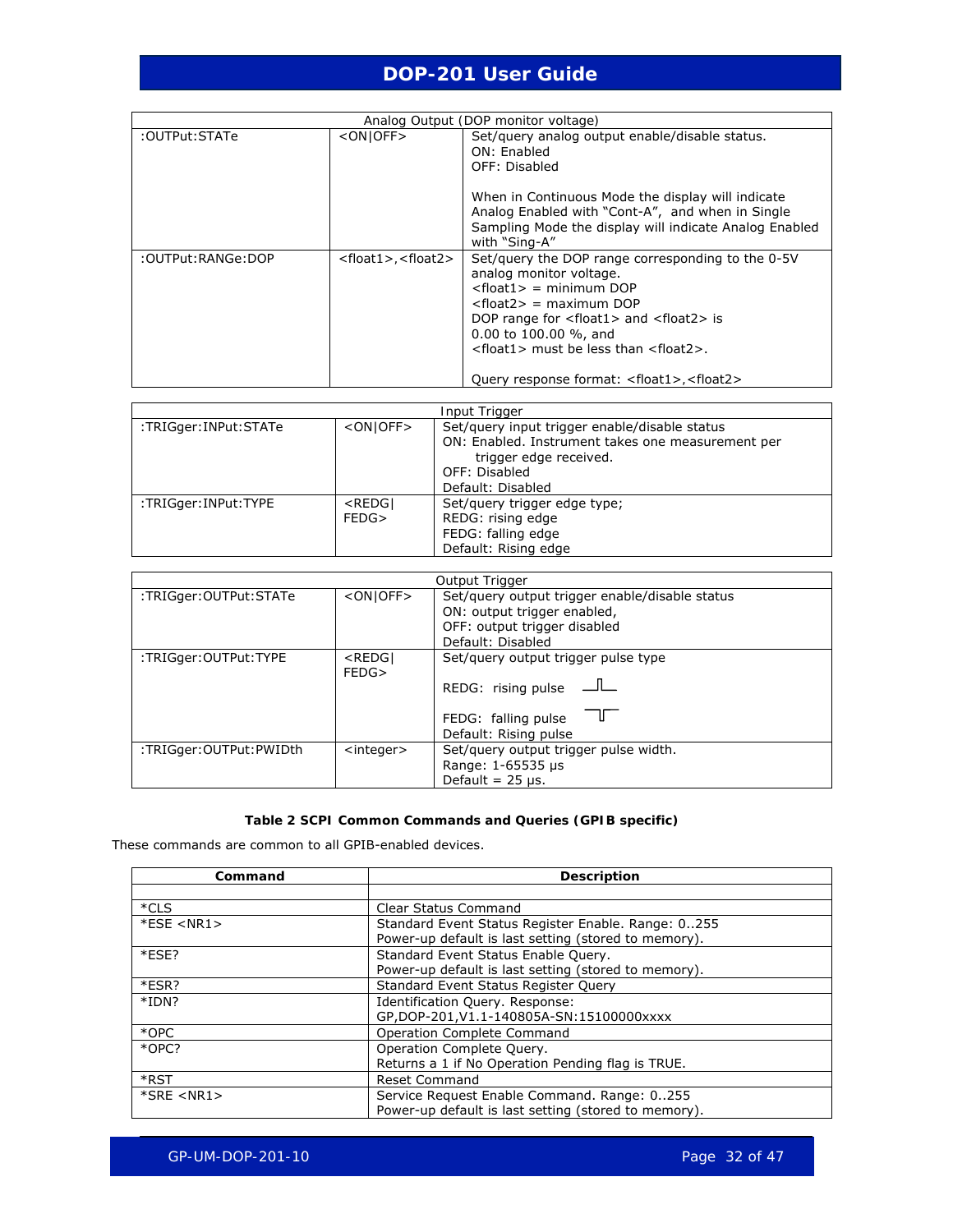| *SRE?    | Service Request Enable Query.                                                                                                                          |
|----------|--------------------------------------------------------------------------------------------------------------------------------------------------------|
| $*$ STB? | Read Status Byte Query. Reads Instrument Summary Status Register.                                                                                      |
| *TST?    | Self-Test Query. 0 if Pass.                                                                                                                            |
| $*$ WAI  | Wait-to-Continue Command. This instrument executes all commands<br>in order so there are never any pending operations<br>(this command has no effect). |

#### **Table 3 SCPI Error and Status Codes**

| Error code | <b>Description</b>                |
|------------|-----------------------------------|
| 0          | "No error"                        |
| $-100$     | "Command error"                   |
| $-101$     | "Invalid character"               |
| $-108$     | "Parameter not allowed"           |
| $-109$     | "Missing parameter"               |
| $-110$     | "Command Header Error"            |
| $-111$     | "Header Separator Error"          |
| $-112$     | "Program mnemonic too long""      |
| $-113$     | "Undefined header"                |
| $-114$     | "Header suffix out of range"      |
| $-115$     | "Unexpected number of parameters" |
| $-120$     | "Numeric data error"              |
| $-121$     | "Invalid character in number"     |
| $-222$     | "Data out of range"               |
| $-300$     | "Device-specific error"           |
| $-350$     | "Queue overflow"                  |
| $-420$     | "Query Unterminated"              |

#### **GP Format Commands**

General Photonics also provides a command list using the GP legacy format to make it easier f or DOP-101 users to modify existing programs for use with a DOP-201.

Notes for DOP-101 users:

- 1) Make sure that the DOP-201 is set to receive GP format commands (Setup  $\rightarrow$ System Setup→Ending Char→GP from front panel). Otherwise, it won't recognize GP format commands. The DOP-201's default command setting is SCPI with <CR + LF> as EOS.
- 2) Indicators: The DOP-101 had indicators enabled by default. For example, it would respond to a DOP query with \*DOP 98.87#. The DOP-201 has indicators disabled by default. If your program expects indicators in the response, use the \*IND ENA# command to turn on the indicators. Note that the indicator enable/disable status is not saved after power-off.
- choice of % or decimal format for DOP and dBm or Watts for power. When modifying a DOP-3) Units: The DOP-101 returned DOP in % and power in dBm. The DOP-201 gives the user a 101 program, it may be necessary to add unit setup commands to make sure that the DOP-201 returns data using the expected units.
- 4) GPIB address setup: The DOP-101 had a command for GPIB address setup. The DOP-201 requires that the GPIB address be set from the front panel.
- 5) Ethernet setup: On the DOP-201, Ethernet setup should be done from the front panel. There are no commands in the GP format for Ethernet setup.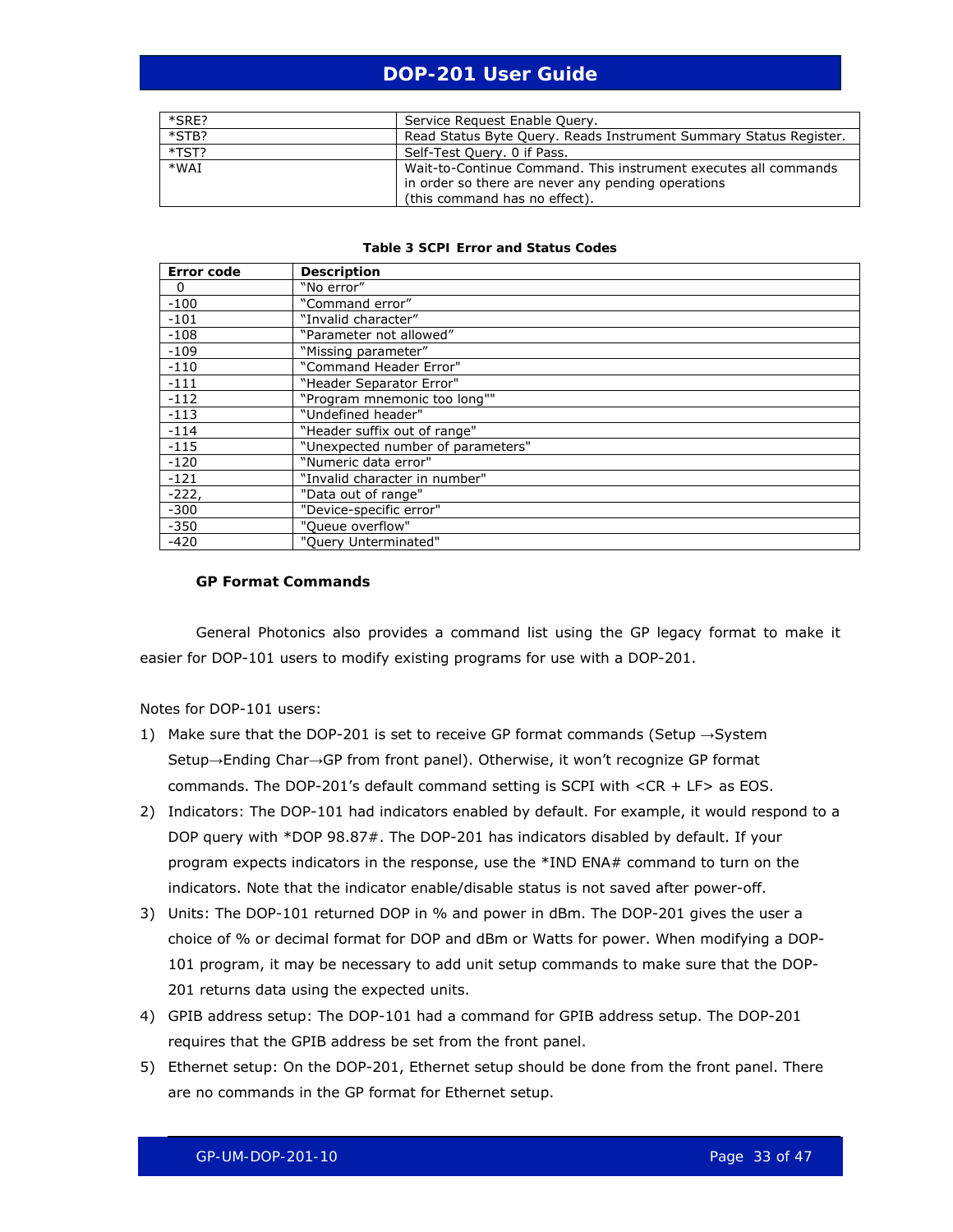6) Begin/end continuous DOP measurement: The commands to set up continuous DOP

measurement are different in the DOP-101 and DOP-201.

| DOP-101  | <b>DOP-201</b> | <b>Function description</b>  |
|----------|----------------|------------------------------|
| $*$ BGN# | *MOD CON#      | Begin continuous measurement |
| $*END#$  | N/A            | Stop measurement             |

#### **Table 4 GP Format Commands**

<span id="page-33-0"></span>

| <b>System Information</b> |                                                                                                                                                                                                                                                         |                                                                                                           |
|---------------------------|---------------------------------------------------------------------------------------------------------------------------------------------------------------------------------------------------------------------------------------------------------|-----------------------------------------------------------------------------------------------------------|
| Command                   | <b>Description</b>                                                                                                                                                                                                                                      | Sample response with indicators<br>disabled                                                               |
| *IND?                     | Query parameter indicator<br>enable/disable status.<br>$ENA = enabled$<br>$DIS = disabled$<br>Indicator status resets to disabled at<br>power-up.                                                                                                       | *DIS# (indicators off)                                                                                    |
| *IND ENA#                 | Enable parameter indicators. With<br>indicators enabled, responses to query<br>commands will include parameter labels<br>before the values. Indicators do not<br>affect the front panel display.<br>Indicator status resets to disabled at<br>power-up. | Example: Wavelength query response<br>with<br>Indicator enabled: *WAV 1550#<br>Indicator disabled: *1550# |
| $*$ IND DIS#              | Disable parameter indicators.<br>(Default state on instrument power-up)                                                                                                                                                                                 | Example: Response to wavelength query<br>with indicator disabled is $*1550#$                              |
| $*IDN?$                   | Query product identification Information.                                                                                                                                                                                                               | *IDN GP DOP-201 V1.1<br>SN:151000000242#<br>or *Enn# if error                                             |
| *VER?                     | Query the firmware version                                                                                                                                                                                                                              | $*V1.1,140805A#$<br>(Response is Version Dependent)                                                       |
| *ADR?                     | Query the current GPIB address.<br>Value stored in non-volatile memory.<br>Range 1 - 30. Default: 5<br>(GPIB address can be set from front<br>panel)                                                                                                    | $*5#$                                                                                                     |
| *WAV?                     | Query operating wavelength used for<br>power measurement.                                                                                                                                                                                               | $*1550#$                                                                                                  |
| *WAV wav#                 | Set operating wavelength.<br>Range: 1260-1360 and 1440-1620nm<br>Default: 1550nm<br>Setting written to nonvolatile memory.                                                                                                                              | *E00#<br>Else *Enn# (see error response list)                                                             |
| *AVE?                     | Query the number of measurement<br>cycles averaged for each measurement.<br>Range: 1 to 256                                                                                                                                                             | $*5#$                                                                                                     |
| *AVE ave#                 | Set the cycle average number for each<br>measured result.<br>Setting saved to nonvolatile memory.<br>Range: 1 to 256.<br>Factory reset value 1                                                                                                          | *E00# Else *Enn# (see error response<br>list).                                                            |
| $*$ RST#                  | Reset control parameters to factory<br>default values.                                                                                                                                                                                                  | *E00# Else *Enn# (see error response<br>list).                                                            |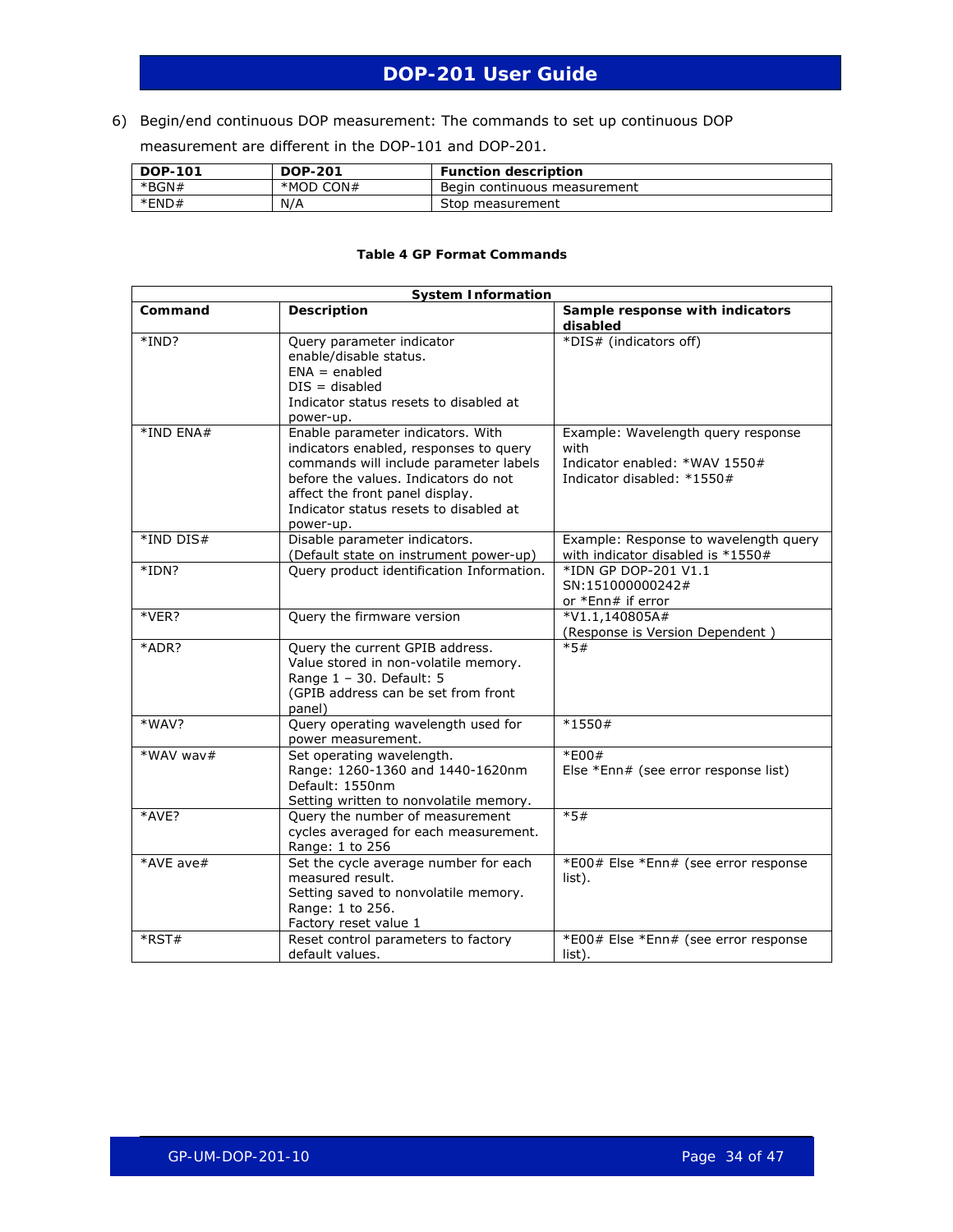| <b>Measurement Setup/Queries</b> |                                                                                                                                                                                                                                                                                                        |                                                                                                                   |  |  |
|----------------------------------|--------------------------------------------------------------------------------------------------------------------------------------------------------------------------------------------------------------------------------------------------------------------------------------------------------|-------------------------------------------------------------------------------------------------------------------|--|--|
| Command                          | Description                                                                                                                                                                                                                                                                                            | Response/Example                                                                                                  |  |  |
| *DOP?                            | Query DOP.<br>Response will be given in % or decimal<br>form depending on unit setting.<br>Notes:<br>DOP units can only be set via<br>1.<br>remote control. There is no front<br>panel access.<br>2.<br>DOP unit setting affects only query<br>response format. Front panel<br>display is always in %. | Response format: *DOP 99.9# for %<br>or *DOP 0.9990# for decimal.<br>Else Enn# (see error response list)          |  |  |
| *DOP:UNI?                        | Query DOP unit setting                                                                                                                                                                                                                                                                                 | Response:<br>*UNI DEC# for decimal or<br>*UNI PER# for percentage                                                 |  |  |
| *DOP: UNI DEC#                   | Set DOP units to decimal.<br>Returned value will always be between<br>0.0000 and 1.0000 (4 decimal places)                                                                                                                                                                                             | *E00# if no error<br>Else *Enn# (see error response table)                                                        |  |  |
| *DOP: UNI PER#                   | Set DOP units to percentage.<br>Returned value will always be between 0.00<br>and 100.00 (2 decimal places)                                                                                                                                                                                            | $*E00#$ if no error<br>Else *Enn# (see error response table)                                                      |  |  |
| *NFV?                            | Query the NFV (Noise Figure Value)                                                                                                                                                                                                                                                                     | Returns the NF Value in dB.<br>Ex: *NFV 2.21#                                                                     |  |  |
| *SNR?                            | Query the SNR (Signal to Noise Ratio)<br>Value                                                                                                                                                                                                                                                         | Returns the SNR in dB.<br>Ex: *SNR 2.53#                                                                          |  |  |
| *REF?                            | Queries SNR reference value used for NF<br>measurement. Units in dB.                                                                                                                                                                                                                                   | Response: *REF -27.56#                                                                                            |  |  |
| $*$ REF#                         | Update reference value.<br>Saves current SNR as reference for NF<br>measurement.                                                                                                                                                                                                                       | Response *E00#                                                                                                    |  |  |
| *POW?                            | Queries measured optical power.<br>Response given in W or dBm depending on<br>unit setting.<br>Notes:<br>If unit is set to Watts the<br>1.<br>measured value is given in mW.<br>Power unit setting affects both<br>2.<br>query response and front panel<br>display.                                    | Ex: $* -30$ # (dB) or $*0.0010$ # (mW).<br>else *Enn# (see error response table)                                  |  |  |
| *POW:UNI?                        | Queries power unit setting.                                                                                                                                                                                                                                                                            | Ex: * UNI dBm# or * UNI WAT#                                                                                      |  |  |
| *POW: UNI WAT#                   | Set power unit for display and query<br>responses to Watts.                                                                                                                                                                                                                                            | Query response will be in mW, but<br>front panel display will show units as<br>mW or µW depending on power level. |  |  |
| *POW: UNI DBM#                   | Set power unit for display and query<br>responses to dBm.                                                                                                                                                                                                                                              | Query response and display will both<br>use dBm.                                                                  |  |  |

| Data Sampling Mode Commands |                                                                                                                                                                                                                                                                                                                                  |                                                         |
|-----------------------------|----------------------------------------------------------------------------------------------------------------------------------------------------------------------------------------------------------------------------------------------------------------------------------------------------------------------------------|---------------------------------------------------------|
| Command                     | Description                                                                                                                                                                                                                                                                                                                      | Response/Example                                        |
| *MOD?                       | Query data sampling mode.<br>Responses:<br>*MOD CON# Continuous Measurement<br>*MOD SIN# Single Measurement<br>*MOD TRI# Triggered Measurement                                                                                                                                                                                   |                                                         |
| *MOD CON#                   | Set sampling mode to continuous<br>measurement (default mode)                                                                                                                                                                                                                                                                    | Response: *E00#<br>Else *Enn# (see error response list) |
| *MOD SIN#                   | Set sampling mode to single measurement.<br>Note: When in single mode the data is<br>updated when a data query is received.<br>This mode can only be accessed using this<br>command (no front panel access).<br>If the instrument is in single measurement<br>mode, pressing the LOCAL key will return it<br>to continuous mode. | Response: *E00#<br>Else *Enn# (see error response list) |
| *MOD TRI#                   | Set sampling mode to triggered mode                                                                                                                                                                                                                                                                                              | Response: *E00#<br>Else*Enn#(see error response list)   |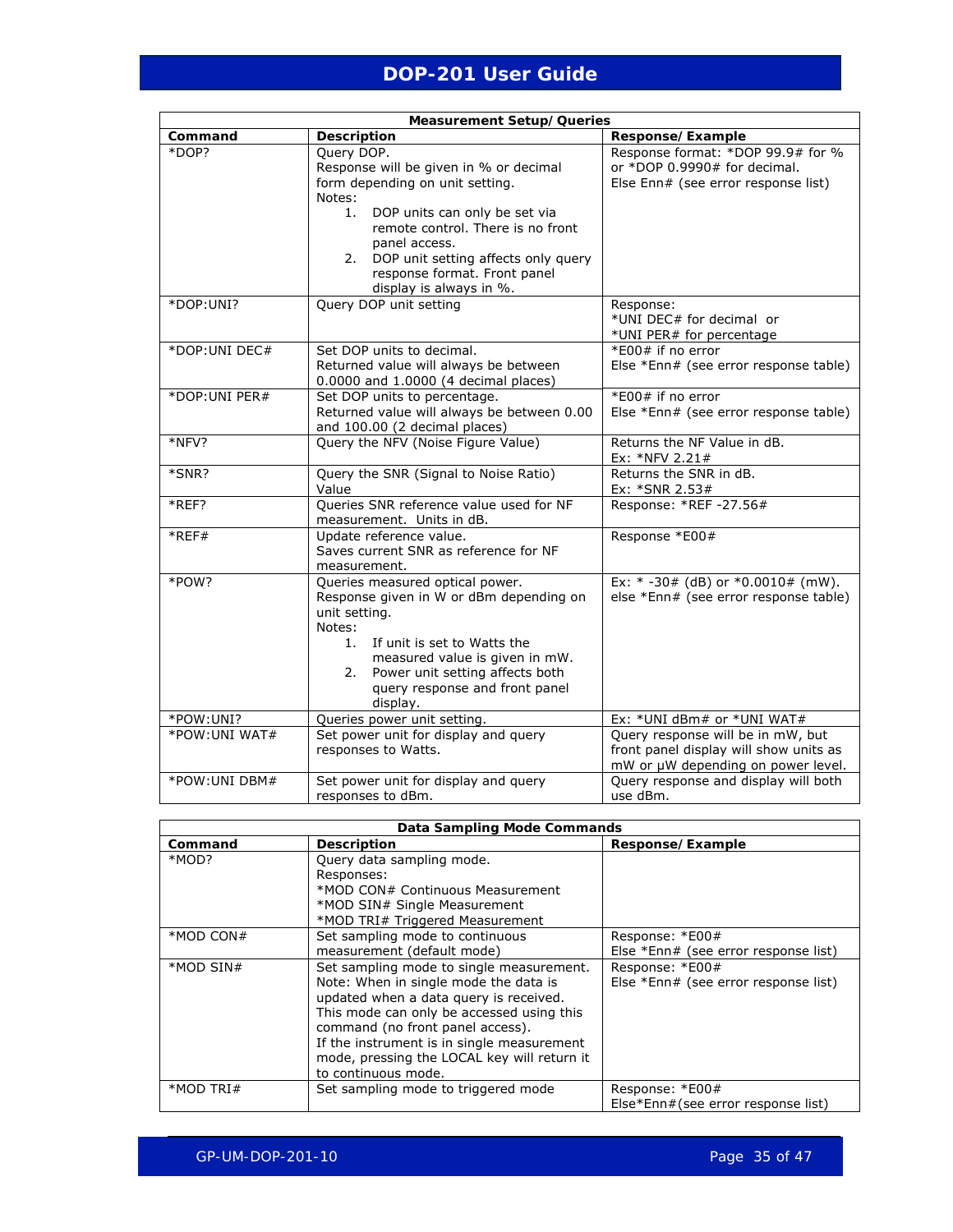| <b>Analog Output Control</b><br>Commands related to analog output monitor voltages |                                                                                                                                                                                                                              |                                                                |
|------------------------------------------------------------------------------------|------------------------------------------------------------------------------------------------------------------------------------------------------------------------------------------------------------------------------|----------------------------------------------------------------|
| Command                                                                            | Description                                                                                                                                                                                                                  | Response/Example                                               |
| *ANA:STA?                                                                          | Query analog output monitor voltage<br>enable/disable status.                                                                                                                                                                | Response:<br>*ANA $ENA#$ = enabled<br>*ANA DIS# = disabled     |
| *ANA ENA#                                                                          | Enable analog output                                                                                                                                                                                                         | $*E00#$<br>Else *Enn# see error response list)                 |
| *ANA DIS#                                                                          | Disable analog output                                                                                                                                                                                                        | $*E00#$<br>Else *Enn# see error response list)                 |
| $*$ ANA <i>max</i> , min#                                                          | Set the DOP range corresponding to the 0-<br>5V analog monitor voltage.<br>DOP range for min and max is 0.00 to<br>100.00%, and Min <max.< td=""><td><math>*E00#</math><br/>Else *Enn# see error response list)</td></max.<> | $*E00#$<br>Else *Enn# see error response list)                 |
| *ANA: RAN?                                                                         | Query the analog voltage DOP range<br>settings.<br>i.e. <i>maximum and minimum</i> values.                                                                                                                                   | Response $*max,min$ #.<br>Else *Enn# (see error response list) |

| <b>Input Trigger</b><br>Trigger signal for externally triggered measurement |                                                                                        |                                                                                   |  |
|-----------------------------------------------------------------------------|----------------------------------------------------------------------------------------|-----------------------------------------------------------------------------------|--|
| *TRI: INP: STA?                                                             | Query the input trigger enable/disable<br>status.                                      | *INP ENA# if enabled and<br>*INP DIS# if disabled<br>else see error response list |  |
| $*TRI:INP ENA#$                                                             | Enable input trigger<br>Instrument takes one measurement per<br>trigger edge received. | Response: *E00#<br>Else *Enn# (see error response list)                           |  |
| $*TRI:INP DIS#$                                                             | Disable input trigger<br>Instrument returns to continuous sampling<br>mode (default)   | Response: *E00#<br>Else *Enn# (see error response list)                           |  |
| *TRI:INP:EDG?                                                               | Query trigger edge type.<br>Options: rising or falling edge.                           | Response:<br>*EDG RIS# for rising edge<br>*EDG FAL# for falling edge              |  |
| *TRI: INP RIS#                                                              | Set input trigger type to rising edge.<br>Display indicator: TrI Ri when enabled       | $*E00#$<br>Else *Enn# see error response list)                                    |  |
| $*TRI:INP FAL#$                                                             | Set input trigger type to falling edge.<br>Display indicator: TrI Fa when enabled      | $*E00#$<br>Else *Enn# see error response list)                                    |  |

| <b>Output Trigger</b>                           |                                                          |                                      |  |
|-------------------------------------------------|----------------------------------------------------------|--------------------------------------|--|
| Trigger pulse to indicate measurement completed |                                                          |                                      |  |
| Command                                         | Description                                              | Response/Example                     |  |
| *TRI: OUT: STA?                                 | Query output trigger enable/disable status.              | Response: *OUT ENA# or               |  |
|                                                 |                                                          | *OUT DIS#                            |  |
| *TRI: OUT ENA#                                  | Enable output trigger                                    | $*E00#$                              |  |
|                                                 |                                                          | Else *Enn# (see error response list) |  |
| *TRI: OUT DIS#                                  | Disable output trigger                                   | $*E00#$                              |  |
|                                                 |                                                          | Else *Enn# (see error response list) |  |
| *TRI: OUT RIS#                                  | Set output trigger type for rising pulse.                | $*E00#$                              |  |
|                                                 | $\Box$ Display indicator: TrO: Ri when<br>enabled.       | Else *Enn# (see error response list) |  |
| *TRI: OUT FAL#                                  | Set output trigger type for falling pulse.               | $*E00#$                              |  |
|                                                 | $\neg\vdash$                                             | Else *Enn# (see error response list) |  |
|                                                 | Display indicator: TrO: Fa when enabled.                 |                                      |  |
| *TRI:OUT:EDG?                                   | Query output trigger pulse type                          | Response:                            |  |
|                                                 | (rising or falling).                                     | *EDG RIS# for rising pulse           |  |
|                                                 |                                                          | *EDG FAL# for falling pulse          |  |
| *TRI: OUT: WID?                                 | Query the trigger output pulse width.<br>Response in µs. | Response: *1000# if setting is 1 ms. |  |
| $*TRI:OUT:WID \, \mathit{w#}$                   | Set trigger output pulse width.                          | *E00# Else *Enn# see error response  |  |
|                                                 | Setting stored to memory.                                | list)                                |  |
|                                                 | Pulse Width range: 1-65535 µs                            |                                      |  |
|                                                 | Factory reset value: 25 µs                               |                                      |  |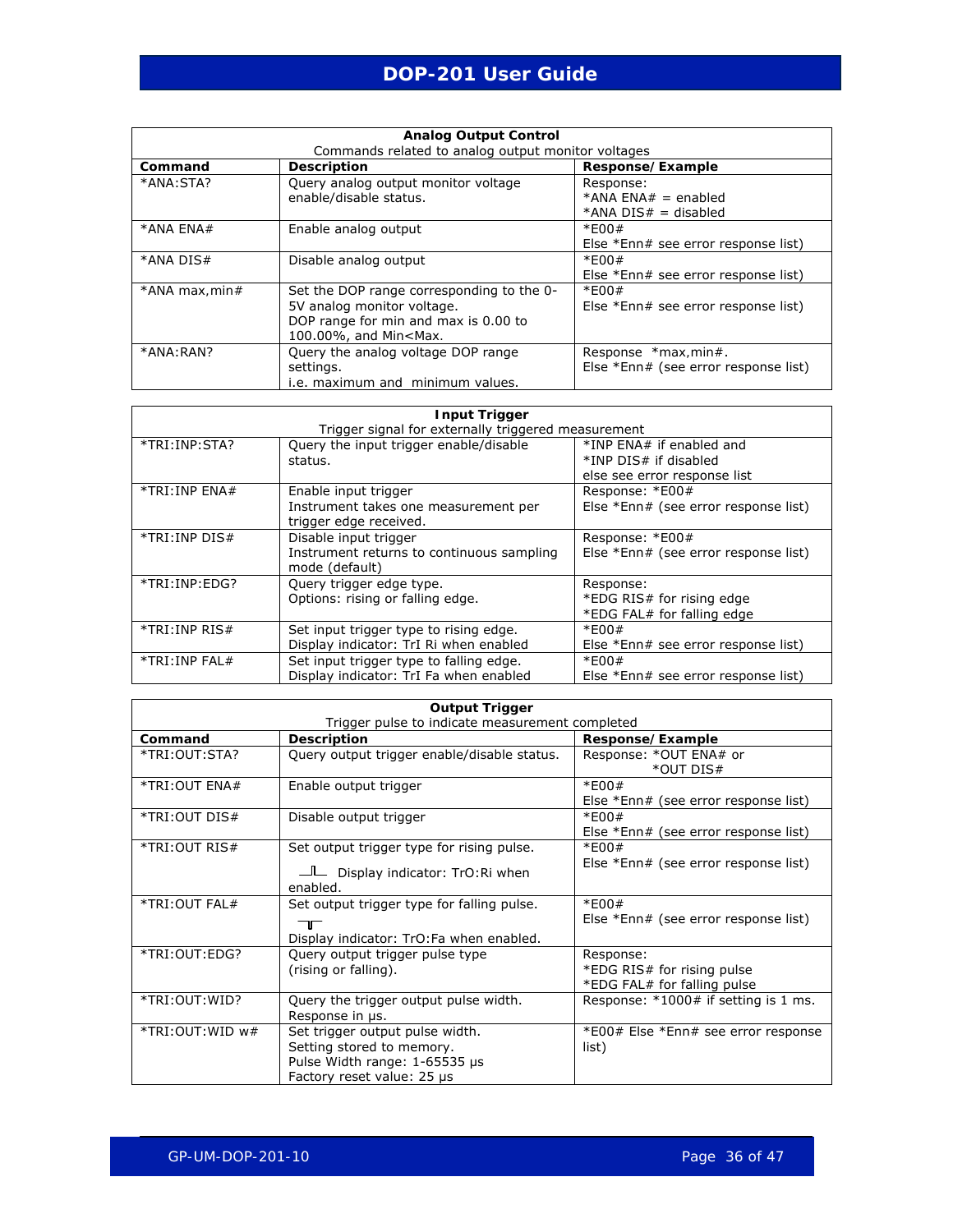#### **Table 5 Command Response Codes**

<span id="page-36-0"></span>

| E <sub>0</sub> | No error (Correct command received and executed)      |
|----------------|-------------------------------------------------------|
| E01            | Undefined Command                                     |
| E02            | Missing parameter                                     |
| E03            | Invalid syntax found in command string                |
| E04            | String of characters too long (>buffer limit)         |
| E05            | Parameter has too many digits after the decimal point |
| E06            | Parameter outside the allowed range                   |
| E07            | <b>Failed Self Test</b>                               |
| E08            | Power too high                                        |
| E09            | Power too low                                         |
| E10            | Outside the operating wavelength range.               |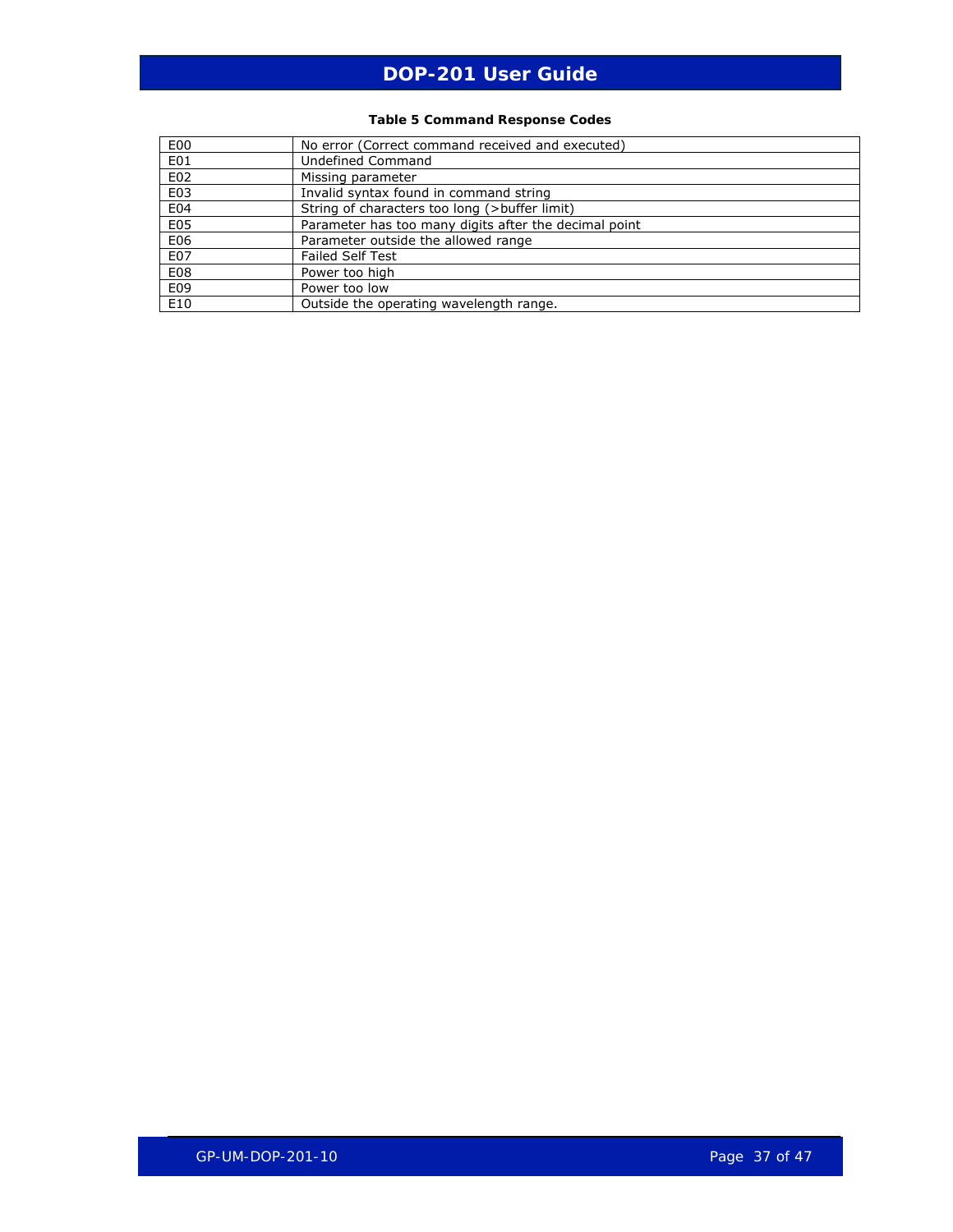#### <span id="page-37-0"></span>**Appendix 2.0 RS-232 connection and setup**

1. The RS-232 connector on the rear panel of the DOP-201 is a DB9 male connector. Use a straight (not cross connected) RS-232 cable with DB9 female connectors to connect the DOP-201 to the control computer.



**Figure 8 RS-232 connector pin assignment on DOP-201 rear panel.** 

- 2. Power on the instrument.
- 3. Set the RS-232 baud rate (Setup  $\rightarrow$  System Setup  $\rightarrow$  RS-232).
- 4. Select the command type and, for SCPI, command EOS (Setup  $\rightarrow$  System Setup  $\rightarrow$  Ending Char).
- 5. Send a command string to the instrument (See Appendix 1 for commands. Any program that supports RS-232 communication protocols can be used to send ASCII commands to the instrument. Many programming languages support serial communications, including Visual Basic, LabView and C.

#### **RS-232 settings:**

- RS-232 port uses asynchronous framing, 8 data bits, no parity bit, and 1 stop bit.
- RS-232 baud rate: configurable. Default is 9600 bps.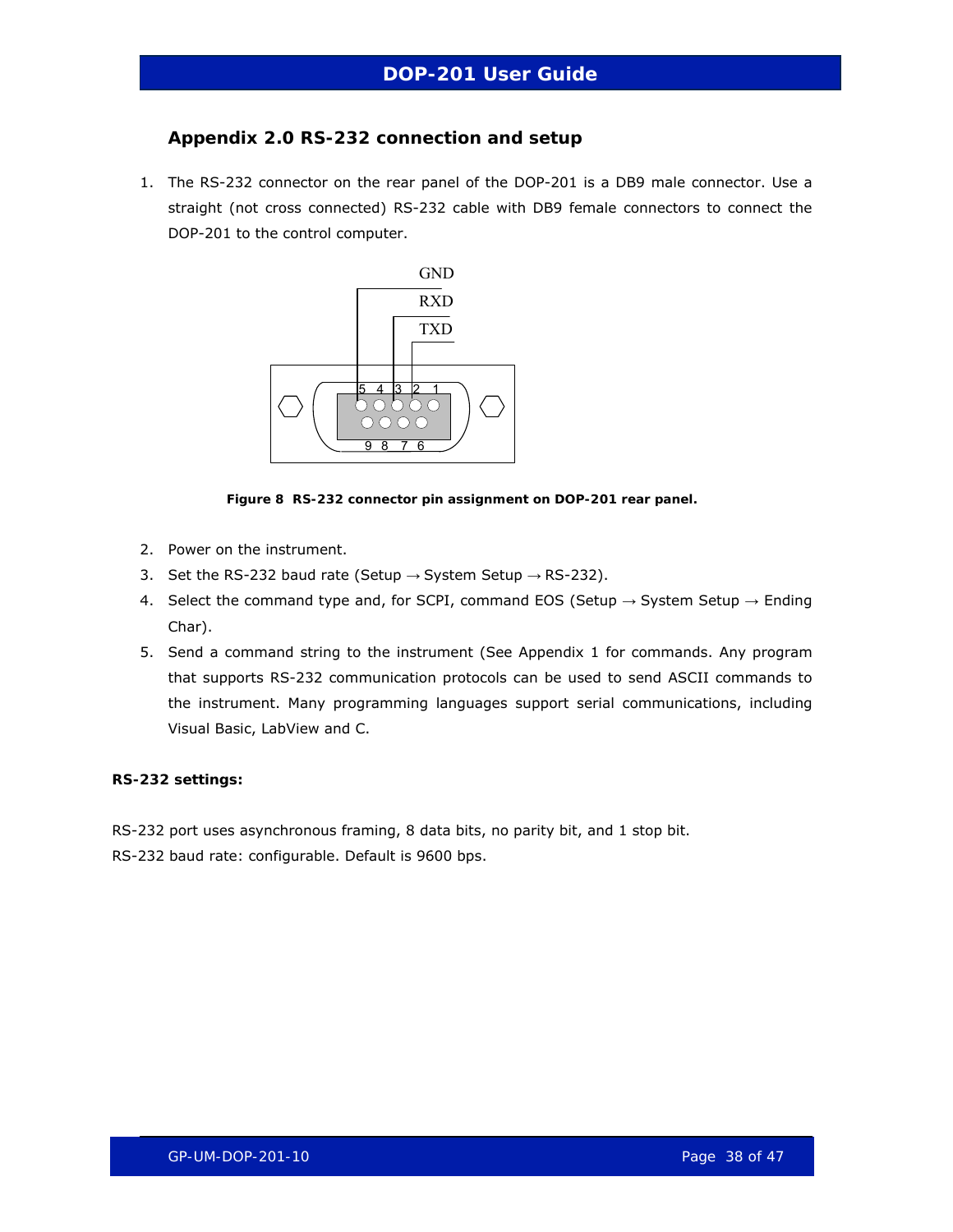### **Appendix 3.0 USB connection and setup**

<span id="page-38-0"></span>USB drivers are included on the cd. They need to be installed before USB communication can be established. The first time the USB is used, insert the cd into the control computer. Connect the DOP-201 to the control computer using a standard USB cable. Power on the DOP-201.

#### **USB Driver Installation**

The first time the computer detects a USB connection to the instrument, the driver may install automatically (Windows 7/8) or a "Found New Hardware Wizard" window may appear (Windows XP). If neither of these things occur, the driver can be located and installed using Device Manager.

1. Open Device Manager. Look for "FT245R USB FIFO" under "Other Devices". Right-click it and select "Update Driver Software".

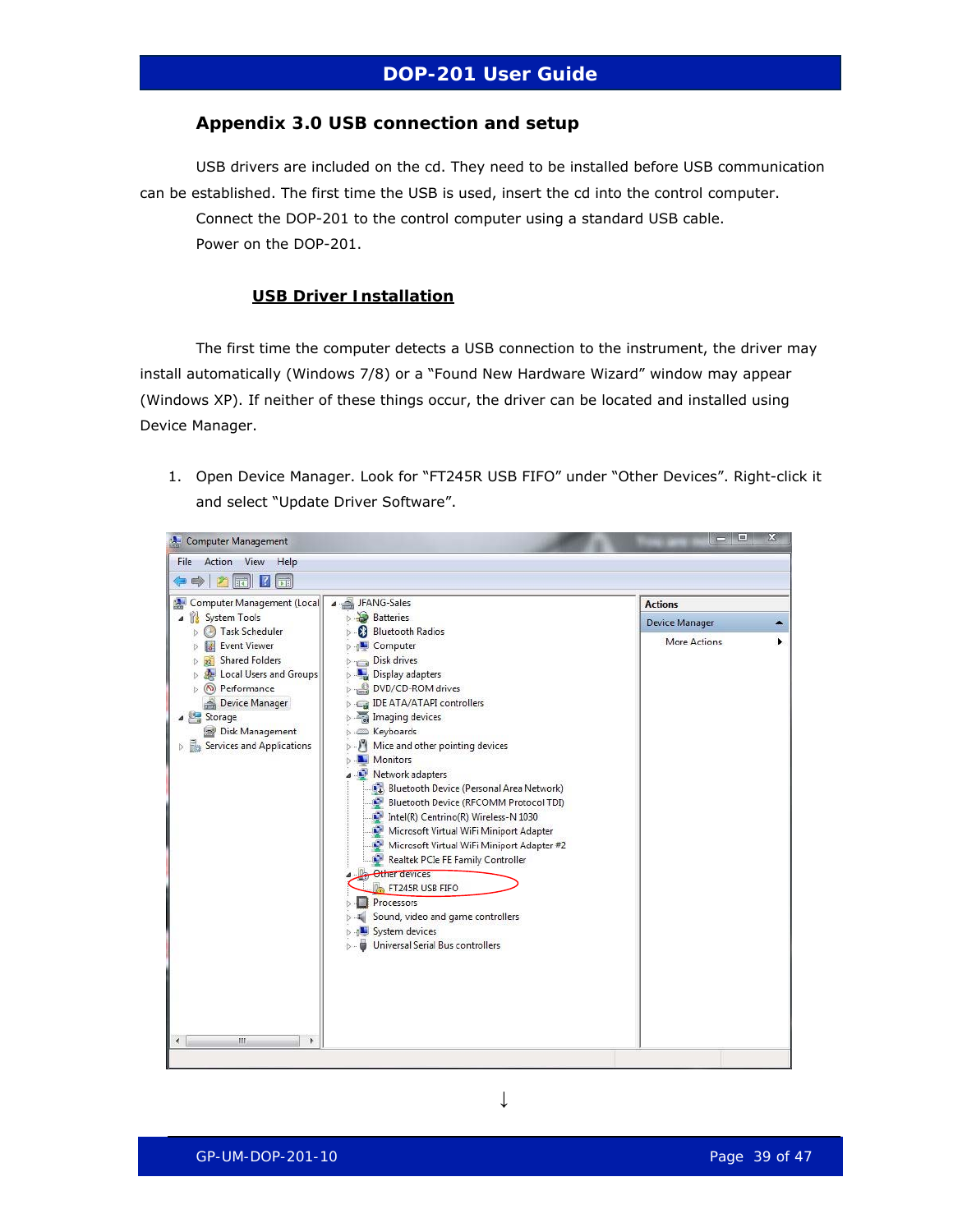| Update Driver Software    |
|---------------------------|
| Disable                   |
| Uninstall                 |
| Scan for hardware changes |
| <b>Properties</b>         |



2. Select "Browse my computer for driver software":



;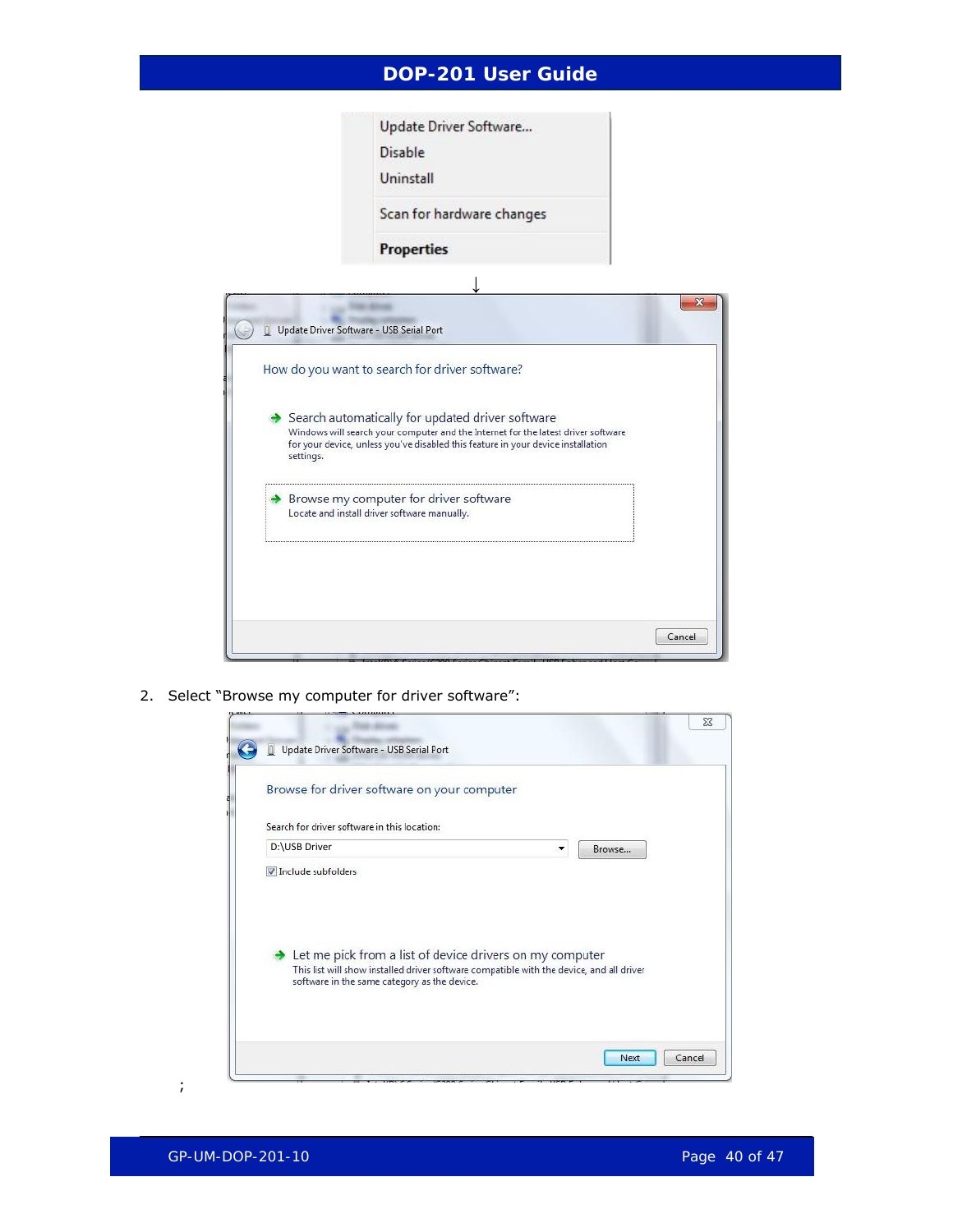3. Make sure that the software cd is inserted. Click "Browse", and navigate to the cd drive. For 64-bit systems, select the folder "ft245 WIN7 64bit". For all other systems, select the folder "VCP". Make sure the "include subfolders" box is checked. Click "Next".

| <b>Windows Security</b>                                                                                                          |                          |
|----------------------------------------------------------------------------------------------------------------------------------|--------------------------|
| Would you like to install this device software?                                                                                  |                          |
| Name: CDM Driver Package - Bus/D2XX Driver<br>Publisher: Future Technology Devices International                                 |                          |
| Always trust software from "Future Technology<br>V<br>Devices International ".                                                   | Don't Install<br>Install |
| You should only install driver software from publishers you trust. How can I decide which device software is<br>safe to install? |                          |

4. The computer will ask whether to install the software. Click "Install".

| Update Driver Software - USB Serial Converter                        | $\mathbf x$ |
|----------------------------------------------------------------------|-------------|
| Windows has successfully updated your driver software                |             |
| Windows has finished installing the driver software for this device: |             |
| <b>USB Serial Converter</b>                                          |             |
|                                                                      |             |
|                                                                      |             |
|                                                                      |             |
|                                                                      |             |
|                                                                      | Close       |

5. When the installation is finished, a "software successfully updated" message will appear. This completes the first part of the installation, during which the USB to serial converter is installed. The second part consists of the installation of the serial port driver.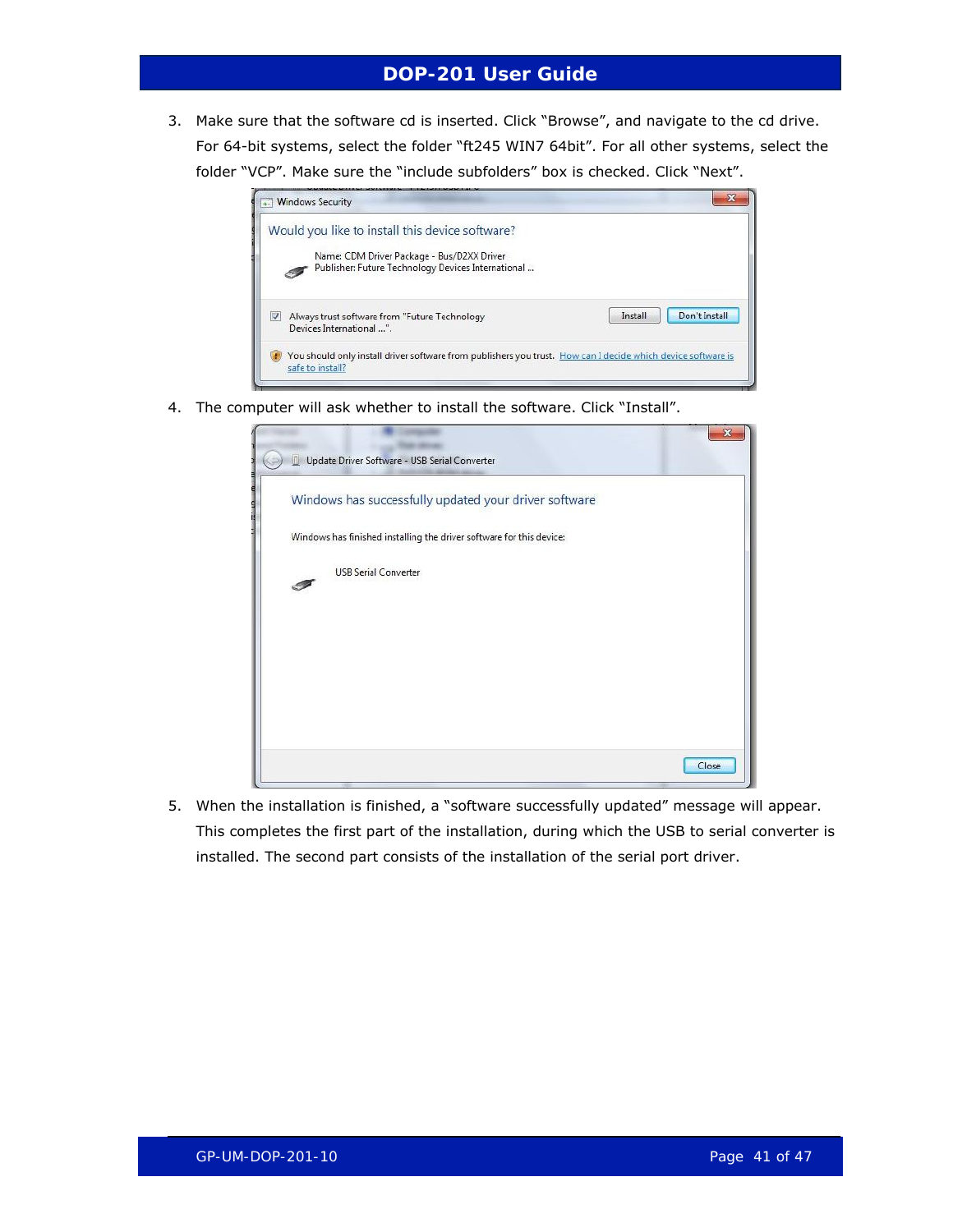

6. In Device Manager, "USB Serial Port" should now appear under "Other Devices. Right-click it and select "Update Driver Software". Follow the same procedure as described above to specify the driver location and install the driver until the completion window for the USB serial port appears: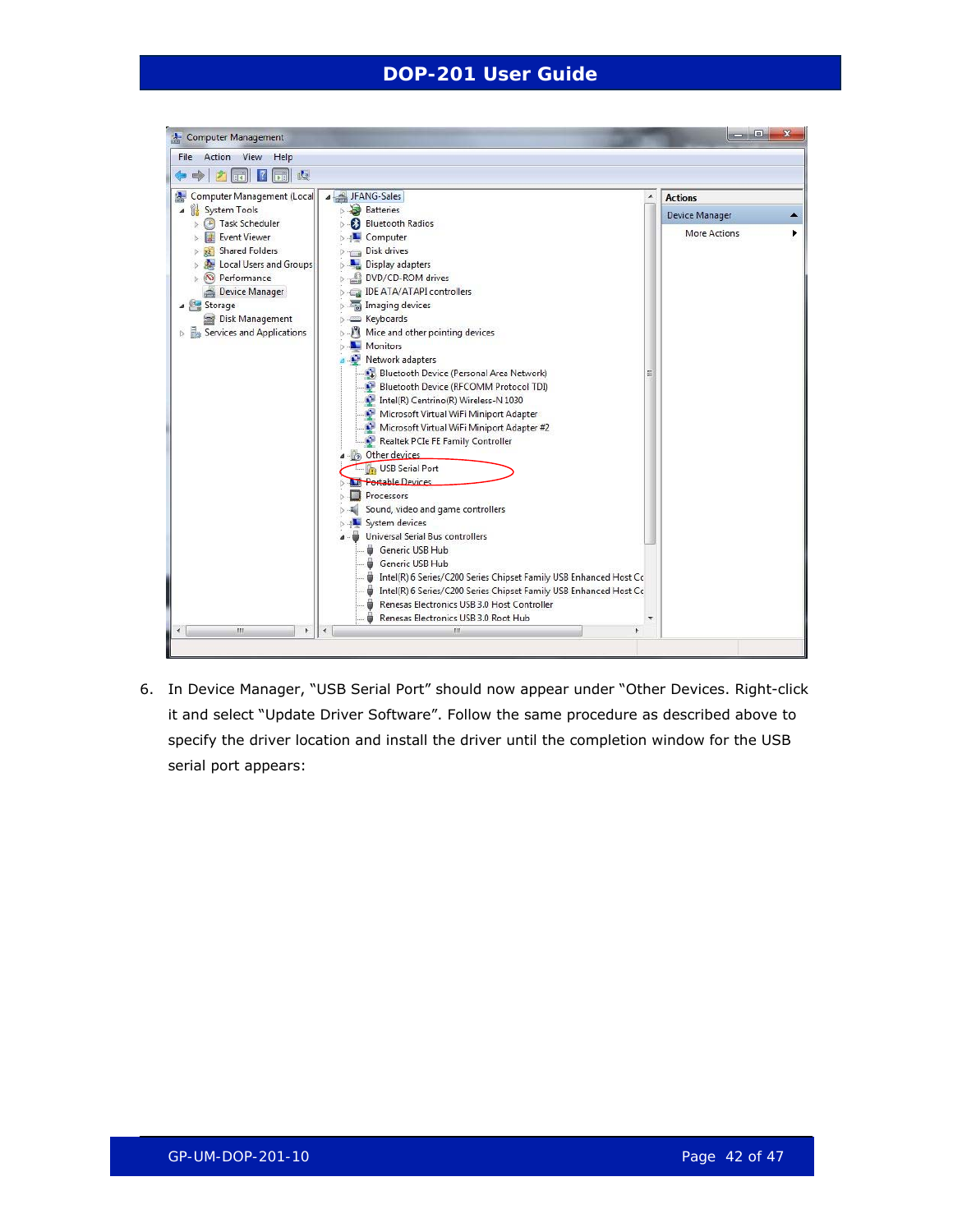

7. In "Device Manager", there should now be a USB Serial Port listed under "Ports (COM & LPT)":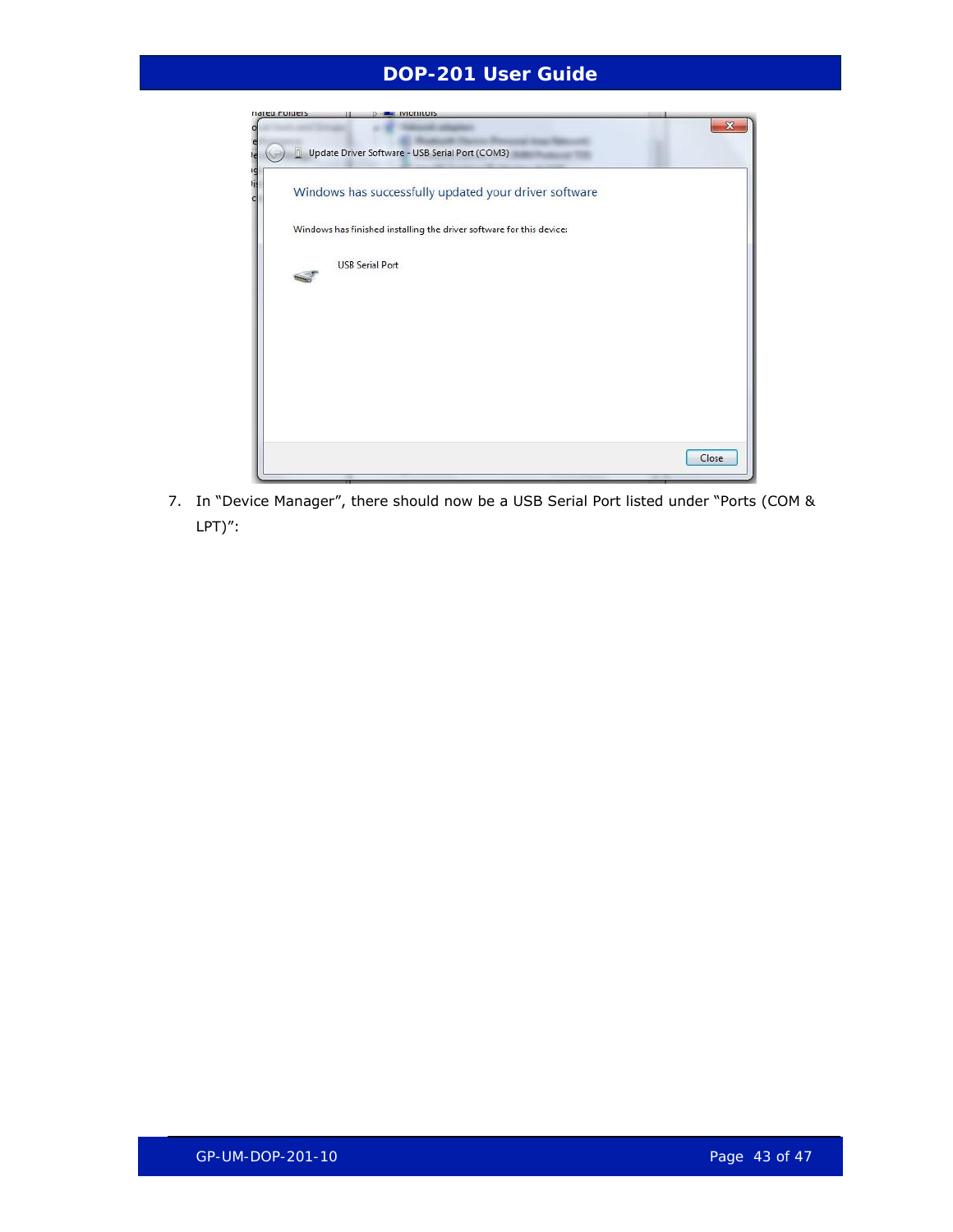

Note the port number that the DOP-201 is using (COM3, in this example).

The USB driver can drive more than one instrument, but the instruments will be connected under different port numbers.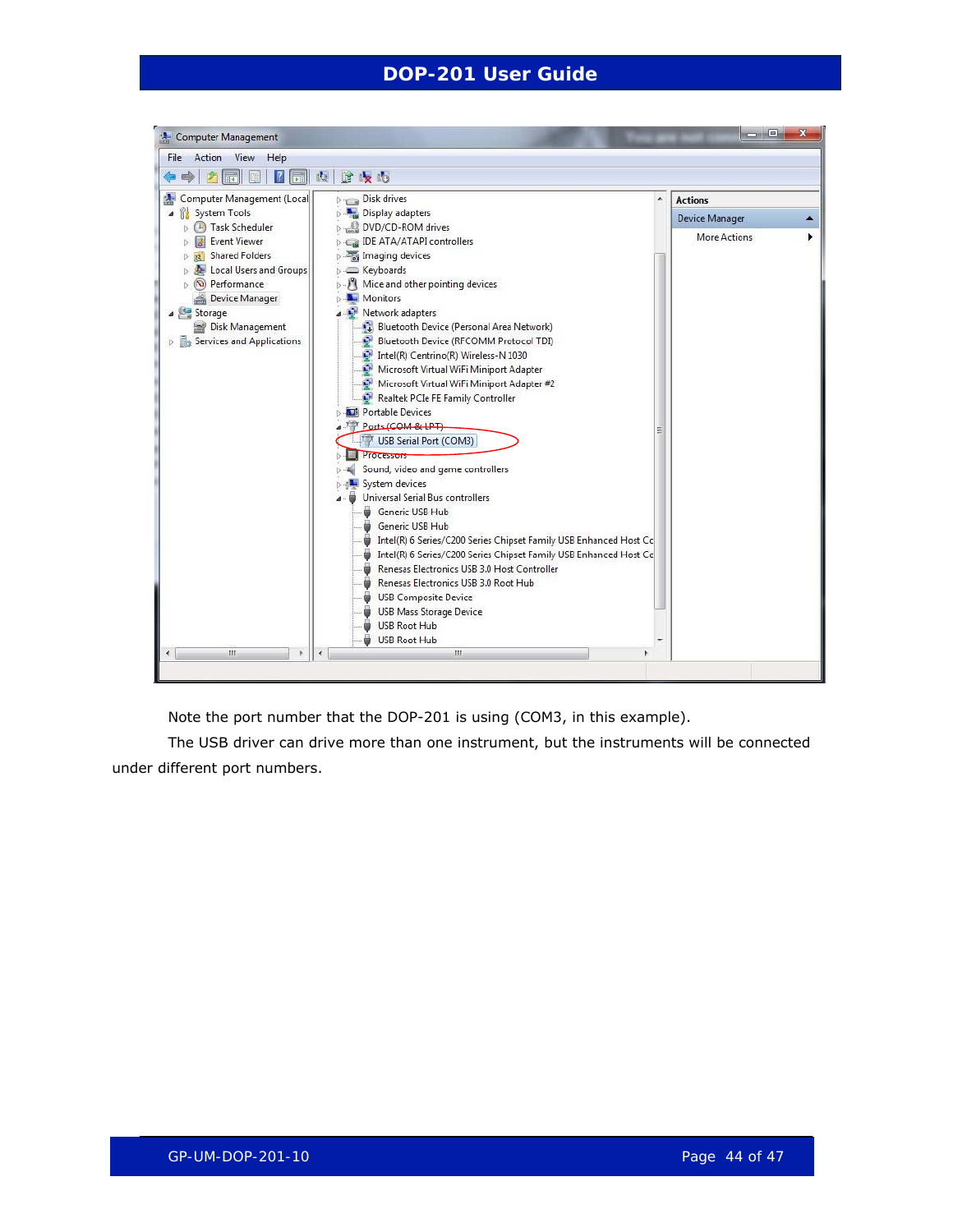### **Appendix 4.0 Ethernet setup**

<span id="page-44-0"></span>There are two connection configurations for Ethernet control:

- a) Static IP: the administrator assigns the instrument a fixed IP address. In this mode the instrument can be directly connected to the control PC, as shown in [Figure 9](#page-44-1), or can be connected through a router. For a direct connection ([Figure 9\)](#page-44-1), a cross-linked network cable must be used. For a connection to a router, a standard straight-linked network cable would be used.
- b) Dynamic IP: the DHCP server assigns the instrument an available address when requested. Connect the instrument with a DHCP server (running on router or exchange server), as shown in Figure 10. For this configuration, a standard straight-linked network cable must be used.



<span id="page-44-1"></span>



Once the physical connections are established, the instrument's Ethernet configuration can be set up from the front panel.

#### DOP-201 Setup for Ethernet communication:

The "Dynamic IP" function in the setup menu sets the DOP-201 for dynamic IP addressing and requests a dynamic IP address from the DHCP server.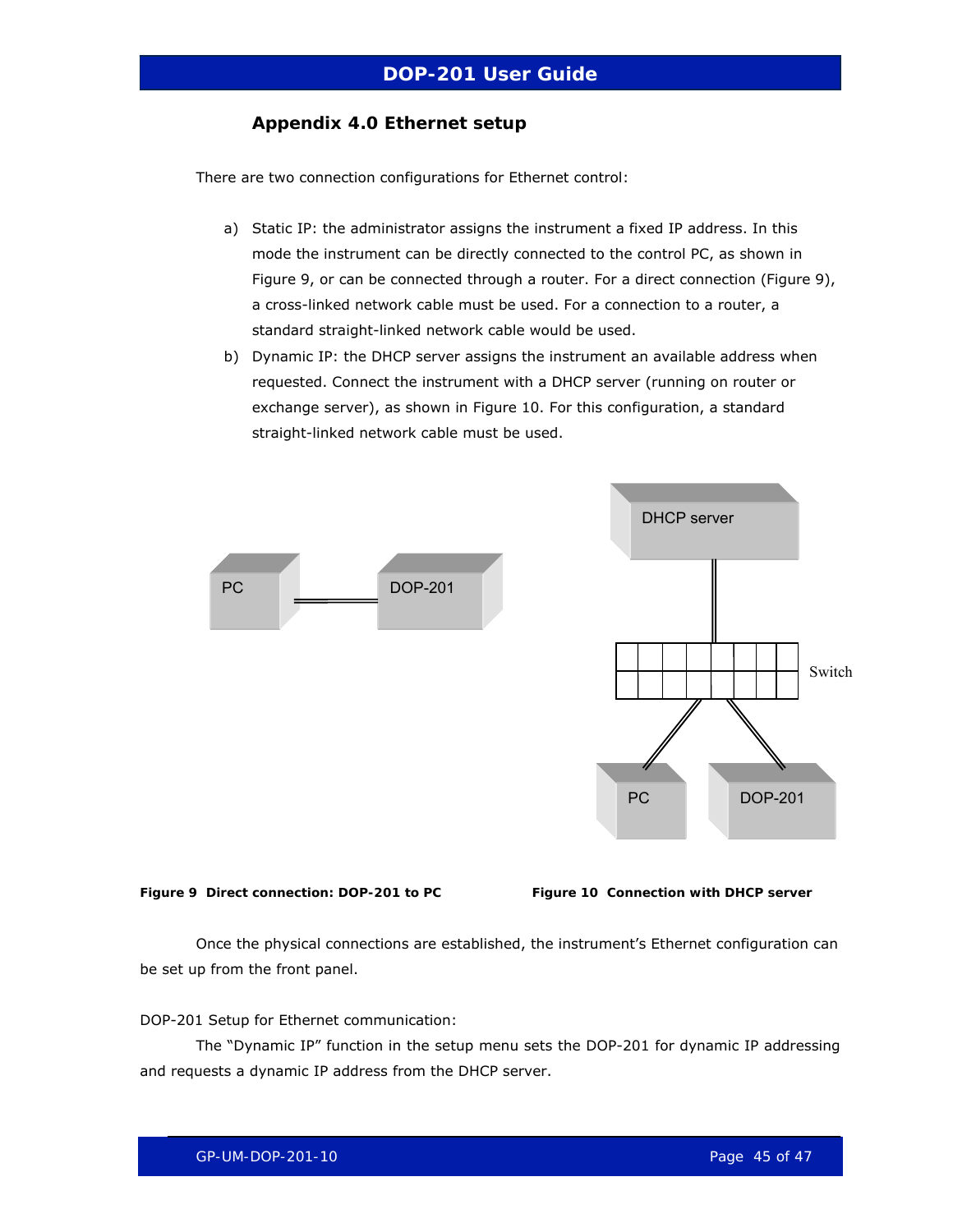The "Static IP" function in the setup menu allows the user to set the static IP address, net mask, gateway, name server, and port. After these parameters are set, select "Yes" on the Update Parameters?" screen to update the parameters and set the instrument for static IP addressing. See section 3.3 for a more detailed description.

The default Ethernet communication mode for the DOP-201 is dynamic IP addressing. When it is powered on, it will be in dynamic IP mode. However, it does not request a dynamic IP address from the server until the user selects the "Dynamic IP" function in the setup menu.

The DOP-201 saves static IP parameters (IP address, net mask, etc.) in nonvolatile memory, but since it powers on in dynamic IP mode, it is still necessary to select the "Static IP" function in the Setup menu, scroll through the setup screens, and select "Yes" on the "Update Parameters?" screen in order to switch the instrument to static IP mode, even if there are no parameter changes.

For static IP control, the net mask and gateway for the instrument should be the same as those for the control computer. The first 3 groups of numbers in the IP address should be the same as those for the control computer (192.168.2, for example). The last number can be any available number, but cannot be the same as the IP address of the control computer. The range of numbers is 1 to 254. If the computer's IP address is 17, for example, the user can set the IP address for the DOP-201 to any number in the range 1-254 except 17.

For static IP control, make sure that the control computer is also set to use a static (defined) IP address (check the TCP/IP properties to find the computer's Ethernet setup information).

For dynamic IP control, make sure that the control computer is set to obtain its IP address automatically. This information is also under TCP/IP properties.

• To connect the instrument directly to a PC, use a PC to PC cable. To connect the instrument to a LAN, use a standard network cable.